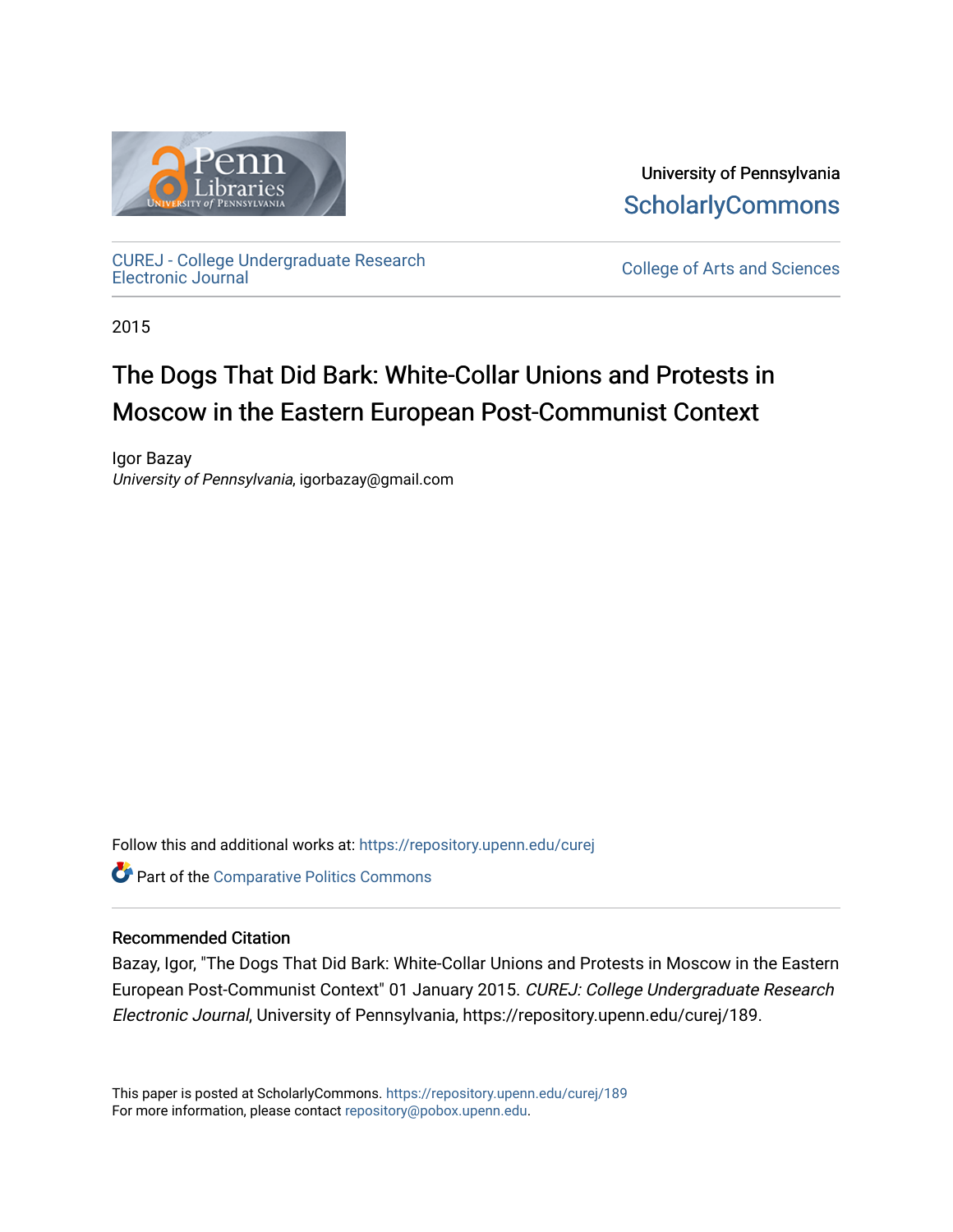### The Dogs That Did Bark: White-Collar Unions and Protests in Moscow in the Eastern European Post-Communist Context

### Abstract

This study will examine whether Russian labor is truly "quiescent" by examining general activity in Moscow from 2000 to 2014 and then focusing on white-collar union activity. The results indicate that over this period, the unions representing healthcare workers, teachers, and academics were very active and often achieved concessions from the government such as higher wages or changes to proposed reforms. These findings are important in the context of other post-communist states (Poland, Hungary, and the Czech Republic) as they indicate that institutional differences like method of unionization and unions' political involvement led to different results for white-collar unions in these countries. Finally, this study makes clear that while institutional differences and the legacy of communism can lead to different outcomes, white-collar unions in Moscow have effectively used various forms of political pressure to press for concessions and policy changes.

### Keywords

white-collar unions, Moscow, post-communist labor, Eastern European labor, Russian labor, Russian unions, Russia, labor activity, industrial relations, Political Science, Rudra Sil, Sil, Rudra

### **Disciplines**

Comparative Politics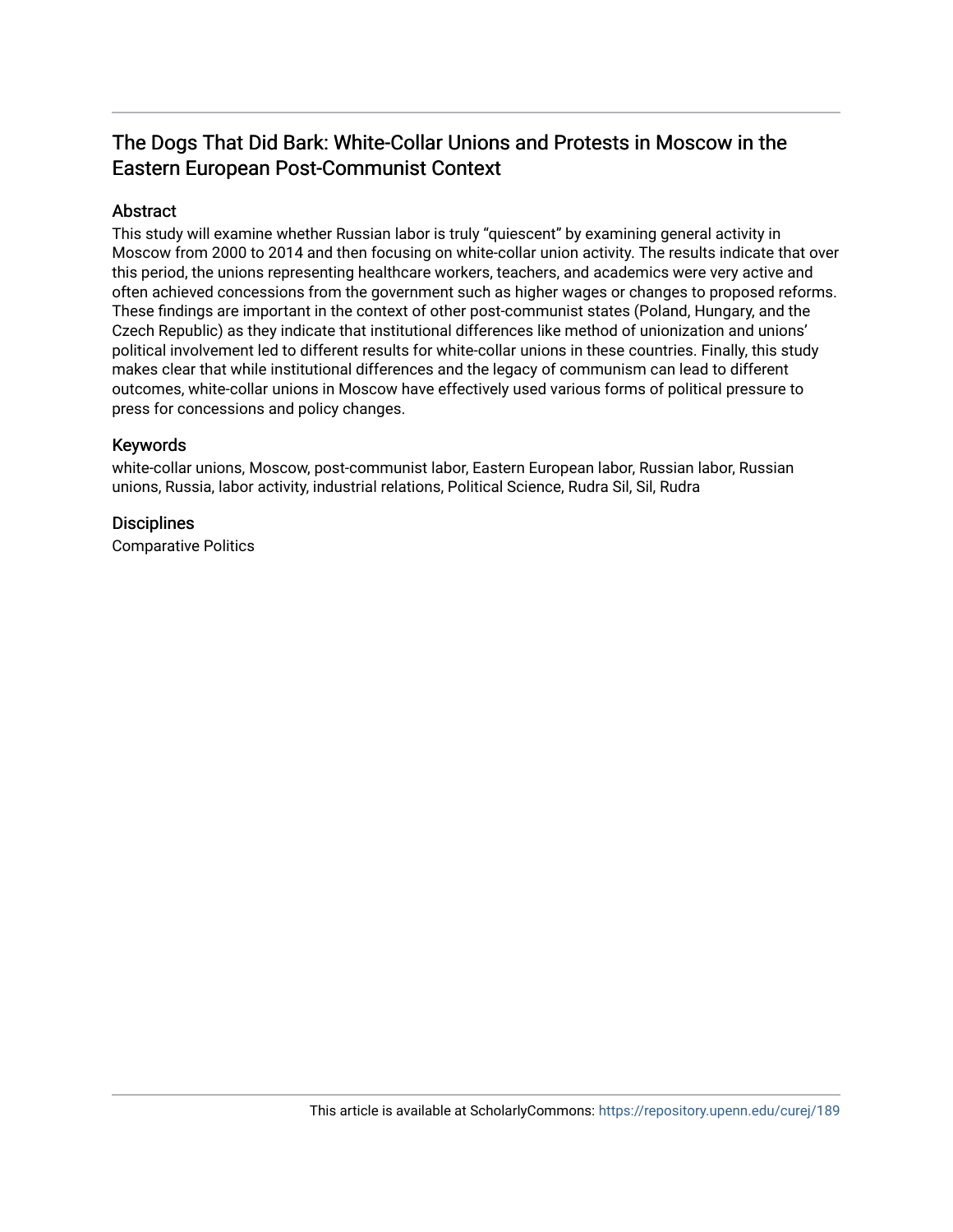# **The Dogs That Did Bark**

White-Collar Unions and Protests in Moscow in the Eastern European Post-Communist Context

Igor Bazay, Author

Dr. Rudra Sil, Advisor

Senior Honors Thesis in Political Science

University of Pennsylvania Philadelphia, PA Spring 2015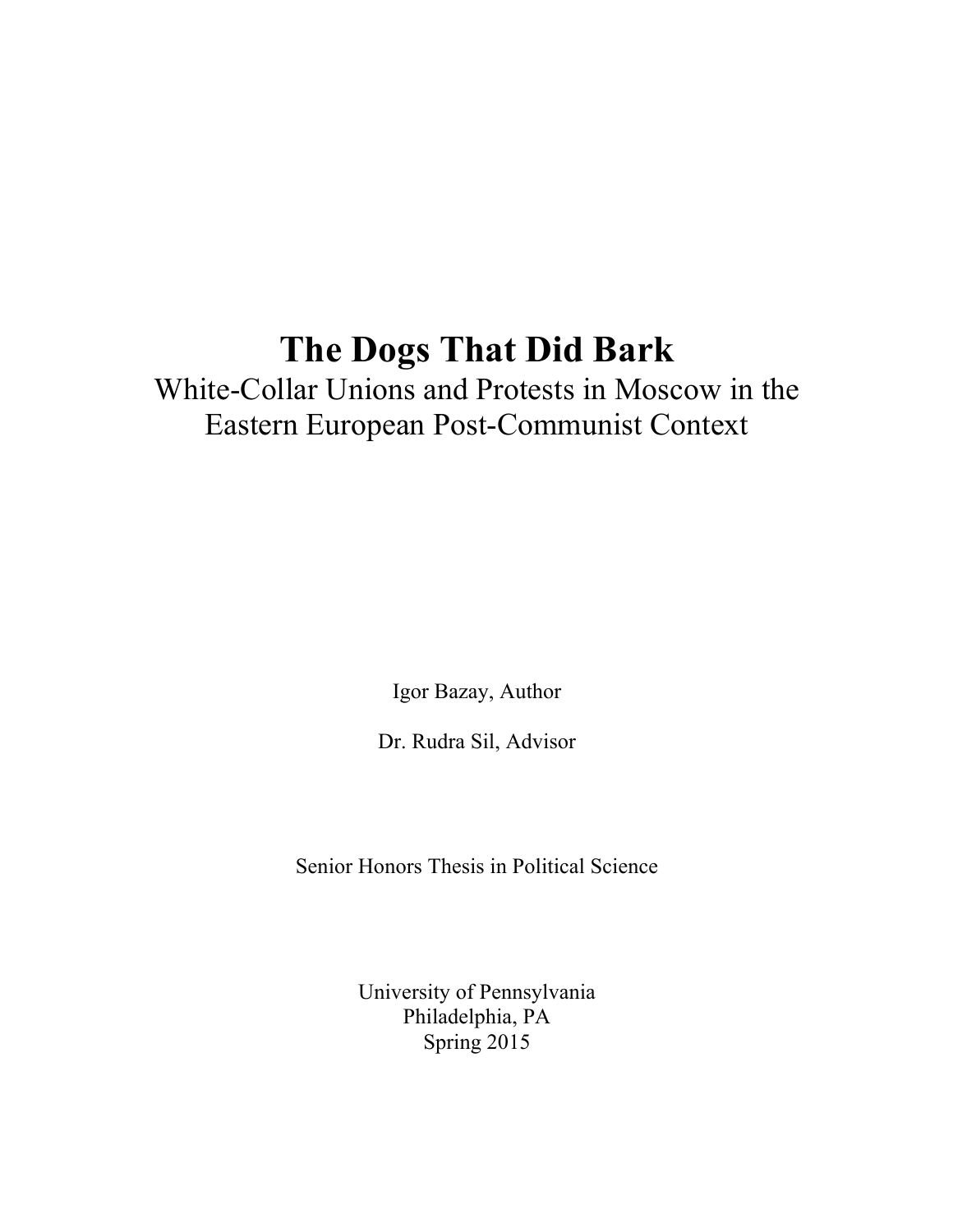### **Acknowledgements**

I wish to thank Professor Rudra Sil for his guidance over the past year. Dr. Sil has been an extraordinary mentor, patiently guiding me through how to best approach the research topic and pushing me to look at new ways of thinking about labor in the post-communist context. Whether he was promptly responding to my late-night draft submissions or meeting with me, his constant support and kindness were immensely important.

I am also very thankful for Dr. Doherty-Sil's thesis seminar last semester, in which she constantly pressed us all "to keep the faith." Undertaking this project would have been much more difficult without her constant support.

In addition, I must thank Dr. Robert Jensen for his guidance. He was instrumental in pushing me to narrow the topic and to think about the question in an inventive way.

Finally, I owe a great debt of gratitude to my family and friends. None of this would have been possible without all of their support throughout my life. They were always there for me during the research project's ups and downs, for which I am truly thankful.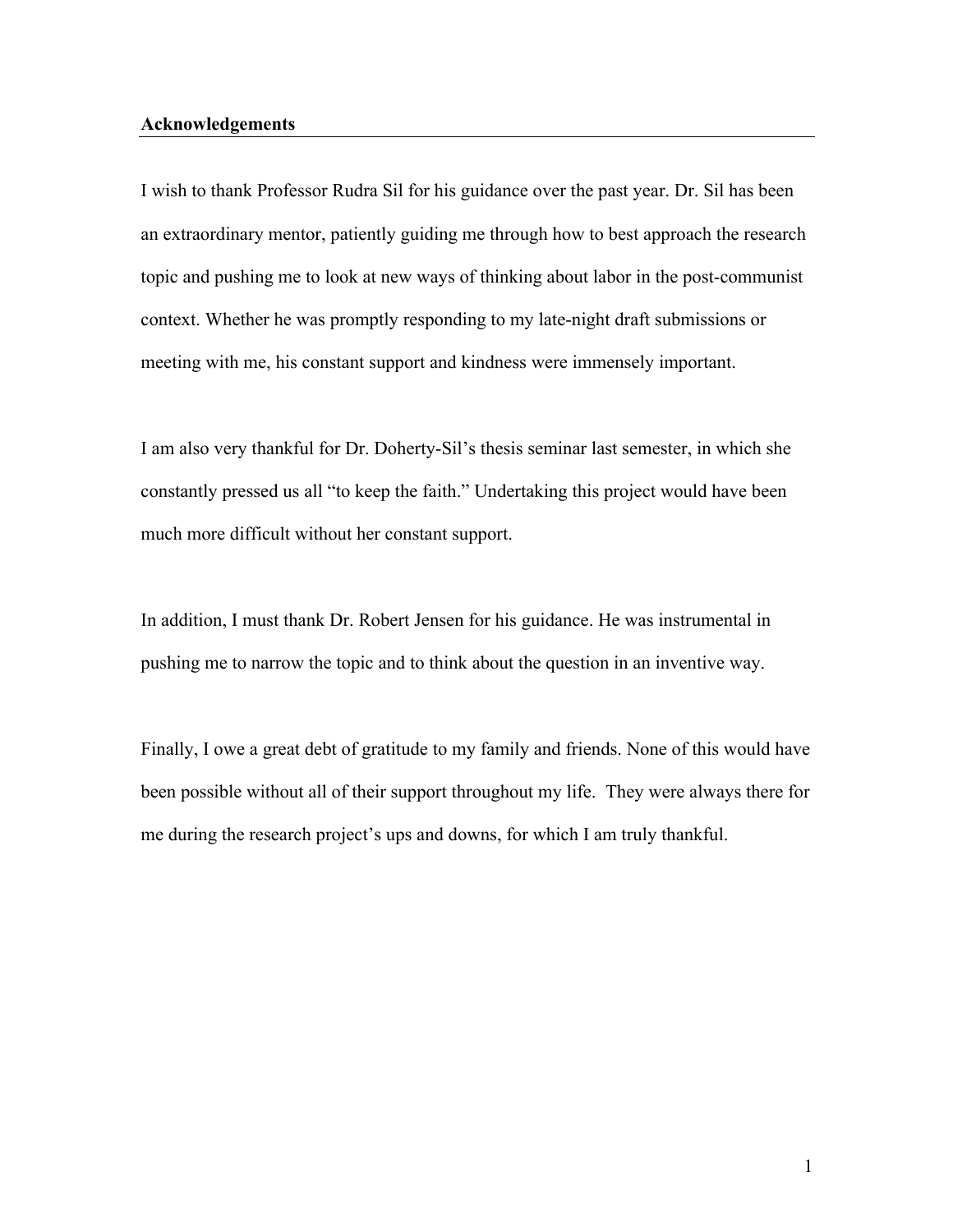#### **Abstract**

This study will examine whether Russian labor is truly "quiescent" by examining general activity in Moscow from 2000 to 2014 and then focusing on white-collar union activity. The results indicate that over this period, the unions representing healthcare workers, teachers, and academics were very active and often achieved concessions from the government such as higher wages or changes to proposed reforms. These findings are important in the context of other post-communist states (Poland, Hungary, and the Czech Republic) as they indicate that institutional differences like method of unionization and unions' political involvement led to different results for white-collar unions in these countries. Finally, this study makes clear that while institutional differences and the legacy of communism can lead to different outcomes, white-collar unions in Moscow have effectively used various forms of political pressure to press for concessions and policy changes.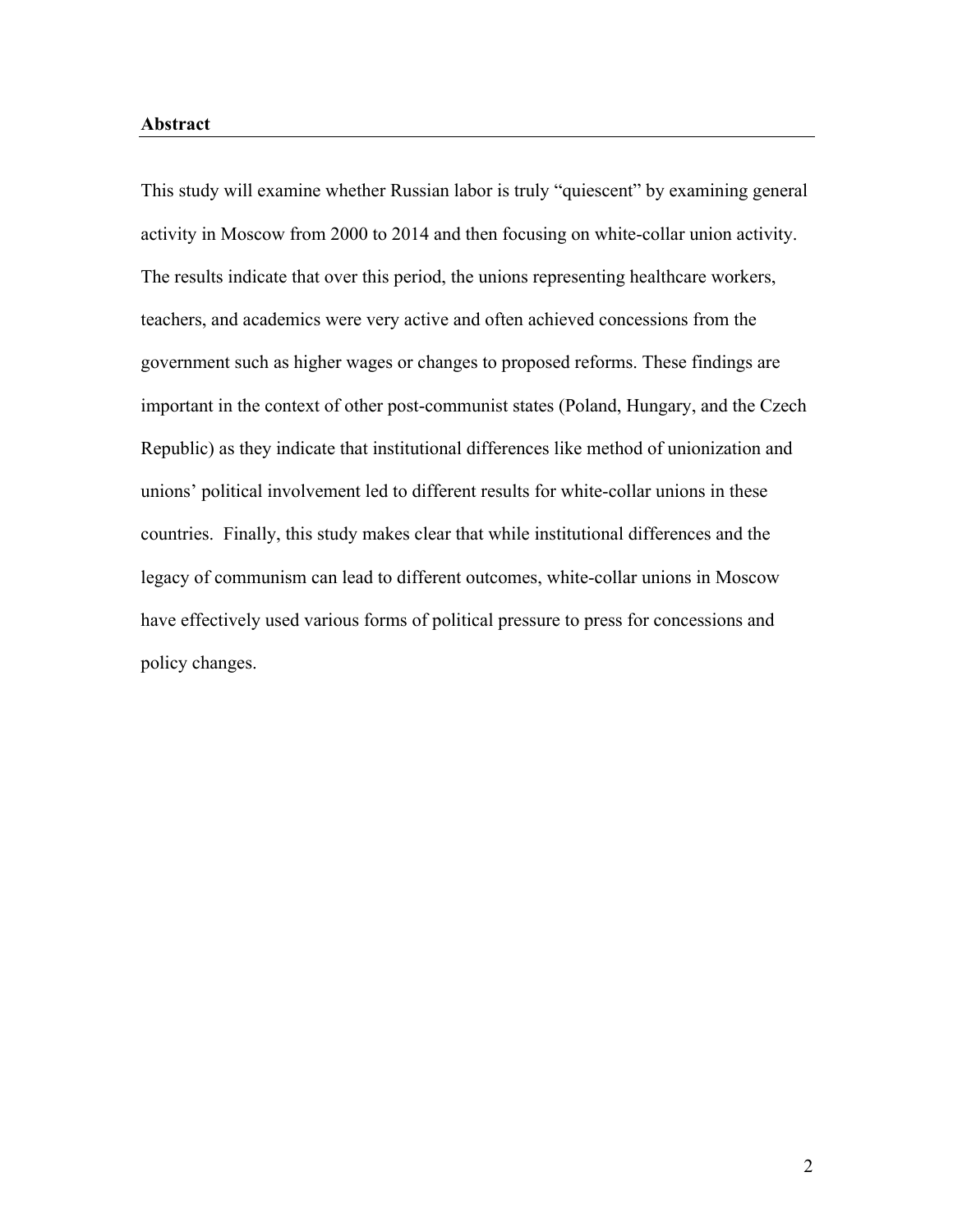| I.                                                          | Introduction                                                   | $\overline{\mathbf{4}}$ |
|-------------------------------------------------------------|----------------------------------------------------------------|-------------------------|
| II.                                                         | <b>Russian Labor "Quiescence"</b>                              | $\overline{7}$          |
| Ш.                                                          | <b>Is Russian Labor Uniquely "Quiescent?"</b>                  | 13                      |
| IV.                                                         | <b>Patterns in Labor Protests in Moscow</b>                    | 18                      |
|                                                             | Chart of Demonstrations by Year                                | 20                      |
|                                                             | Chart of Pro- and Anti- Government Demonstrations              | 20                      |
| V.                                                          | <b>The Dogs That Did Bark</b>                                  | 24                      |
|                                                             | Chart of Demonstrations by Year                                | 25                      |
|                                                             | Chart of Pro- and Anti- Government Demonstrations              | 26                      |
| VI.                                                         | <b>What Drove the Unions to the Streets?</b>                   | 29                      |
|                                                             | An Expectations Trap?                                          | 32                      |
|                                                             | Breaking the Low Salary - High Employment Pledge               | 35                      |
|                                                             | The Unions' Effectiveness in Stymieing Reform                  | 36                      |
|                                                             | Changes in State-Union Relations and the Impact on State Power | 39                      |
| VII.                                                        | White – Collar Union Activity in the Comparative Context       | 42                      |
|                                                             | Poland                                                         | 42                      |
|                                                             | The Czech Republic                                             | 45                      |
|                                                             | <b>Advanced Industrial Capitalist States</b>                   | 48                      |
| <b>VIII. Conclusion</b>                                     |                                                                | 52                      |
| <b>Bibliography</b>                                         |                                                                | 55                      |
| <b>Appendix I: Aggregate Labor Demonstrations in Moscow</b> |                                                                | 65                      |
| <b>Appendix II: White-Collar Union Protests in Moscow</b>   |                                                                | 69                      |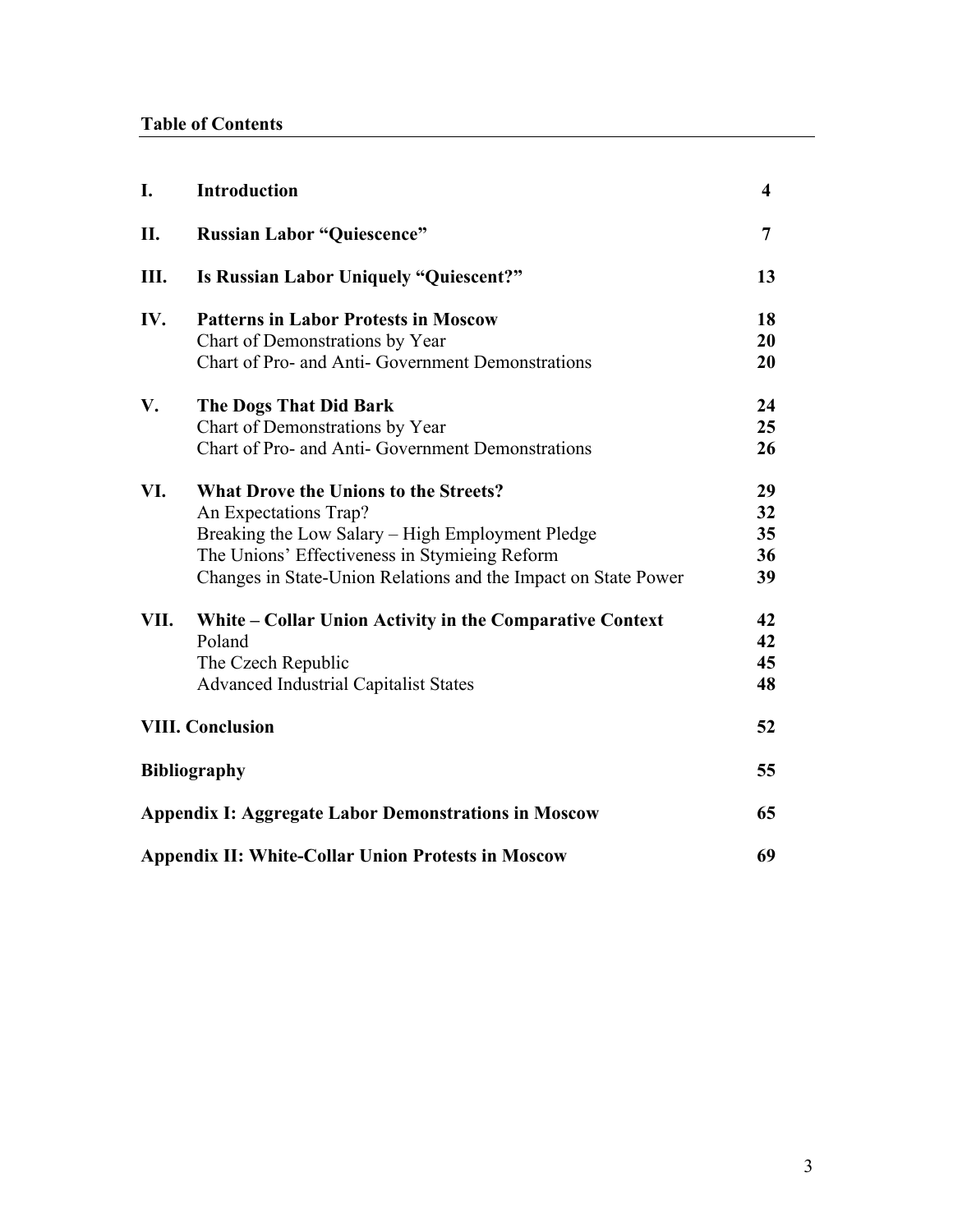### **I. Introduction**

When looking at the question of organized labor activity and its effectiveness in postcommunist Russia, one encounters a consensus of "quiescence."1 This argument maintains that Russian unions have been coopted by the government and do not organize on issues contrary to government initiatives. However, this work will demonstrate that it is not so simple. When looking at the overall record of labor demonstrations in Moscow, one would be tempted to think that labor is simply coopted, yet a more nuanced portrait emerges once one delves deeper and analyzes white-collar labor's effectiveness.

Russian blue- and white-collar unions, which tend to deal with the state, operate using different processes than unions in the West that mostly operate in enterprise-union settings. As indicated by Sil<sup>2</sup>, Russia's largest trade union federation tends to operate using constitutional and political means such as lobbying to maintain its leading position. Additionally, by using the state-created Trilateral Commission on the Regulation of Social and Labor Relations involving enterprises, labor, and the state, blue-collar unions have been able to dampen the liberal economic policies the Russia government enacted over the past several decades, such as the new Russian labor code in 2002.<sup>3</sup> This study

<sup>&</sup>lt;sup>1</sup> As stated by Kubicek, "Postcommunist trade unions are indeed, in Sherlock Holmes' phrase, 'dogs that don't bark.' The point of course, is that by many measures they *should*, and thus labor quiescence is a mystery to be solved." (Kubicek, Paul. J. *Organized Labor in Postcommunist States,* 3). For more insight on this, see Cook 2011 and Sil 2013.

<sup>&</sup>lt;sup>2</sup> Sil, Rudra. "The Fluidity of Labor Politics in Postcommunist Transitions: Rethinking the Narrative of Russian Labor Quiescence"

 $3$  The Russian Labor Code deals with the relationship between the state, enterprises, and labor, outlining privileges given to each party in this trilateral framework. Additionally, it outlines labor management practices, giving it a great deal of sway in determining the flexibility (or inflexibility) or hiring and employment in Russia.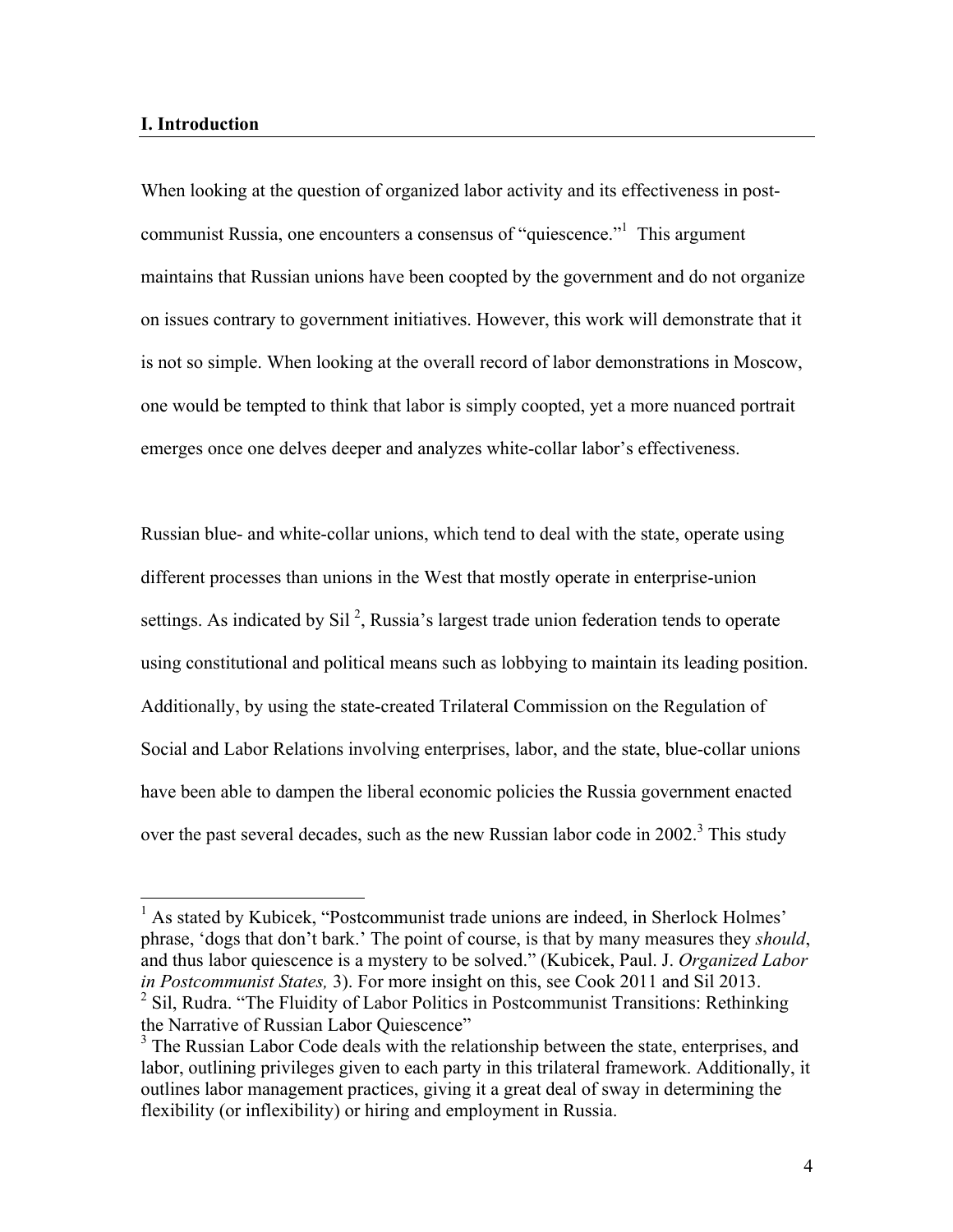will indicate that in contrast to blue-collar unions, white-collar unions, which are outside of formal labor commissions in the Russian Federation and are comprised primarily of workers paid by the state budget, tend to use political means outside of formal constitutional structures. This often entails demonstrations, marches, and pickets, which is a stark contrast to the processes used by blue-collar unions.

To analyze the effectiveness of these mixed methods and to yield robust comparisons to other post-communist countries in Eastern Europe, this study will involve a case study of organized labor protests in Moscow from 2000-2014, which will capture different impetuses for organized labor action among white- and blue-collar unions. Additionally, this study will facilitate a serious examination of the general context of white-collar union activity in the Russian Federation and will allow for a comparison of the structural causes which lead to differences in both mobilization of labor resources and effectiveness of labor demonstrations between Russia, Poland, Hungary, and the Czech Republic. Further investigation of the phenomenon of militant white-collar unions will prove useful as a point of comparison to the role of white-collar unions in regions with longer histories of capitalism, such as Western Europe and the United States of America.

Russian labor is not quiescent and is shown to be quite effective at working in the present system. It seems to lie in an institutional middle ground between several of the countries considered in this study, such as Poland and the Czech Republic, due to a variety of factors, such as the establishment of a leading trade union and the political sensitivity of a hybrid regime.

5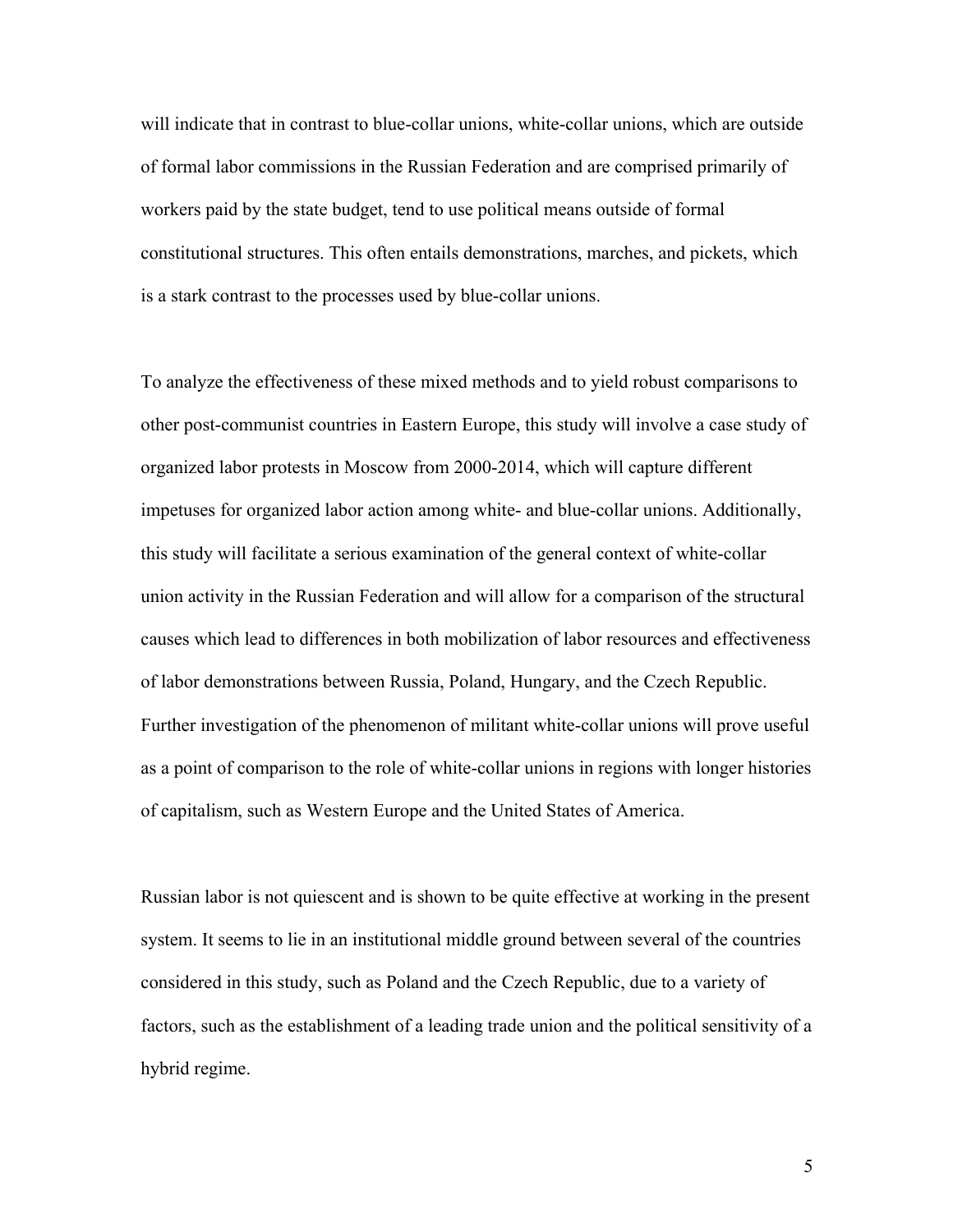The consequences of an active and effective labor movement are important for the stability of the Russian political system. As scholars have noted  $4$ , the agreement the Russian government entered into with labor guaranteed support of the government and allowed the main union to get numerous perquisites such as retaining Soviet-era trade union infrastructure and facilities. Given the blue-collar unions' adeptness in navigating the constitutional system and the white-collar unions' effectiveness in mandating policy change via extra-constitutional methods, the government may not be able to rely on relative union calm indefinitely, which may lead to a reevaluation of the relationship between the state and organized labor. This increased labor effectiveness may lead to drastic changes in the ability of the state to carry out its objectives  $\frac{1}{2}$  and pushes us to turn to the comparative context for more insight on what the different outcomes of this revised state-labor relationship could be.

 <sup>4</sup> Clarke, Simon. "The State of Russian Unions", 279

 $<sup>5</sup>$  The question of labor in Russia expands upon the question of the government's base of</sup> power. Outside of constitutionally granted powers to the executive, the executive has been able to utilize swaths of the Russian population to mobilize support and implement government initiatives. For example, this occurred when Boris Yeltsin dissolved parliament, even though he did not have the constitutional power to dissolve the legislature, hence leading to the standoff at the White House in 1993. This decree and confrontation with the parliament was premised on his popular mandate to rule, which was affirmed by the 1993 referendum.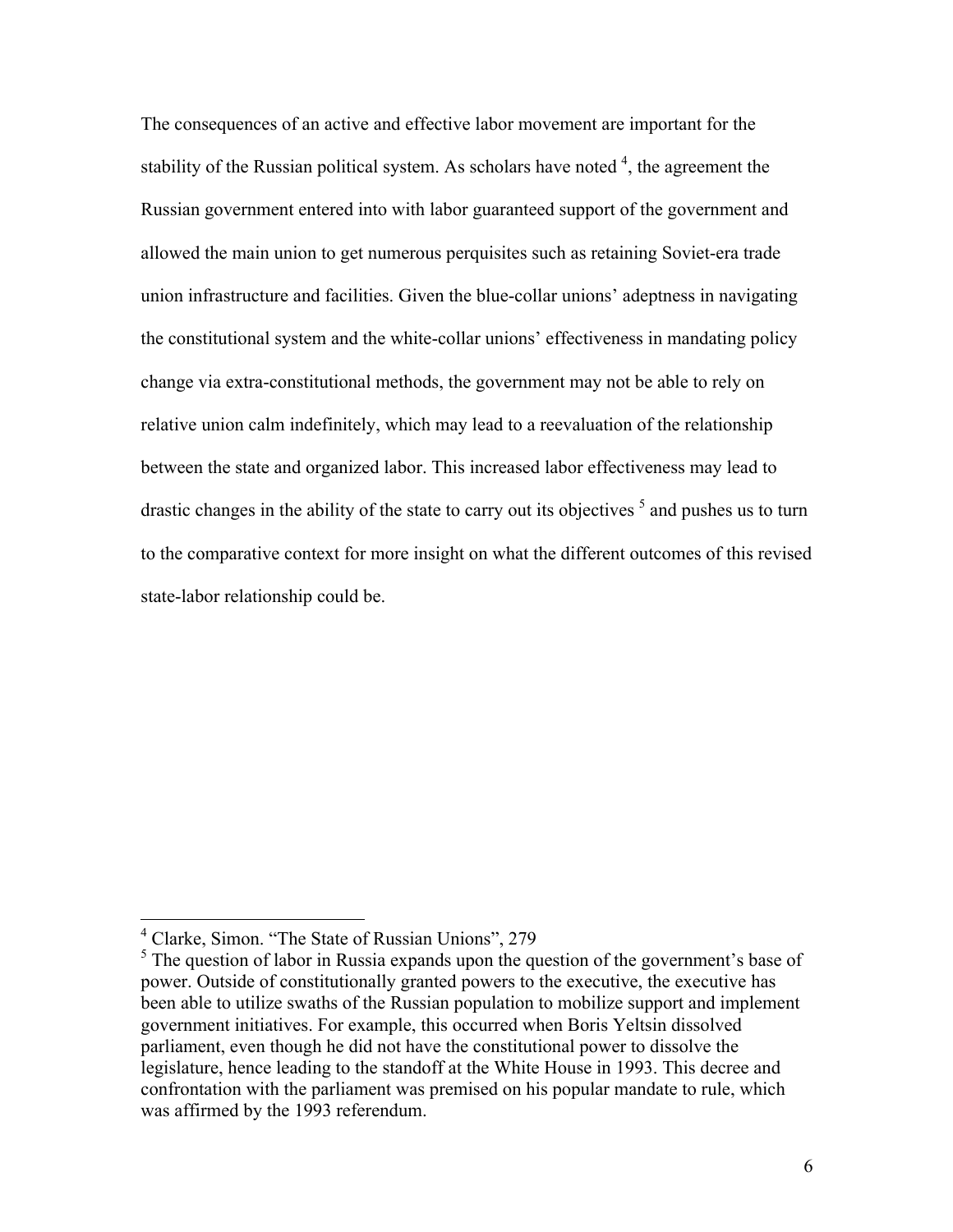At the founding of the Russian Federation, 72% of the Russian labor force belonged to the FNPR (Federatsiya Nezavisimykh Profsoyuzov Rossiyi)<sup>6</sup>, which was the direct successor to the Soviet Union's national union, the All-Union Central Council of Trade Unions (VTsSPS)<sup>7</sup>. While the number of members in the FNPR decreased drastically over the following two decades, from 54 million members in 1990 to 29.7 million in  $2005$ , <sup>8</sup> Russian labor across sectors has continued to utilize unions. For working class workers there is the FNPR, along with other blue-collar unions like the KTR.

Furthermore, there is also prominent union representation for the professional class in Russia. Indeed, as the data collected will show, unions representing workers paid by the state, such as teachers, healthcare workers, air dispatchers, and professors have been very active in demonstrating and have been effective in organizing people to join. Contrary to the Western norm of unions being more of a working class phenomenon, in Russia the professional classes are represented by their respective white-collar unions as well.

However, despite the pervasive presence of unions in Russia, they seem to be "quiescent." This is odd when compared to the last years of the Soviet Union, when the government was rocked by miner strikes in the Kuzbass and Donbass coal basins,

 <sup>6</sup> Clarke, Simon. "The State of Russian Unions",.276

<sup>7</sup> Ibid.

<sup>8</sup> Ibid., 283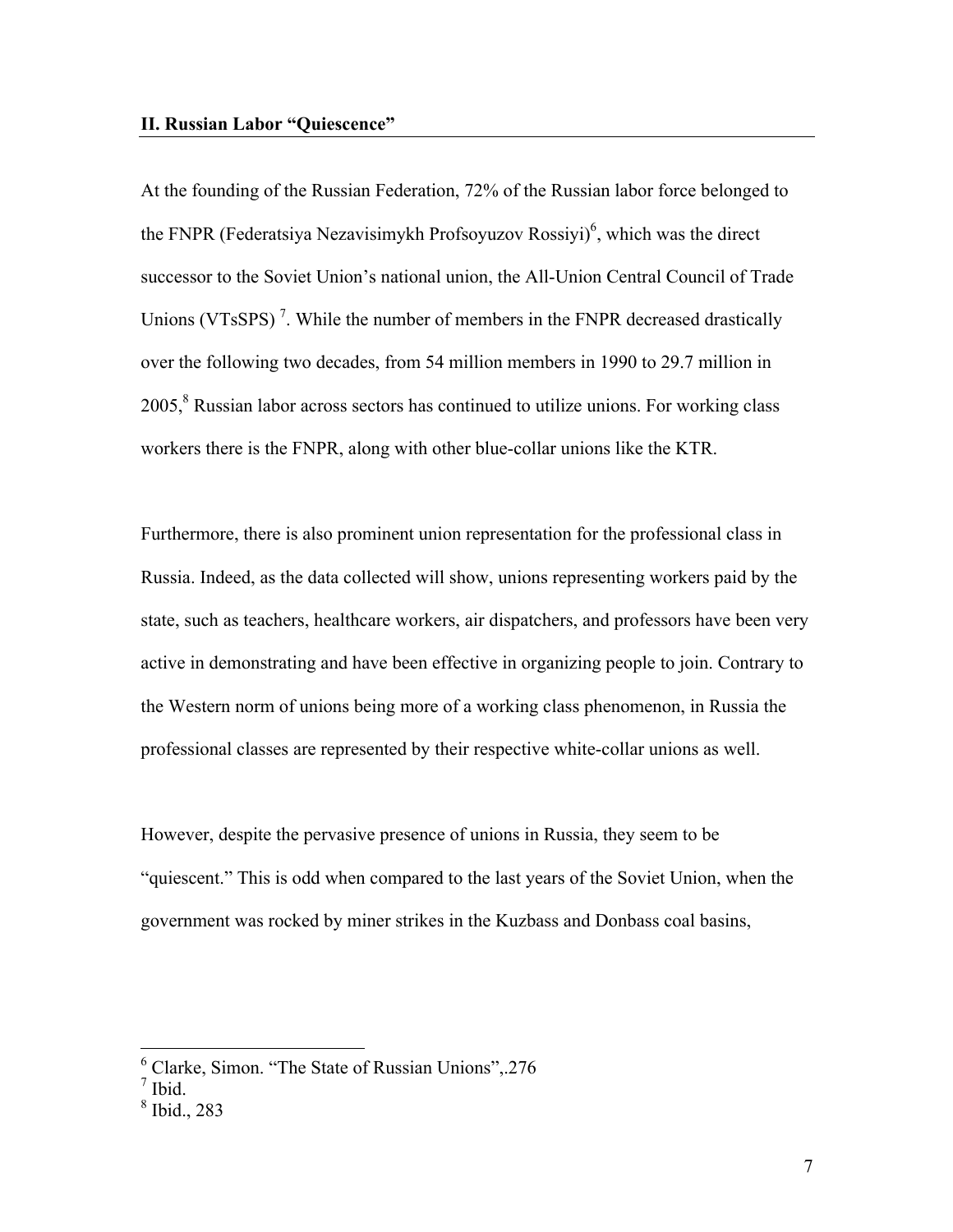involving more than  $400,000$  workers<sup>9</sup>, which contributed to the collapse of Soviet rule. Indeed, as Cook notes, strikes on this scale have not occurred in the Russian Federation.<sup>10</sup>

In her work on the lack of action by Russian labor, Linda Cook notes four theories that might explain this. The first of these posits that as globalization took hold of the global economy, states simultaneously transitioned from communism. This global change weakened unions globally due to the increasing interconnectedness of labor markets, leading to, as she claims,

1) The erosion of manufacturing industries and jobs that are most conducive to unionization; 2) the attendant decline in the size of enterprises; 3) growth of the private service sector, which is less amenable to unionization, and 4) economic globalization, which privileges mobile capital over labor and increases pressures for competition and flexibility in labor markets.<sup>11</sup>

Under this explanation, Russia's economy and labor market were simply subject to market factors that affected the rest of the world at the time.

Additionally, she brings up an alternative explanation – that the legacy of Soviet communism on enterprise caused labor to be relatively quiet in the face of policies that might be against its interests, leading to the image of government cooption. In Cook's interpretation, because the individual enterprise was responsible for "wages, housing, medical care, access to consumer goods, social services, [and] recreation" <sup>12</sup> it created

 <sup>9</sup> Cook, Linda. "Russian Labor: The Puzzle of Quiescence", 1

 $10$  Ibid., 4

 $11$  Ibid., 5

 $12$  Ibid., 6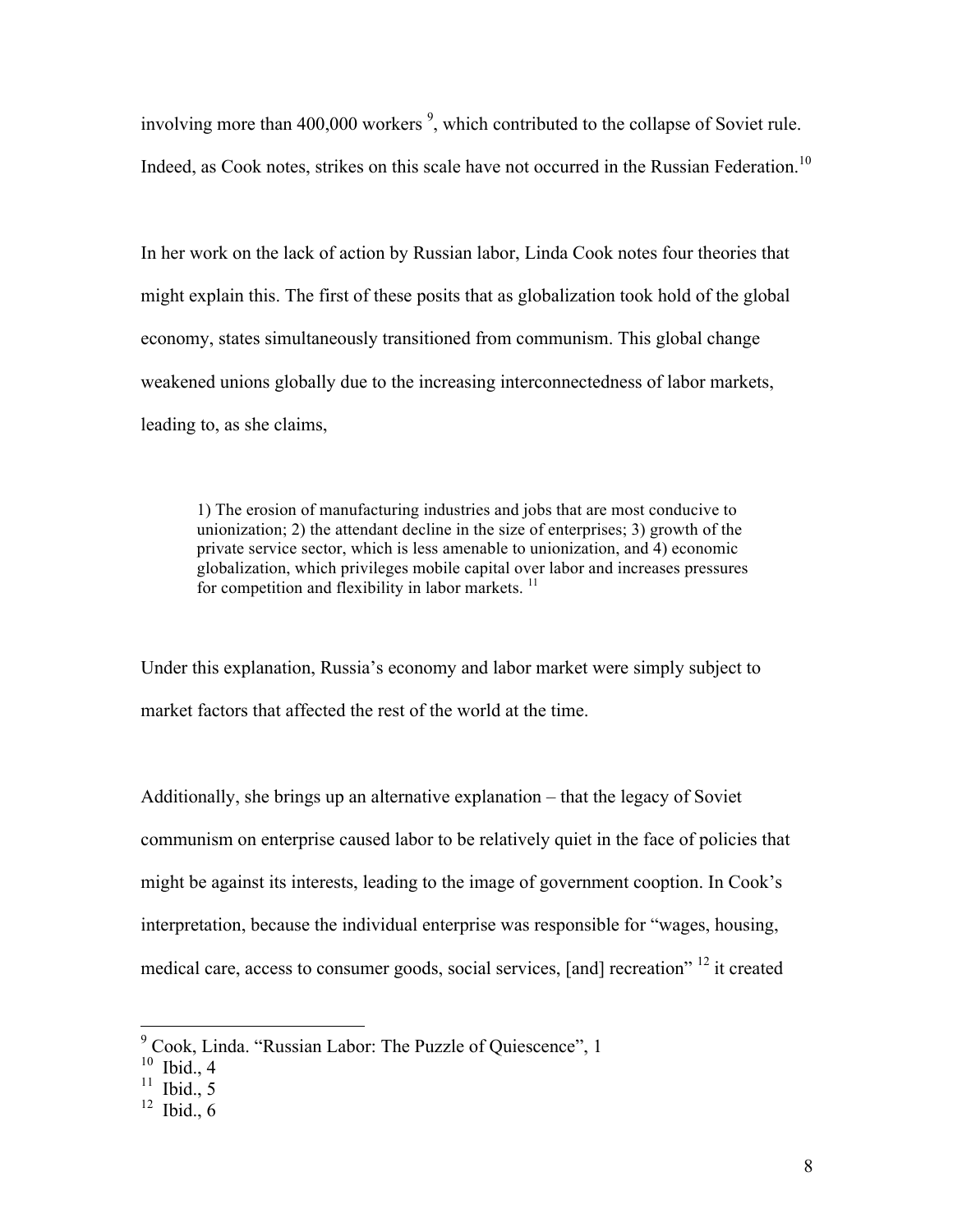"multiple strands of dependence" <sup>13</sup> which made unions hesitant to stir confrontation with managers.

To investigate this fear of confrontation, Ashwin explores whether unions continued the Soviet practice of maintaining "social peace" by collaborating with enterprises, and finds that modern unions in Russia do, to a large extent, view this social partnership as key and tend not to be active. She indicates multiple examples of regional branches autonomously pursuing action because central FNPR leadership did not act in the face of labor violations. Indeed, even the president of the FNPR, Mikhail Shmakov, indicated in 2000 that 'the trade unions consider a strike to be a "failure of social partnership. Either social partnership or class struggle!"<sup>14</sup>

This Soviet legacy continues not only in the central leadership's refusal to pursue conflict but in the length of time necessary to resolve labor disputes. As Ashwin detailed, upon initiating a conflict, unions had to wait 13 months for government administrators to resolve the issue at hand, during which wages had not been paid. <sup>15</sup> Given this difficult reality, labor is disincentivized from speaking out. While Ashwin and Cook's cases involve labor working for enterprises, a similar analogy exists for state-employed workers, as the 1998 protests in Russia were mostly led by government-employed workers who were asking for their wages to be paid.<sup>16</sup>

 $13$  Ibid.

<sup>&</sup>lt;sup>14</sup> Ashwin, Sarah. "Social Partnership or a 'Complete Sellout'? Russian Trade Unions' Responses to Conflict", 35

 $15$  Ibid., 36

 $16$  Sil, Rudra. "The Fluidity of Labor Politics in Postcommunist Transitions"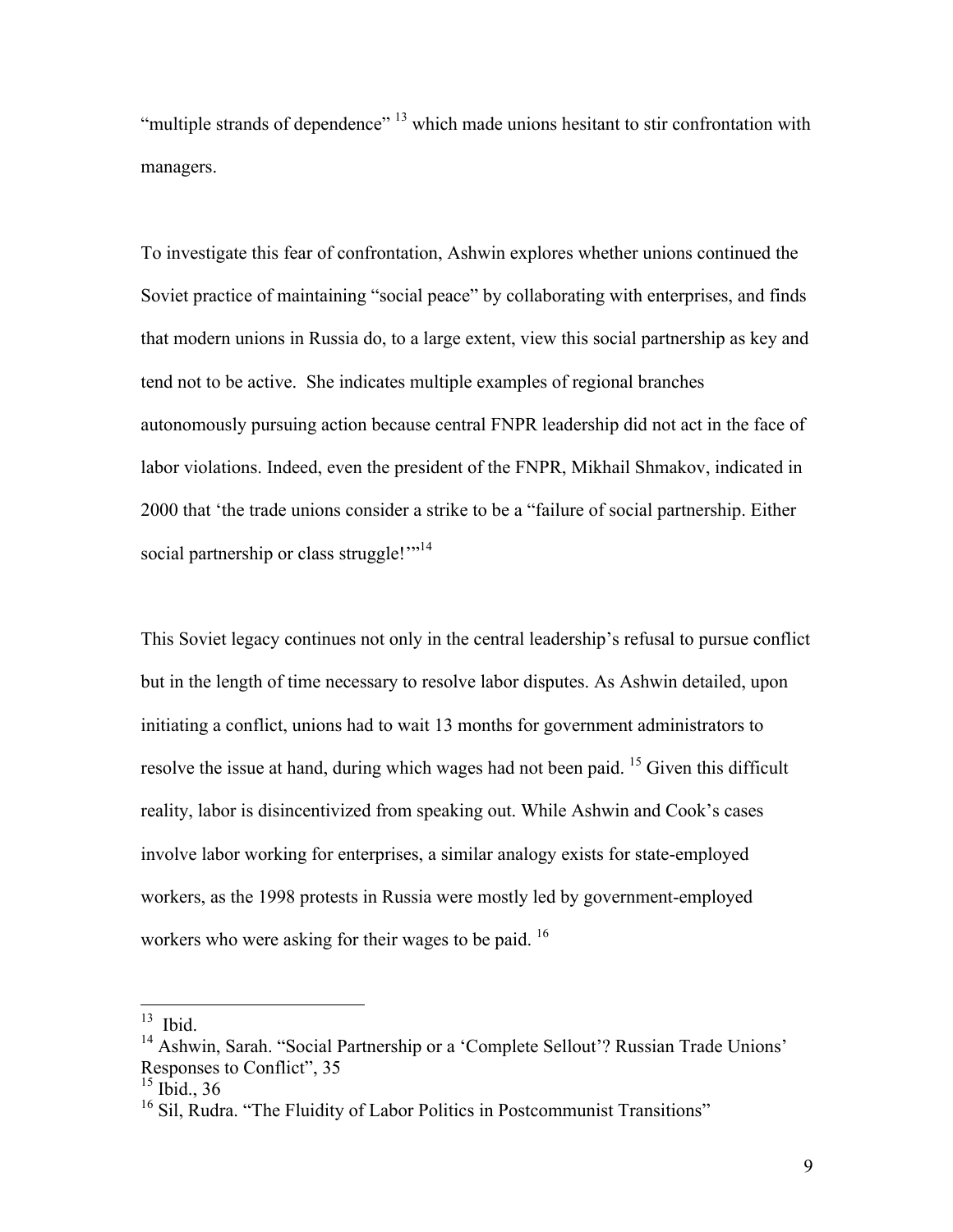While the Soviet legacy may have continued in the system of labor dispute arbitration and state-enterprise-labor dynamics, the relationship between the state and labor became much more combative, as labor attempted to assert autonomy. In her exploration of a third potential cause of labor quiescence in Russia, Cook indicates that labor may have kept quiet due to the state's renewed vigor in suppressing labor concerns. As Yeltsin proceeded to guide Russia through shock therapy, unions were afraid that they were going to be harmed and did not support Yeltsin, going as far as supporting the parliament that attempted to impeach him in 1993.

Indeed, as Simon Clarke notes, after choosing to support parliament in Yeltsin's confrontation with the Duma (Russia's lower house of parliament), the FNPR faced harassment by the government, as the administration "froze the FNPR's bank accounts and cut off the telephones, banned the check-off of union dues, took away the unions' responsibility for social insurance and health and safety, and threatened to confiscate their property."  $17$  After this, the FNPR changed leadership and was much more conservative in its approach to government, never attempting the same kind of dissent as in 1993.

Additionally, the power dynamics in Russia's federal structure may help explain labor inactivity. Robertson notes that labor may be quiet or noisy based on the intentions of the ruling elite. As seen in his analysis, the relationship between regional governors and the

<sup>&</sup>lt;sup>17</sup> Clarke, Simon. "The State of the Russian Unions", 279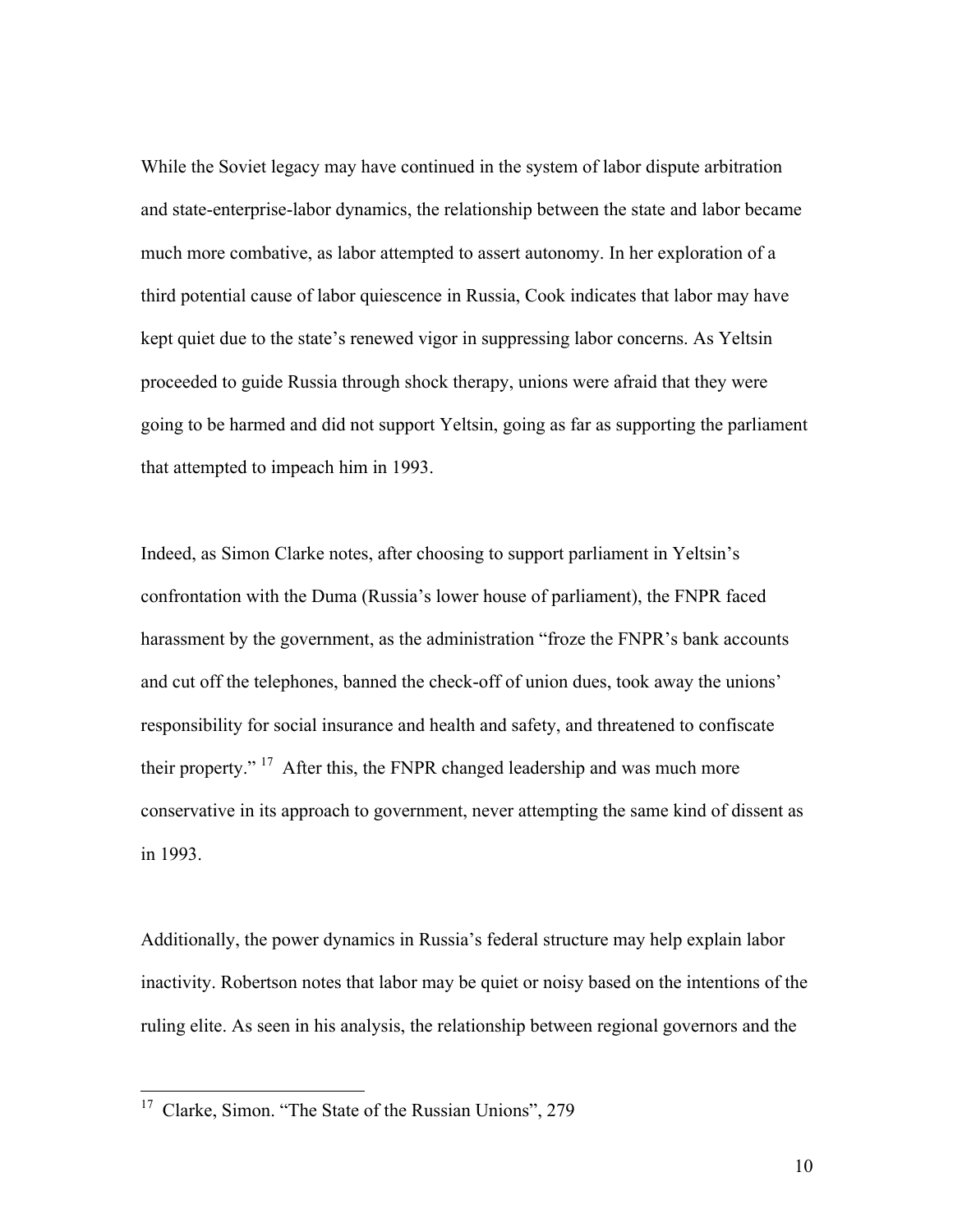Moscow ruling elite in Russia was significant in determining how many days were lost to strikes. Furthermore, the poorer or weaker a region also determined how often the governor would lend support to "noisy" strategies such as labor demonstrations. 18 For example, Robertson notes that during the 1997 submarine worker strike, the governor of the Primorski Krai region, who had bad relations with Moscow, provided buses and police protection for the workers. 19 Hence, while central government- labor dynamics play a role in explaining labor action, the relations between the regions and the center may be as important to consider.

These interwoven dynamics lend credence to Cook's fourth possible explanation for labor quiescence, that labor simply didn't know to whom to address their grievances<sup>20</sup>. Due to the interplay of private business and government in the 90s and the chaos that followed due to the failed privatization, it was difficult to determine who was responsible for the unrest. Hence, without a target, protesting was in vain.

Labor seems to have mechanisms to effect change despite these difficulties. As Sil makes clear, the unions played a considerable role in helping temper some of the language in the 2002 Labor Code. <sup>21</sup> Whereas the original version was going to be much more promanagement and introduce more employee flexibility, the FNPR managed to convince the Duma to give workers more legal protections and force employers to negotiate with

<sup>&</sup>lt;sup>18</sup> Robertson, Graeme B. "Strikes and Labor Organization in Hybrid Regimes.", 795 <sup>19</sup> Ibid., 787

<sup>20</sup> Cook, Linda. "Russian Labor: The Puzzle of Quiescence", 8

 $21$  Sil, Rudra. "The Fluidity of Labor Politics in Postcommunist Transitions"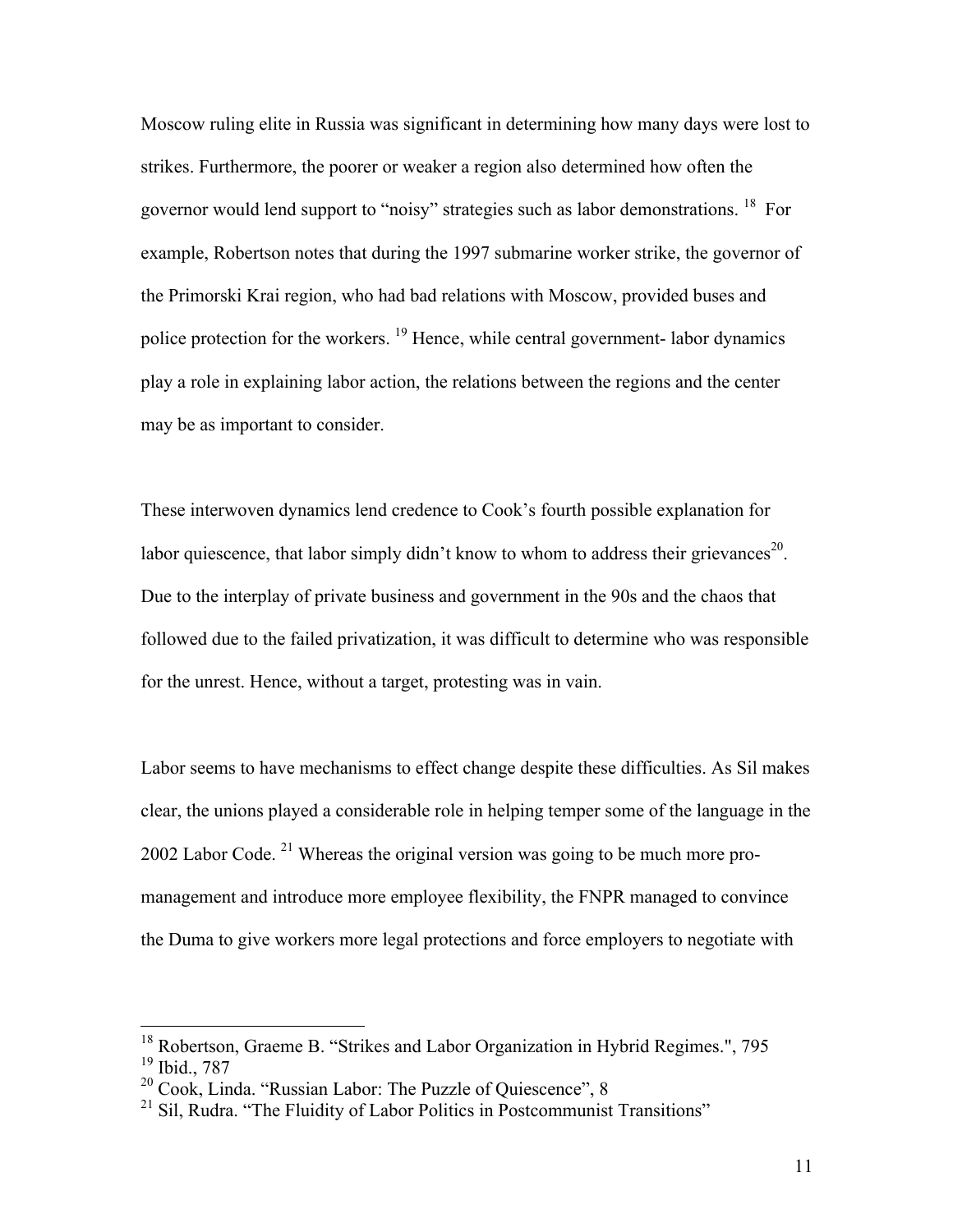unions.<sup>22</sup>

Despite this, Cook claims that the level of labor protests in recent years has remained low. One would expect this during Putin's first two terms as wages grew and the economy expanded, satisfying labor. However, recent findings indicate that even during the recent financial crisis, during which Russian GDP fell  $7.9\%$ <sup>23</sup>, labor was still relatively calm.

Gimpelson posits that labor was calm due to its flexibility in adverse circumstances. He notes that in the 90s, when the economic situation was dire, workers took furlough days and wage cuts, while overall unemployment was low.<sup>24</sup> Hence, wages and working regularity were not sticky, but employment was. He also discusses the recent crisis, indicating that employers engaged in the same techniques, leaving layoffs as a last resort and preferring to reduce labor costs in other ways  $^{25}$ . He attributes this flexibility to the costly and conflict-prone nature of layoffs, as enterprises can suffer protests if there are lay-offs and government intervention in labor markets makes layoffs an unattractive choice 26.

 $22$  Ibid., 203

<sup>&</sup>lt;sup>23</sup> Gimpelson, Vladimir; Kapeliushnikov, Rostislav "2011 "Labor Market Adjustment: Is Russia Different?", 10

 $24$  Ibid., 6-7

 $25$  Ibid., 10-12

 $26$  Ibid., 21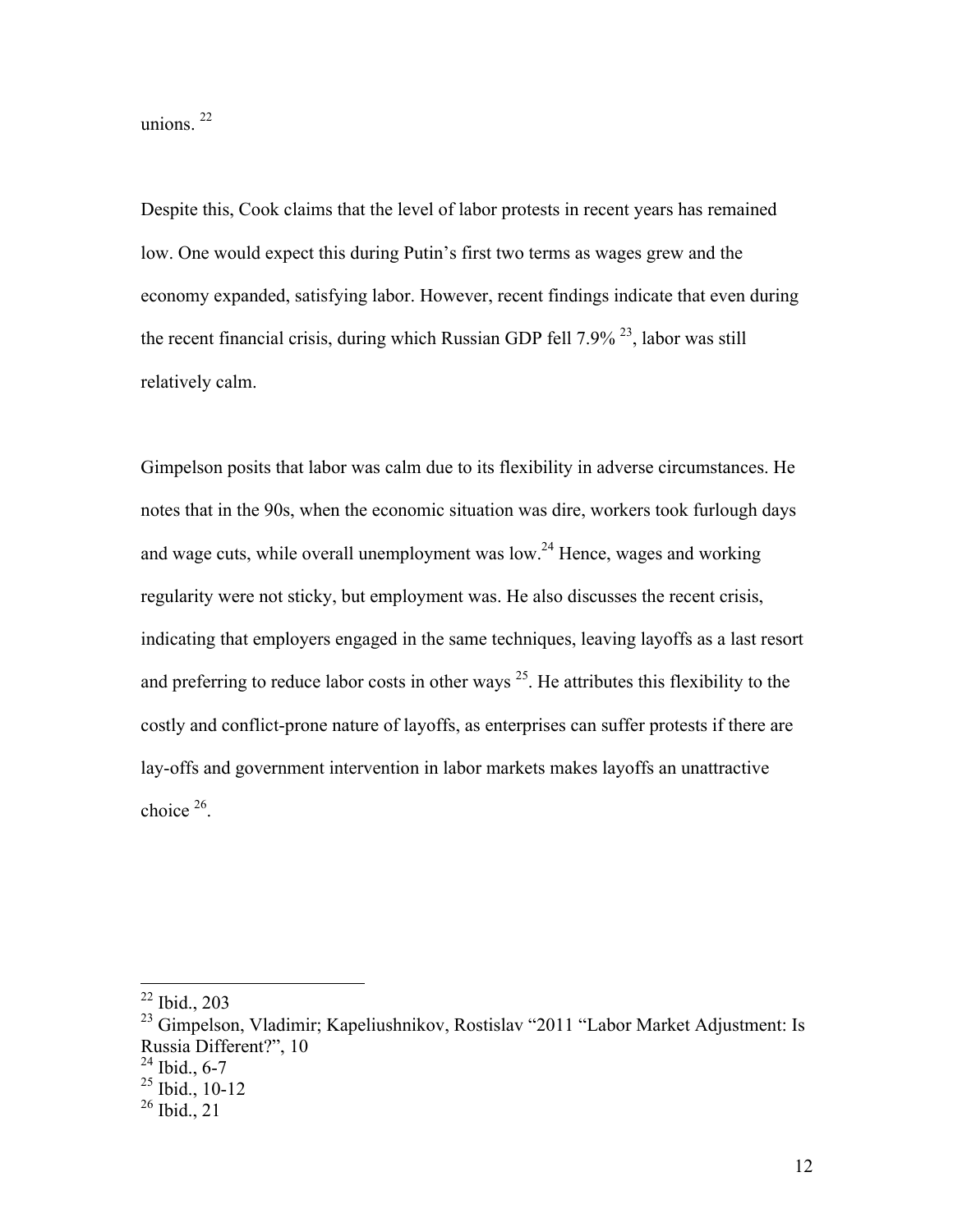Considerable work has been conducted on post-communist labor activity and effectiveness in Central and Eastern Europe.<sup>27</sup> By looking at the variations in the development of unions in Poland, the Czech Republic, and Hungary one can see if Russian labor is unique or if this decreased labor activity and ability to affect government policy are par for the course in post-communist Eastern and Central Europe. All of these nations were members of the Warsaw Pact, heavily industrialized, and as comparative cases, are useful in showing how different institutional and political choices can yield considerably different outcomes, even given similar contexts  $28$ .

Just like in the Soviet Union, trade unions in these countries were treated as "transmission belts" <sup>29</sup> in providing benefits and managing industrial relations, being equipped with infrastructure and facilities such as spas and employee housing to incentivize workers and promote productivity. However, as these states began to transition from communism, they did not necessarily follow the Russian path of having a central labor union immediately upon liberalization.

One of the clearest examples of this is Poland, where the dissident trade union, Solidarity, gained power initially. Solidarity was formed as an alternative trade union to the one

 $27$  See Sil 2014, Kubicek 2004, Kubik 2002, Avdagic 2005

 $^{28}$  Sil, Rudra "Liberalization and Labor Incorporation in Postcommunist Europe: A Paired Comparison of Poland and the Czech Republic"

 $29$  Ibid, 8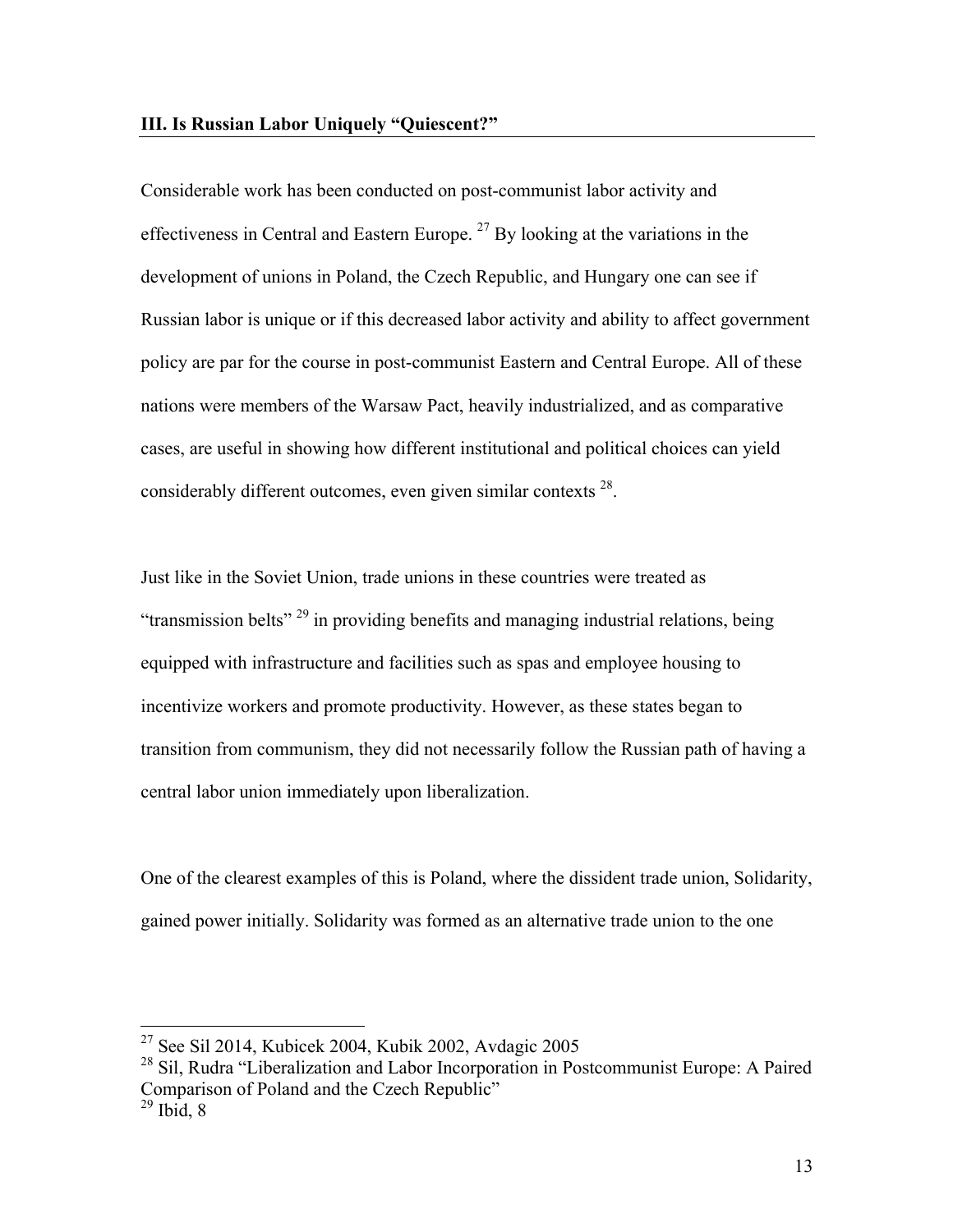presented by the communist Polish state <sup>30</sup> and presented a successful political challenge to the party apparatus, helping overthrow the party and usher in a new era for Poland. Upon seizing power, Solidarity proceeded on a path of pro-market reforms, contrary to what the alternative union, the OPZZ, preferred. Unlike the Russian FNPR, Solidarity operated in a divided context, with its supporters being more pro-right and reformminded than the leftist OPZZ members who were discontent with the drastic reforms which led to severe inter-union tensions and conflict.<sup>31</sup>

Hungary has an even more divided labor environment, which has been described as having as tranquil a system of labor relations as the Vatican due to the multiplicity of unions.<sup>32</sup> Unlike Poland, whose main unions are Solidarity and the OPZZ, Hungary has a plethora of labor unions rather than an all-encompassing federation. This competition between the unions pushes them to be shut out of policy-making because of their inability to have a united voice. Hence, while Hungarian trade unions are considerably less influenced by the state, they are less powerful. <sup>33</sup>

This is a stark contrast to the Czech labor situation in which ČMKOS is the most important union in the country. Out of the three nations, it is the closest parallel to the FNPR, as it also descended from its communist predecessor and is the largest union force

 <sup>30</sup> Kubicek. "Organized Labor in Postcommunist States", 26

 $31$  Sil "Liberalization and Labor Incorporation", 20

<sup>32</sup> Kubicek, "Organized Labor in Postcommunist States", 136

<sup>33</sup> Ibid., 157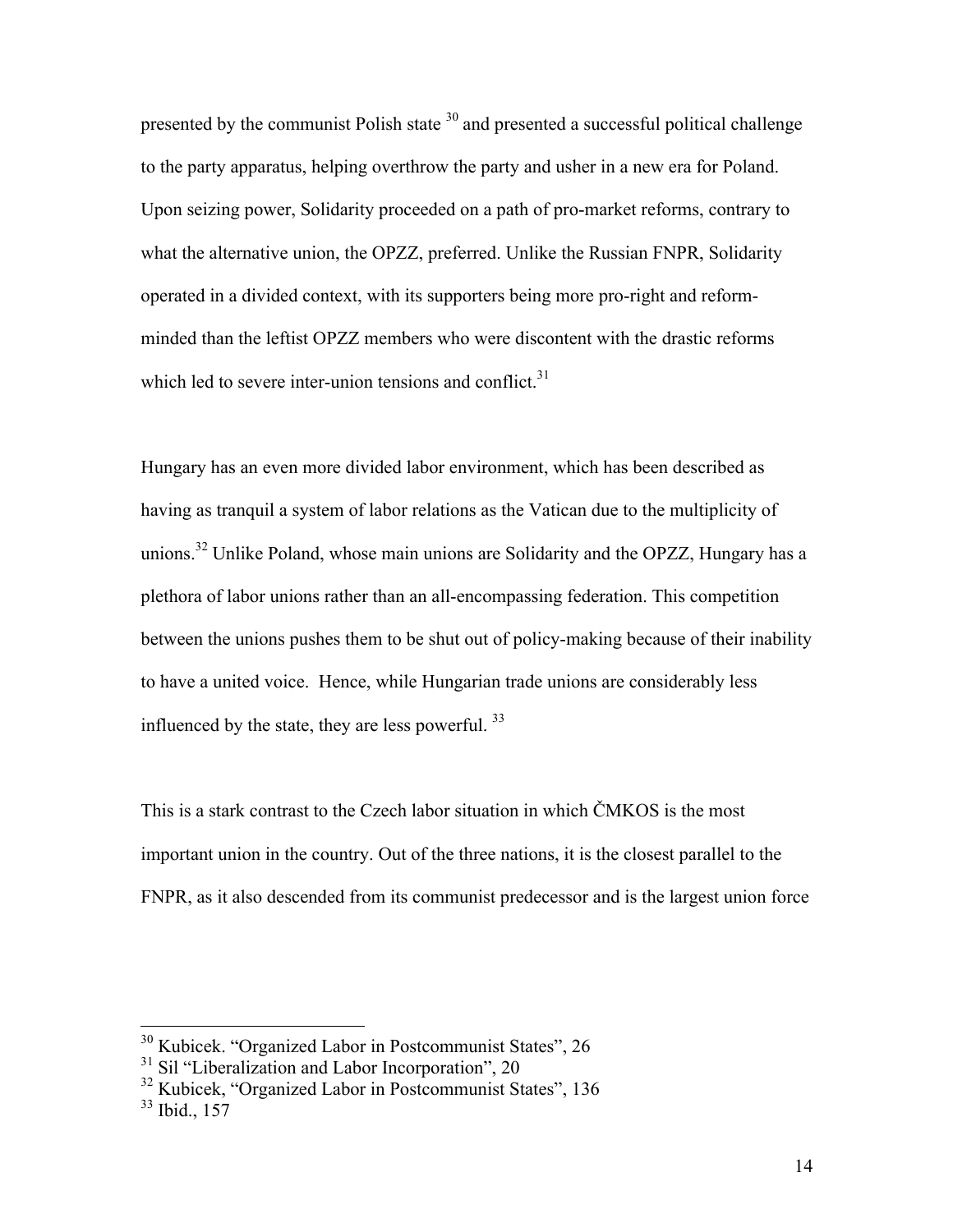in the country. <sup>34</sup> This "unified, encompassing union confederation" <sup>35</sup> has been able to exert significant economic and labor policy influence, pushing the government to constrain employer flexibility in favor of a low unemployment, low wage model.<sup>36</sup>

Even though there are significant institutional differences, these states reacted similarly upon liberalization by switching the dispersion of social benefits from being the unions' responsibility to the state's  $3^7$ , leading to a decline in union membership. Similar to the FNPR's record over the last several decades, unions in these countries experienced a fall from 90% union membership density before the fall of communism <sup>38</sup> to the mid-teens by  $2009^{39}$ .

Despite these obstacles, unions have persevered in effecting change. Given the differences in institutional arrangements, labor's ability to form pro-worker policy is best understood as a spectrum in these three countries. The degree of cooption by the government differs greatly between these three countries, as demonstrated by the ability of trade unions to press for changes in government policy that are pro- labor more successfully in countries like the Czech Republic and less successfully in Poland. This context serves as an important guidepost to see how effective labor is in Russia, as Russia had to go through similar circumstances, and at times even utilized similar institutions.

<sup>&</sup>lt;sup>34</sup> Avdagic, Sabina. "State-labour relations in East Central Europe: explaining variations in union effectiveness", 38

<sup>35</sup> Ibid., 43

<sup>&</sup>lt;sup>36</sup> Sil " Liberalization and Labor Incorporation", 3

 $37$  Ibid., 9

<sup>&</sup>lt;sup>38</sup> Avdagic 27

<sup>&</sup>lt;sup>39</sup> Sil "Liberalization and Labor Incorporation" 9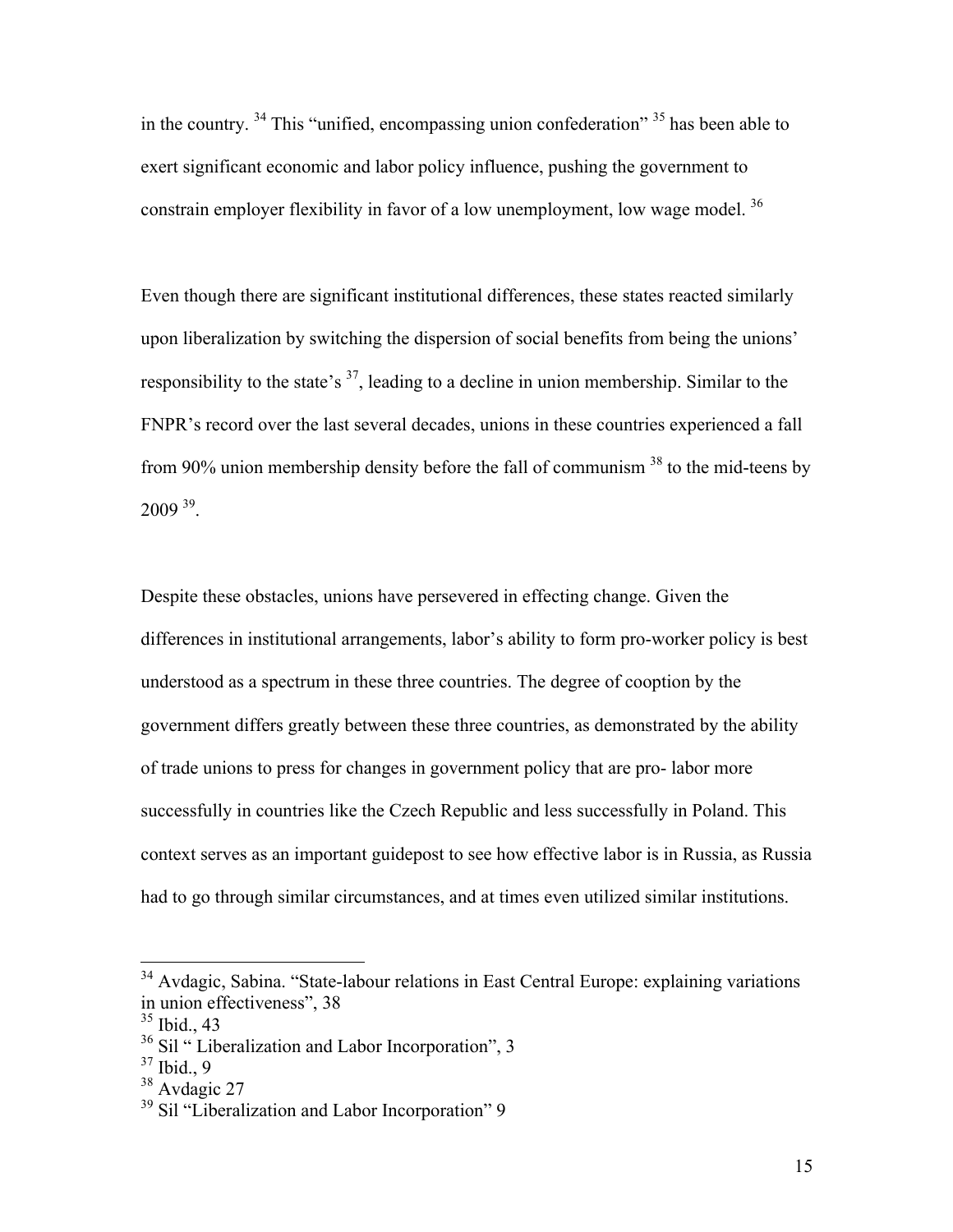These three nations, like Russia, relied on the trilateral framework of enterprise, government, and labor, but had mixed results. Avdagic indicates that government-union interactions are the cause of varying union effectiveness. Given the plethora of stateowned enterprise and the minority-share of private enterprises in the larger economy until the 2000s in these countries<sup>40</sup>, this power dynamic is the root of the ability of labor unions to effectively create policy. In effect, policy changes are caused by disparities in power between the state and organized labor. Hence, arrangements that lead to greater union power relative to the state will lead to better consequences for workers. Specifically, her model stresses union cohesiveness and relative independence from party politics as the variables which best predict union effectiveness and this framework leads to a fascinating examination of the relative labor quiescence in these three countries.

For example, in the Czech Republic, union unity pushed the government to recognize the union as a credible negotiating partner and led to pro-worker economic policy.<sup>41</sup> This was quite different from the Polish case in which a bifurcated union structure split labor between OPZZ and Solidarity, which when combined with political cooption led to workers being sidelined  $42$ . In contrast to these two cases, Hungary lies in the middle, as it has a fragmented union structure with "partial links with political parties" <sup>43</sup>, which led to some successes and some failures in enacting pro-labor policy.

 <sup>40</sup> Avdagic 41

<sup>&</sup>lt;sup>41</sup> Sil "Liberalization and Labor Incorporation" 18

<sup>42</sup> Avdagic 44

 $43$  Ibid., 43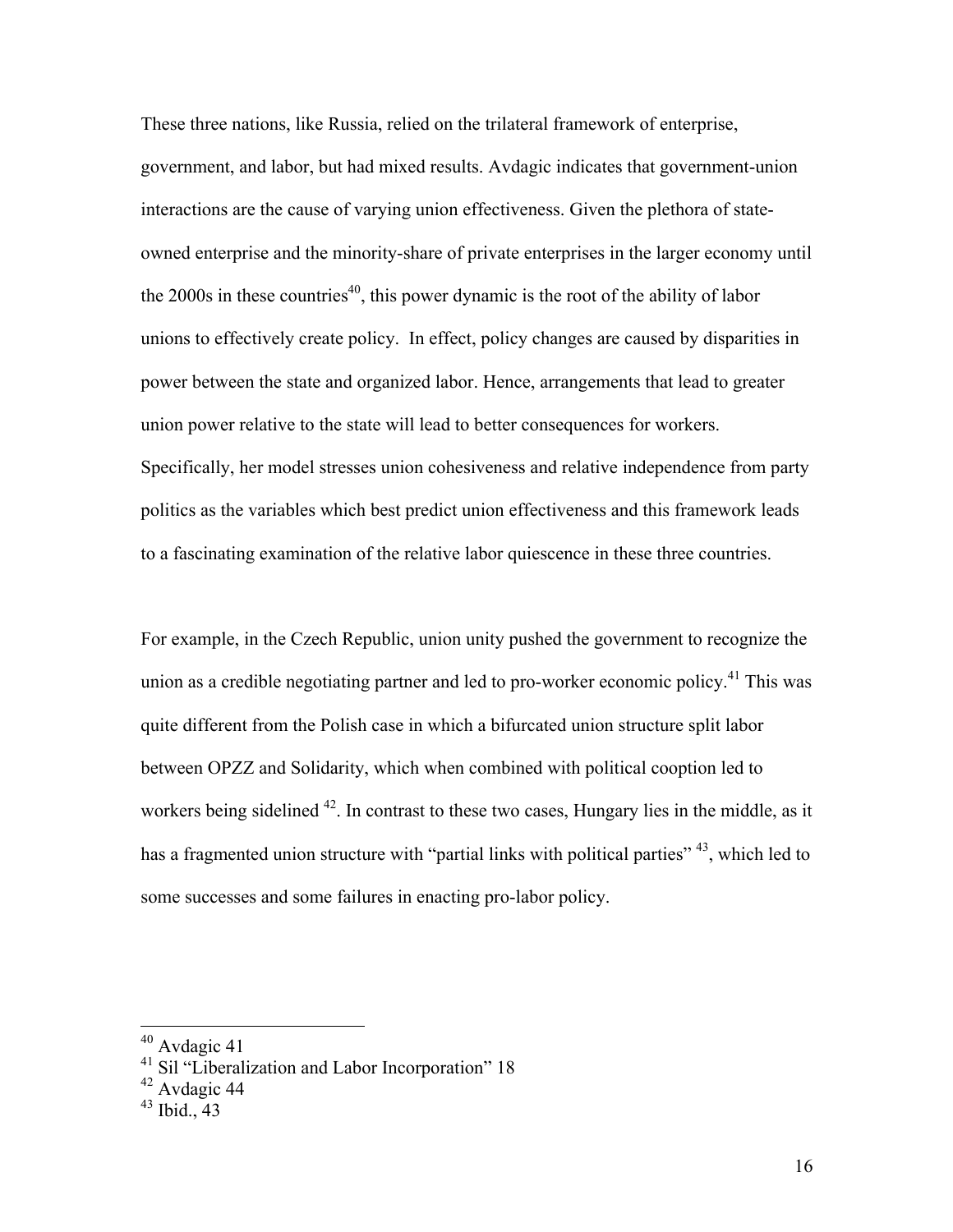While this dynamic framework is useful in gauging labor efficacy, Sil's modification of this model, taking into account unions lobbying parties to support pro-labor causes, has significant ramifications for the Russian context. ČMKOS was able to exploit parties' interests rather than use political platforms to further their agenda by supporting both the communist party (the KSČM) and the left-of-center Czech Social Democratic Party. While these two political parties would not pursue a coalition<sup>44</sup>, they would vote together on issues relevant to Czech labor which led to the relatively more pro-labor climate in the Czech Republic compared to Poland. This is a stark contrast to the Polish situation where the initial leading union, Solidarity, took a stern right-of-center approach, promoting increasing employer flexibility.

This comparative context has important parallels with Russia. ČMKOS was successful in leading to more pro-labor legislation by lobbying other parties and relying on political processes, rather than taking to the streets or leading organized action. This is quite analogous to the aforementioned FNPR activities in response to the 2002 Labor Code. While avoiding the "failure" of striking on a massive scale, the FNPR was able to effect change and dilute the more liberal reforms.

 <sup>44</sup> Sil "Liberalization and Labor Incorporation", 24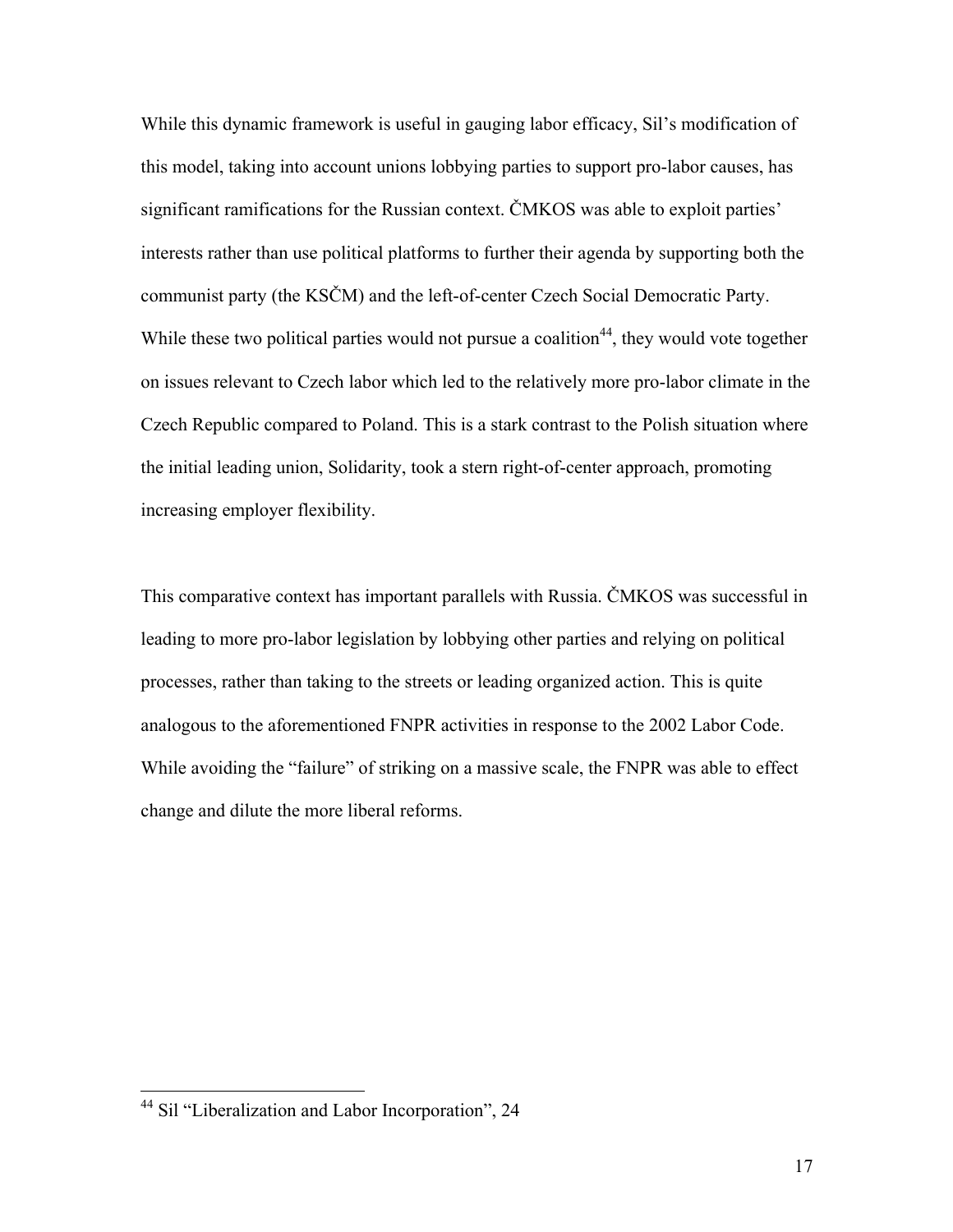Further investigation was necessary to see whether labor really was quiescent, and this led to this chronological study of labor demonstrations in Moscow from 2001 to 2014. Moscow is the political, financial, and media capital of Russia, which, using Robertson's term, makes it the ideal venue for "noisy" tactics which bring attention to a cause. In the initial case design, the time was limited to Moscow under Putin as the leader (be it President or Prime Minister) due to his focus on economic growth and his continuation of Yeltsin's labor policies. This was important as it would help indicate whether labor demonstrations were less prevalent in times of high growth, indicating that government cooption was less the cause of quiescence, and that economic and wage growth were the actual causes of a peaceful "social partnership."

Additionally, in the initial design of the study I turned to one of Russia's leading business journals, the Kommersant, as it had been under multiple owners and tended to be considered an independent newspaper for most of its existence. The Kommersant has digitized all of its articles, making it a useful resource for researching instances of labor demonstrations in Moscow over the past 14 years. I used terms that were as broad as possible to make sure that I did not miss any demonstrations. Hence, I used the terms profsoyuz (trade union) and miting (demonstration).

Even in the initial design of the study, it was clear that given resource constraints, it would be difficult to obtain an exact estimate, as the only organization that would necessarily have an exact count of demonstrations would probably be the Ministry of

18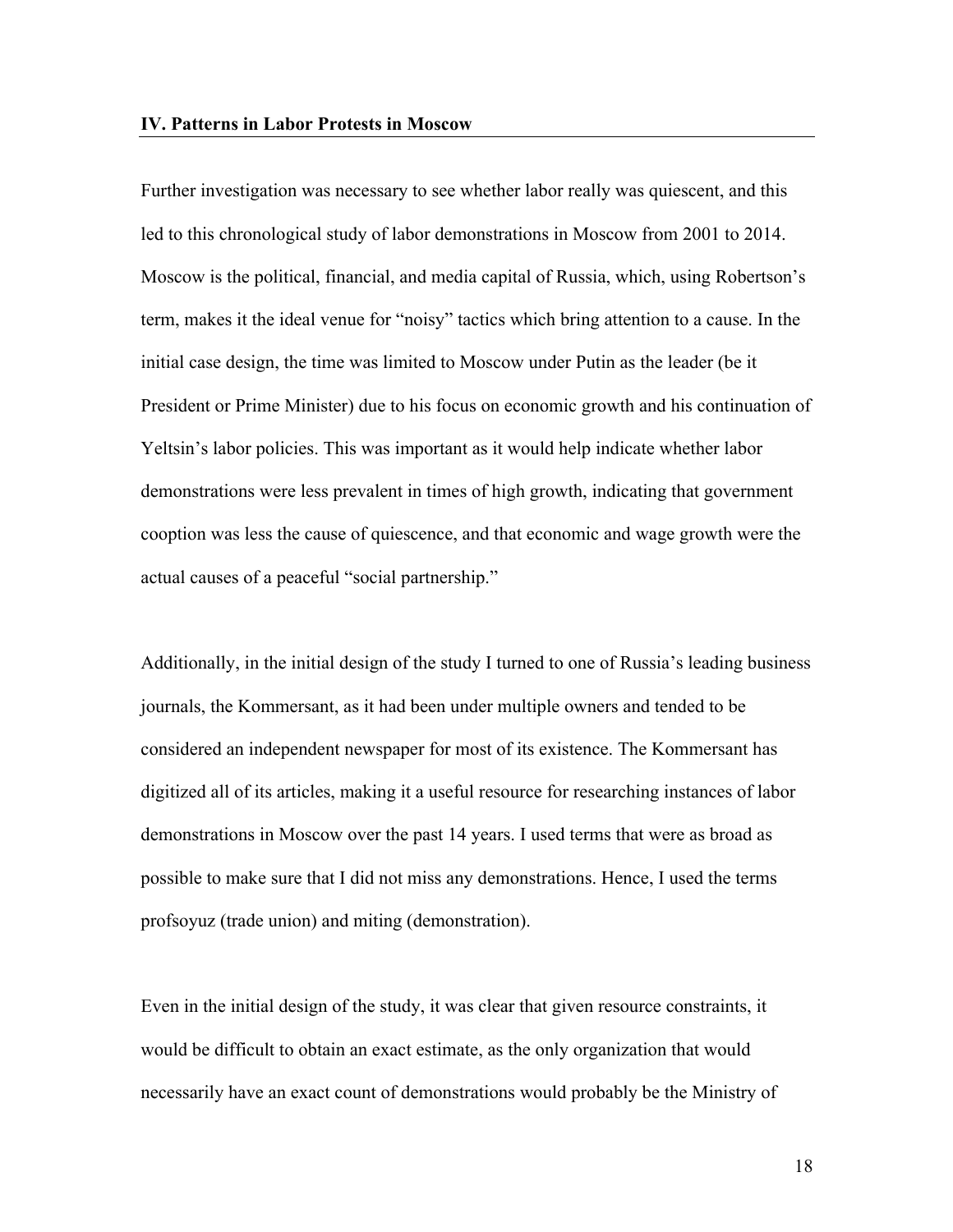Internal Affairs or the Moscow local police, as they would provide protection for these events. As obtaining this record was not feasible given time and resource constraints, using a newspaper which had a record of impartiality proved effective.

Furthermore, to track how the protestors' demand related to the state and government policy, the data were grouped as either pro-government or anti-government. Progovernment protests were protests in which the unions demonstrated with the United Russia party or in support of government initiatives (indicating a degree of cooption or manipulation of organized labor for political purposes), whereas the anti-government label indicated events in which the unions protested against a government decision or with parties that were opposed to United Russia.

The initial analysis yielded 44 instances of union demonstrations over a 14 year period. Out of those, 20 were pro-government, while the rest were nominally anti-government.

The pro-government demonstrations include yearly instances of May 1<sup>st</sup> demonstrations, in which the unions and government always participated in together. With the exception of 2001 when the Communist Party took a more prominent role than United Russia, all of the May  $1<sup>st</sup>$  demonstrations were grouped as pro-government. The other instances of progovernment demonstrations are much more revealing.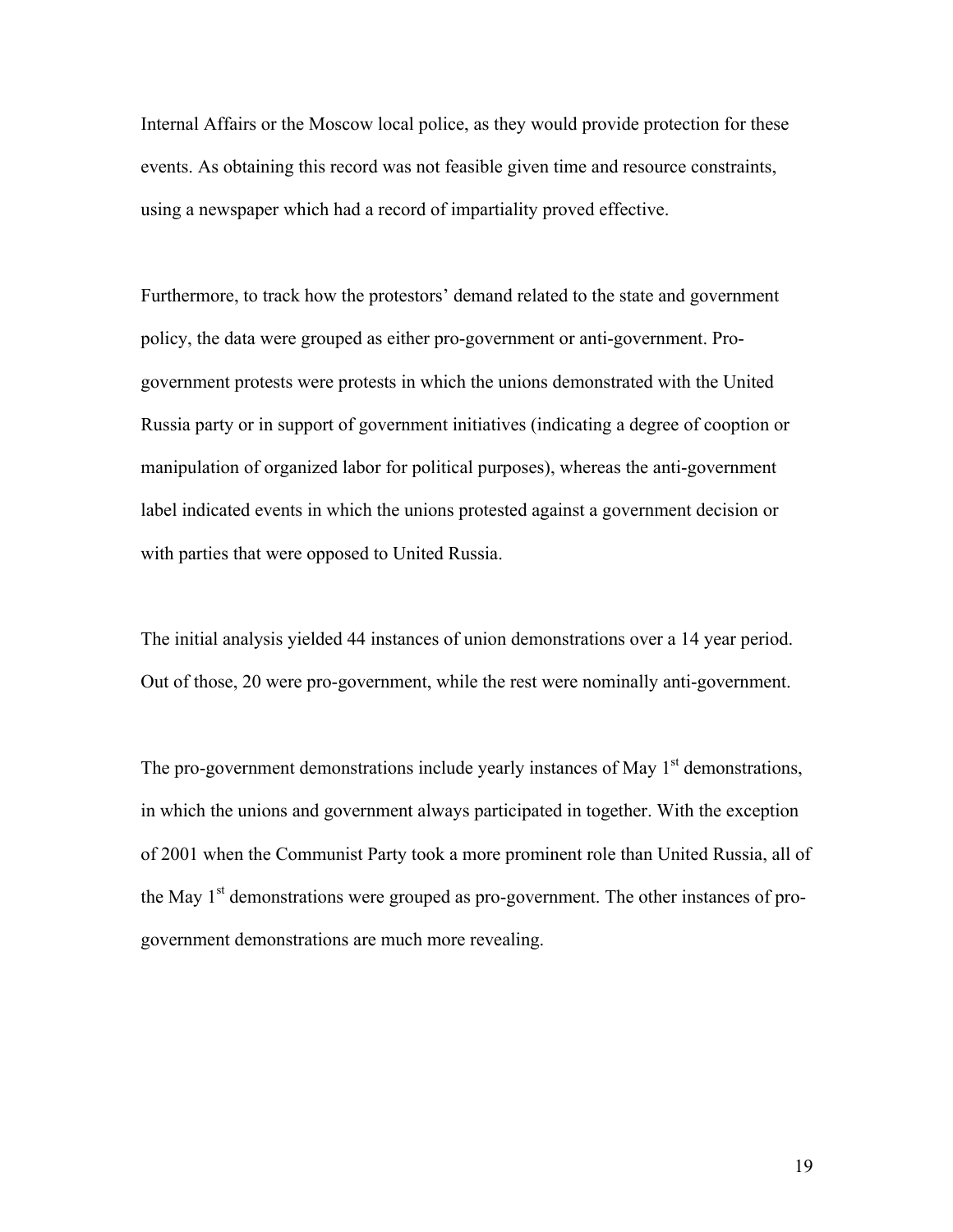

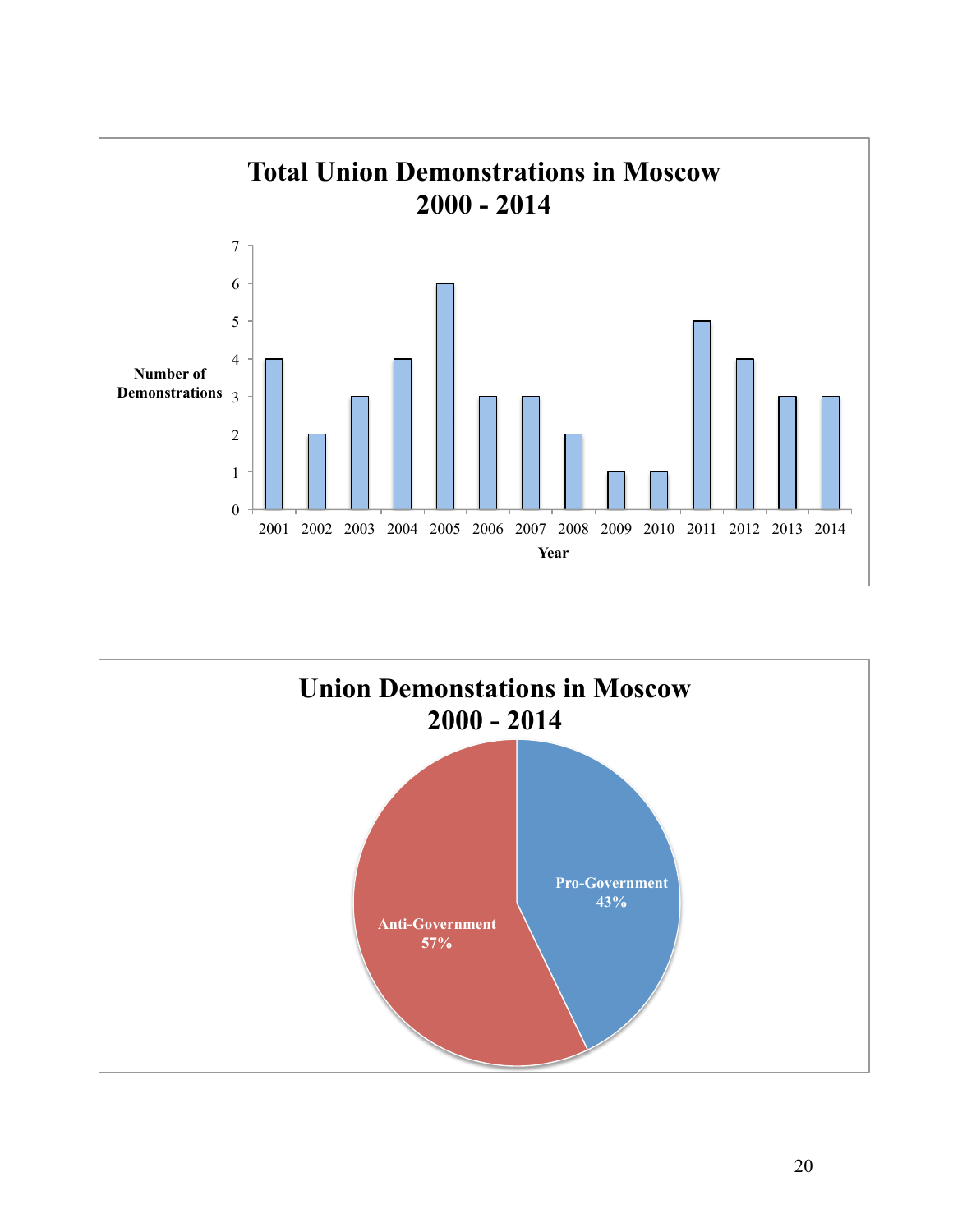The first non-May  $1<sup>st</sup>$  demonstration occurred in 2002, following the passage of the new Labor Code. The FNPR and the non-industrial unions both demonstrated to pressure employers to raise wages, hence to implement the new labor code. This may be viewed as a way for the union to provide political cover for the government, as the final legislation that was passed was not as pro-business as enterprises would have liked. This was the first pro-government action that was directly linked to supporting the presidential administration and existing government policy in this period.

In 2004, the Moscow unions demonstrated in support of government policy and against terrorism following the Beslan school crisis. This followed several years of tougher policy towards the Russian Caucasus, and set a precedent for labor protesting in support of government military policy, as was seen by protests later in the decade.

In 2008, following the conflict between Russia and Georgia, the FNPR demonstrated for higher wages and against Georgia. Given the description of the events of that day, including the multitudes that wore the colors of the Russian flag, it seems that this demonstration was more of a way to show support than to make concrete demands. This is heightened by the fact that the simultaneous demonstrations in other cities made concrete demands such as changes to tax policy, whereas the demonstrations in the two largest cities, Moscow and St. Petersburg, seemed to center on "solidarity with the South Ossetian nation."45

<sup>&</sup>lt;sup>45</sup> "Profsoyuzi porabotali na dostoinuiu zarplatu" [The trade unions are working for a decent wage] *Kommersant* 2008.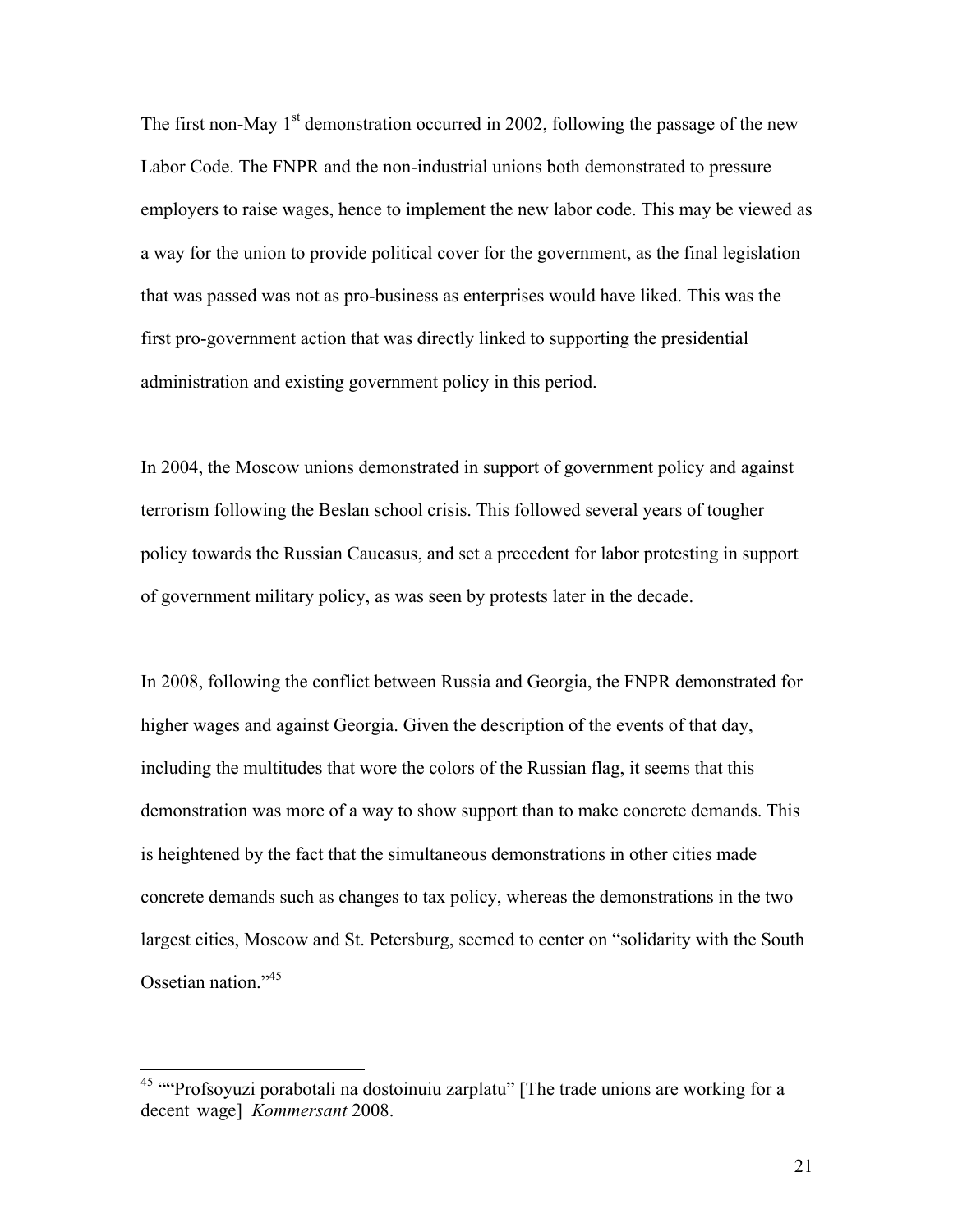The remaining pro-government demonstrations were timed around the 2012 elections and following the 2011 demonstrations in Moscow. The December 2011 protest and February 2012 protests were explicitly aimed at supporting Vladimir Putin's bid for reelection, lending credence to the theory that labor was dependent on the ruling elite's will and did what was necessary to support those in power.

This same nuance arises when analyzing the prevalence of anti-government demonstrations in Moscow. While the number of demonstrations against policies would understandably be more numerous than demonstrations in support of an initiative, not all of the observations are valid for this analysis. For example, while many demonstrations argued against specific government policies, they overlap with government policies that the presidential administration tried to implement or was moving towards. This indicated that the demonstrations were actually pro-government and were an effort to shore up support for up government policies. For example, the 2005 protest by the agricultural union protested against inadequate support for Russian agriculture, an effort that had been restarted under Vladimir Putin and was one of his major domestic policy goals. <sup>46</sup>

This is indicative of the fact that many of the anti-government protests do not seem to be serious, as seen in the 2001 FNPR protest demanding that deputies fly more <sup>47</sup> or the

 <sup>46</sup> Wegren, Stephen. "Agriculture" *Return to Putin's Russia*. Fifth Edition 2013 <sup>47</sup> ""Aviastroitel'naia katastrofa: Profsoyuzy trebuiut ot pravitel'stva zakazov" [Catastrophe in Aircraft Construction: Trade Unions demand more orders from the government] *Kommersant*. 23 February 2001.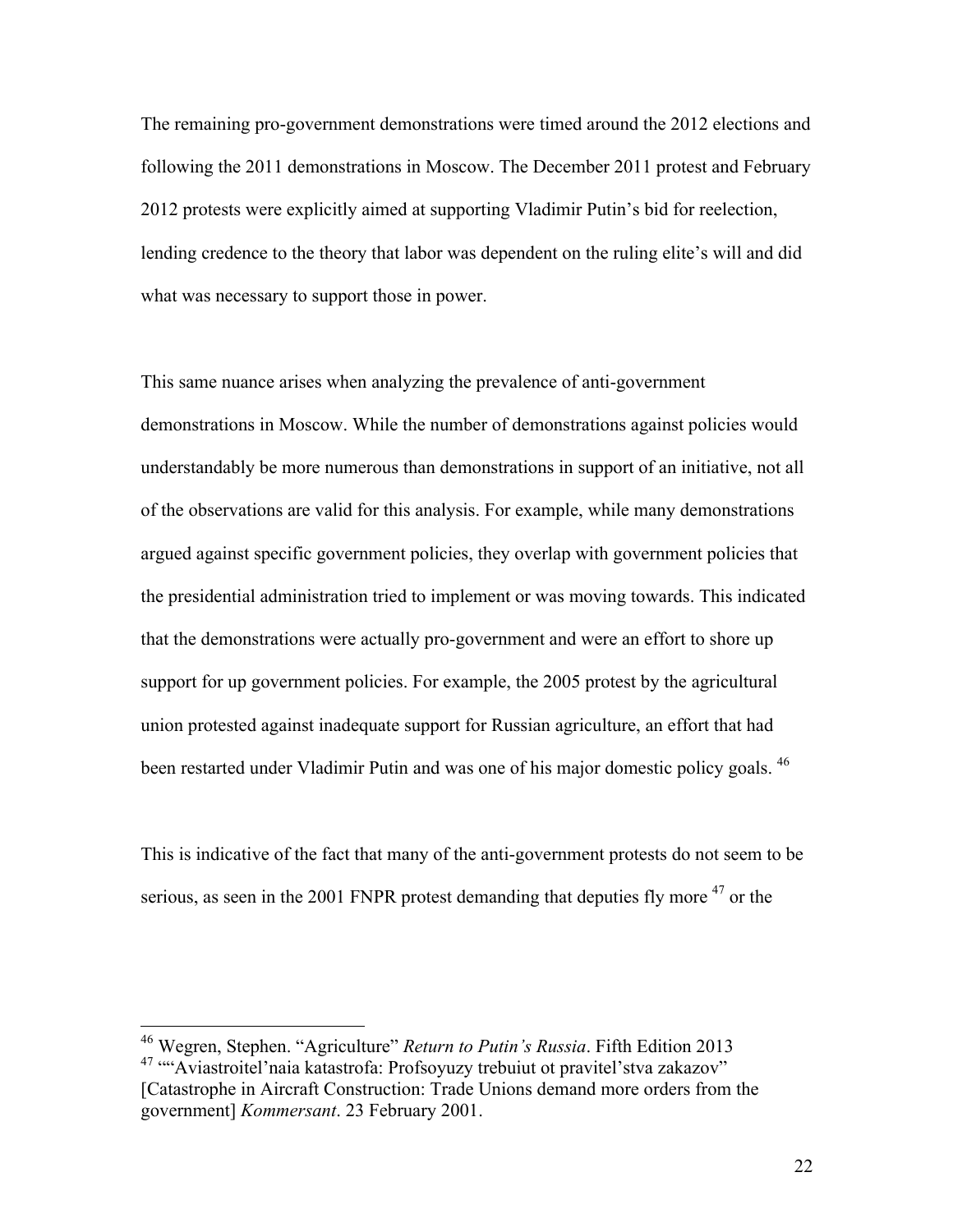2008 FNPR protest which protested against Georgia and for higher wages 48. When controlling for many of these less serious actions, a fascinating observation rises to the surface –white-collar workers and their respective unions lead the majority of antigovernment street protests. Often these are unions of workers paid by the state, such as the teachers, secretaries, air dispatchers, and scientists' unions.

 <sup>48</sup> "Profsoyuzi porabotali na dostoinuiu zarplatu" [The trade unions are working for a decent wage] *Kommersant* 2008.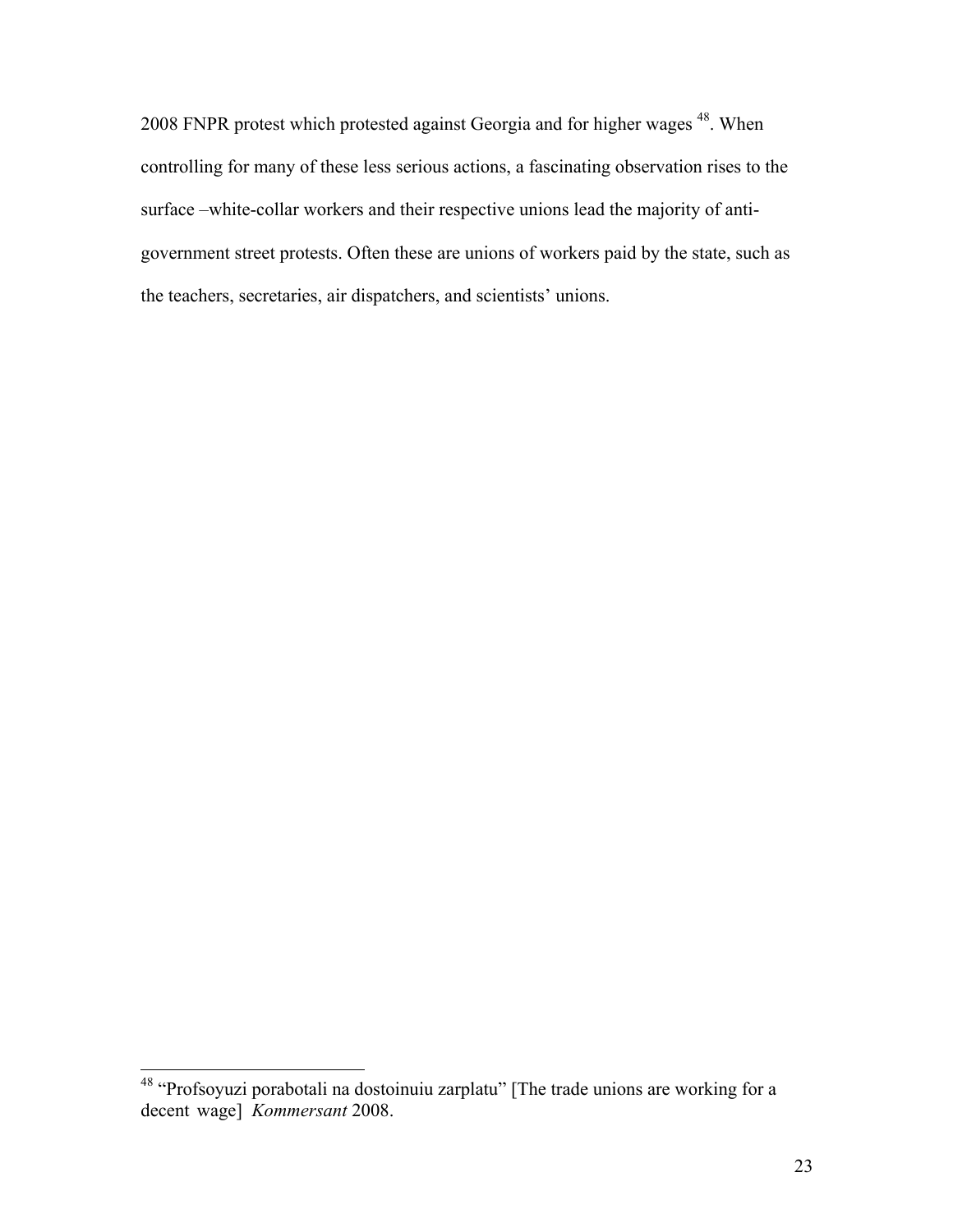### **V. The Dogs That Did Bark**

All workers, including white-collar workers, were unionized in the Soviet Union. Hence, upon the creation of the Russian Federation, these workers were already subsumed in FNPR structures. While the majority of the unions that comprise the FNPR are bluecollar, the white collar unions, such as the Union of Teachers, Union of Non-Industrial Workers, the Air Dispatchers Union, and the various healthcare worker unions that played a prominent role in the first round of the study, are components of the FNPR's array of unions. Additionally, unlike many of the industrial workers who work for private enterprises, these white-collar workers are *biudzhetniki*, or paid out of the state budget (*biudzhet*).

To further investigate their activity, the study was conducted again but with more sources, including Lenta.ru and Radio Svoboda, which are known for their relative impartiality. Like Kommersant, they had digitized all of their articles which was used as data for the period in question. Once again, using the same search terms as in the first study and focusing on activity in Moscow, the sources used yielded 24 instances of protest.

While there had been consideration of including St. Petersburg or other large Russian cities in the sample, the results from the search indicated that almost all of the labor activity in cities outside of Moscow was blue-collar labor activity. Searching for whitecollar union protests in St. Petersburg only yielded 3 additional white-collar protests and 2 which had occurred at the same time as the ones happening in Moscow and for the

24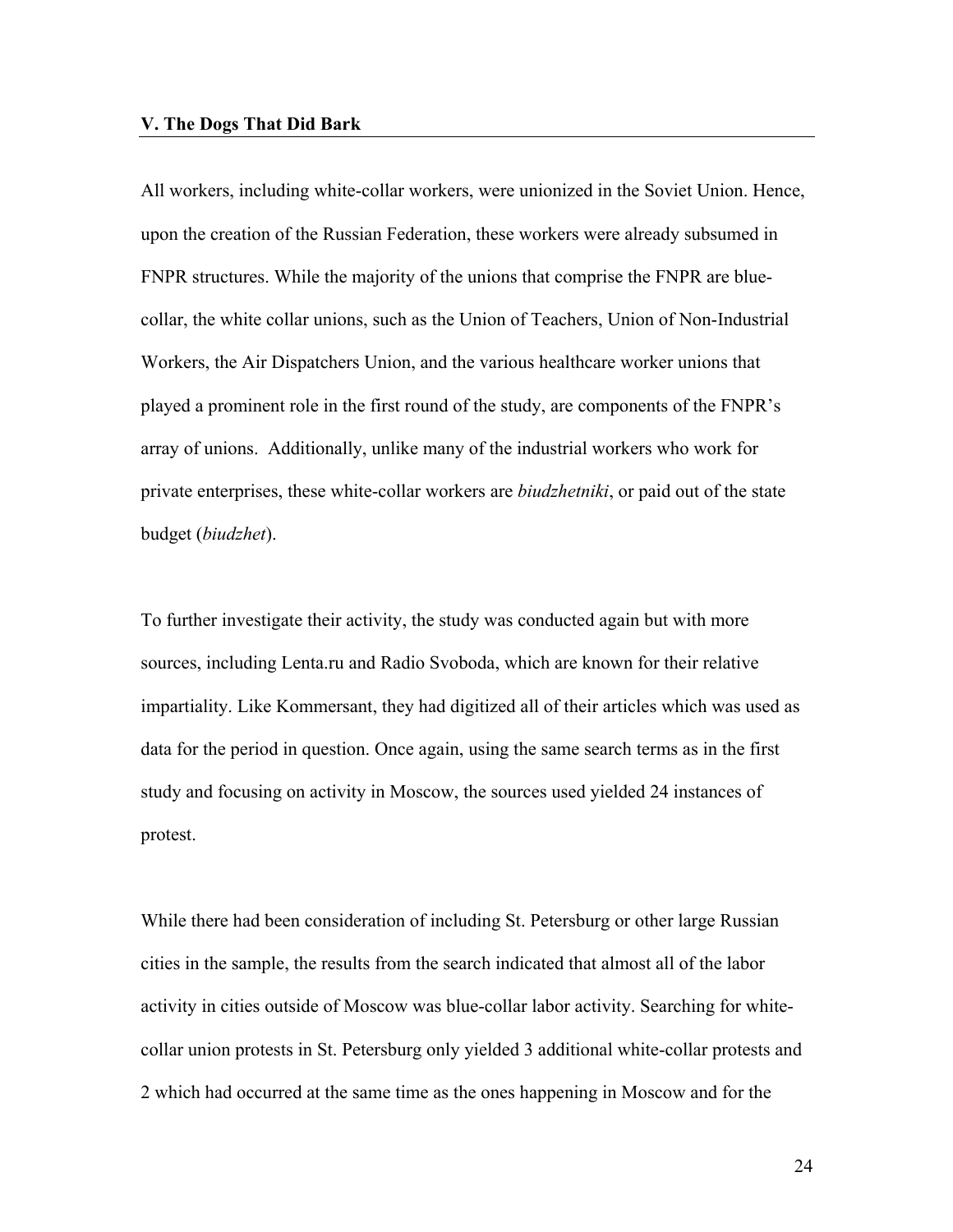same cause. As this wouldn't have made the findings considerably more robust, the study remained focused on Moscow.



The 24 results indicate a distribution clustered around 2001 – 2005 and 2010 -2014, with no significant white-collar union activity between 2006 and 2009. The two clusters of activity represent, for the most part, two different kinds of demands on the part of the protestors. From the demands listed, it appears that a desire for more funding fueled most of the demonstrations in the first half of the 2000s and a call for reform or changes to reform drove people to the streets in the early 2010s.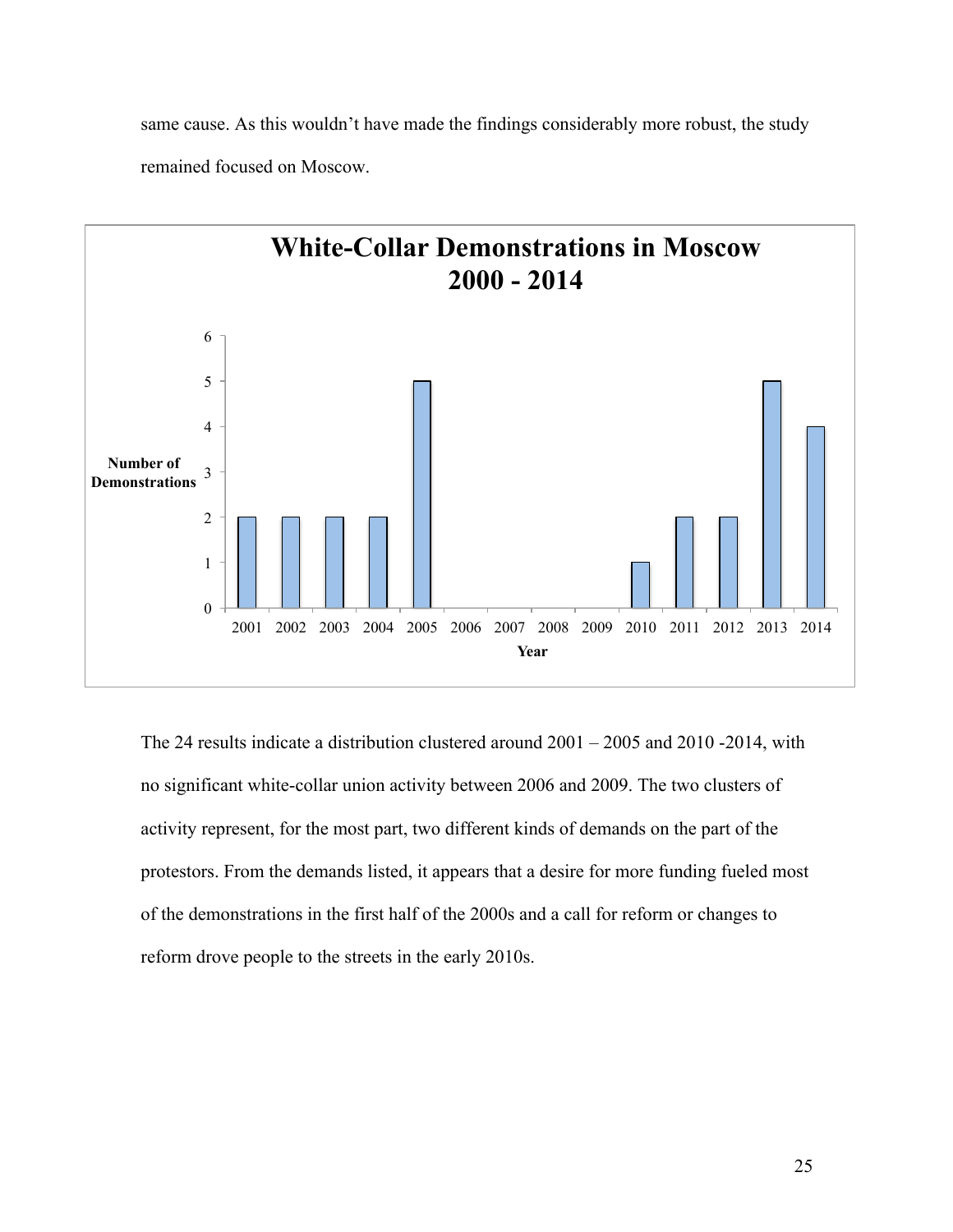

The first cluster begins with the teachers' union calling for pay raises and more funding in 2001, a request they would make again in 2003 and twice in 2005. Additionally, the academics' union at the Russian Academy of Sciences would make a demand for more funding four times over the course of this first cluster. Overall, out of the 10 events in this first cluster, all but 3 of the demonstrations called for more funding, suggesting a pattern.

This trend may suggest a disconnect between rising expectations and government expenditures. The 2000s were a period of significant Russian economic growth, and the acceleration of calls for increased government spending and wage raises may indicate that the unions realized this and were aware of the positive budgetary implications. These demonstrations seem to have been successful. The 2003 Russian budget planned for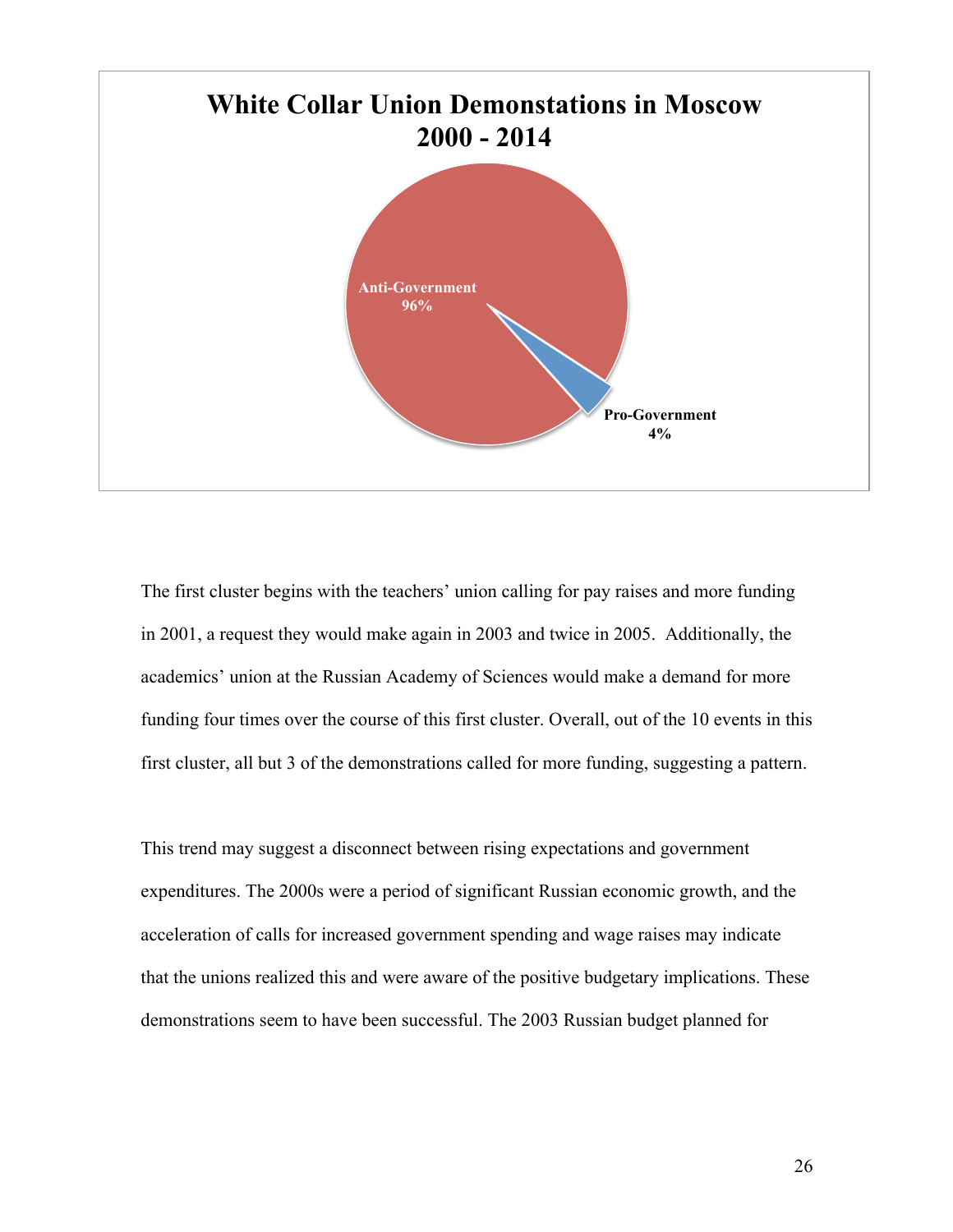414.1 billion rubles in spending on education<sup>49</sup> whereas the budget two years later nearly doubled that amount to 801.8 billion rubles.<sup>50</sup> The Federal Service of National Statistics indicates that education spending grew at roughly the same rate as the budget, however the composition of the budget being tilted towards primary education is what may have led to the relative calm from the teachers' unions following the first concentration of labor protests.

Additionally, the five year interlude between protests by the academics at the Russian Academy of Sciences indicates that perhaps the composition of the budget may have only been skewed in their favor closer to the beginning of the second concentration of labor protests as demonstrations began again in 2010. This is logical as funds were diverted from education funding to other components of the state budget as oil prices declined and international financial markets suffered tremendous stress. Indeed as noted as late as 2013, the Russian government has for several years decreased healthcare and education spending and increased outlays on social obligations and military spending. <sup>51</sup>

The other reason for protest—the call for reform in the first cluster of labor activity foreshadows the second cluster. However, in their pro-reform efforts, labor appears to be less successful in the first time period. The unified social tax in 2003, monetization

 <sup>49</sup> 2003 was the earliest year for which the Russian Statistical Service's annual publication, "Russia by the Numbers" had data. Information on the state's budget for the year is in the "Finances" chapter of the guide (Chapter 21).

http://www.gks.ru/wps/wcm/connect/rosstat\_main/rosstat/ru/statistics/publications/catalo g/doc\_1135075100641

 $\frac{50}{10}$  Consolidated Budget of the Russian Federation for the years 2005-2009

<sup>&</sup>lt;sup>51</sup> Novy biudzhet Rossii: bole voenny, menee sotsial'ny [Russia's New Budget: more military, fewer social expenditures]. BBC Russian Service. 25 October 2013.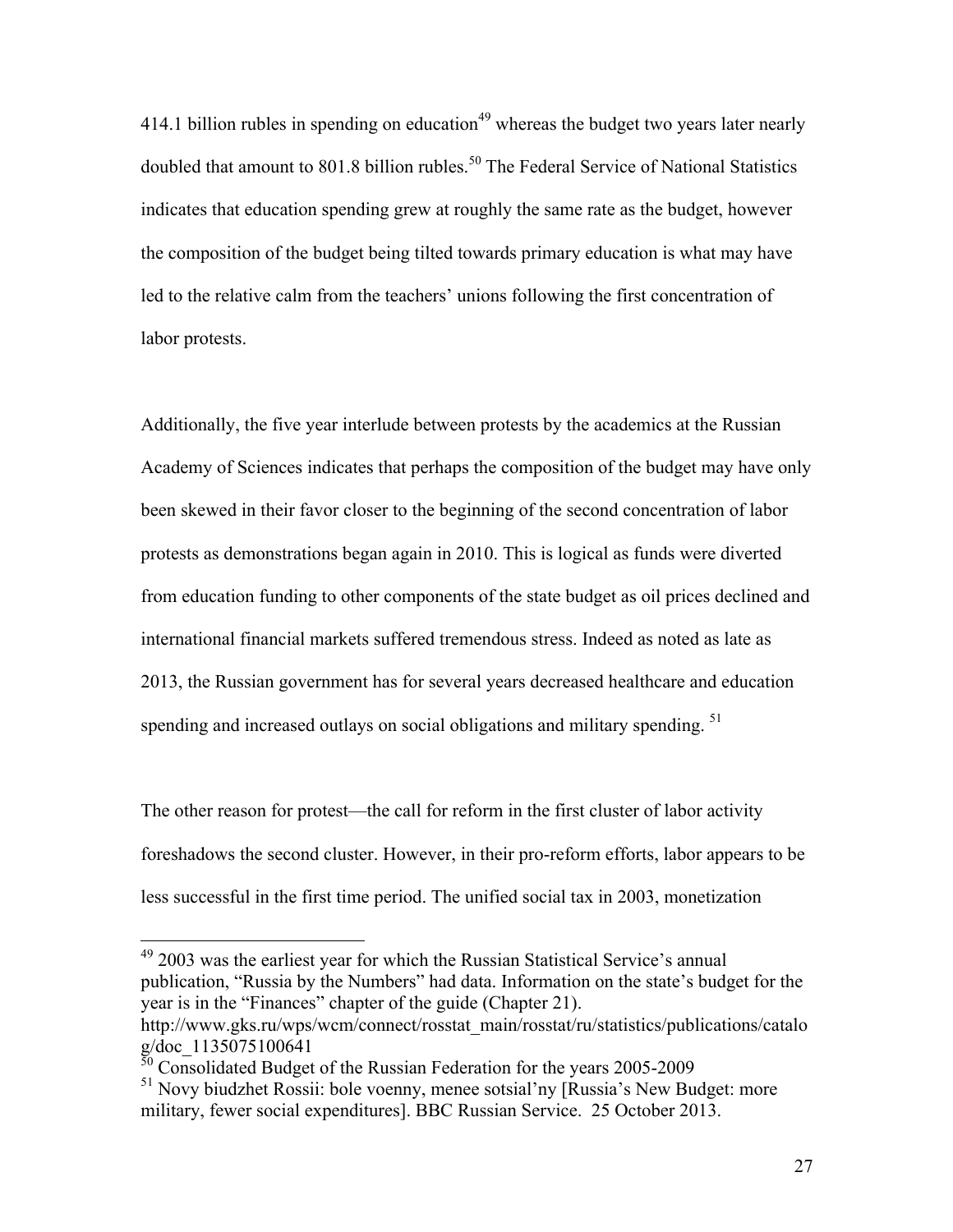reforms in 2005, and Andrei Fursenko's place as Minister of Education were firmly in place despite protests. In fact, as the Kommersant notes, in response to the newspaper's questions about the protests, Minister Fursenko replied, "Let them protest, I'll still be on my trip abroad."<sup>52</sup>

In the second period though, only four of the demonstrations call for more funding, two of which are held by the academics' union. Almost all of the other events focus on rallying against proposed reforms, beginning with reforms which would have changed the state's role in the pension system. This was followed by protests by the academics against the reorganization of the Russian Academy of Sciences which would have made it more fiscally responsible, and most recently Moscow was shaken by healthcare workers taking to the streets rallying against healthcare reforms which included cuts in government healthcare spending. The thread tying all of these proposed reforms is a move towards fiscal austerity and spending efficiency. While the Russian economy had recovered somewhat following the 2008 crisis, the curtailment in these spending items may be an attempt to sustain the sovereign wealth fund in case of further crisis or as a move to allocate funds to other budget items.

 <sup>52</sup> "Nauka ne uchitsya" [Science doesn't learn] *Kommersant.* 25 May 2005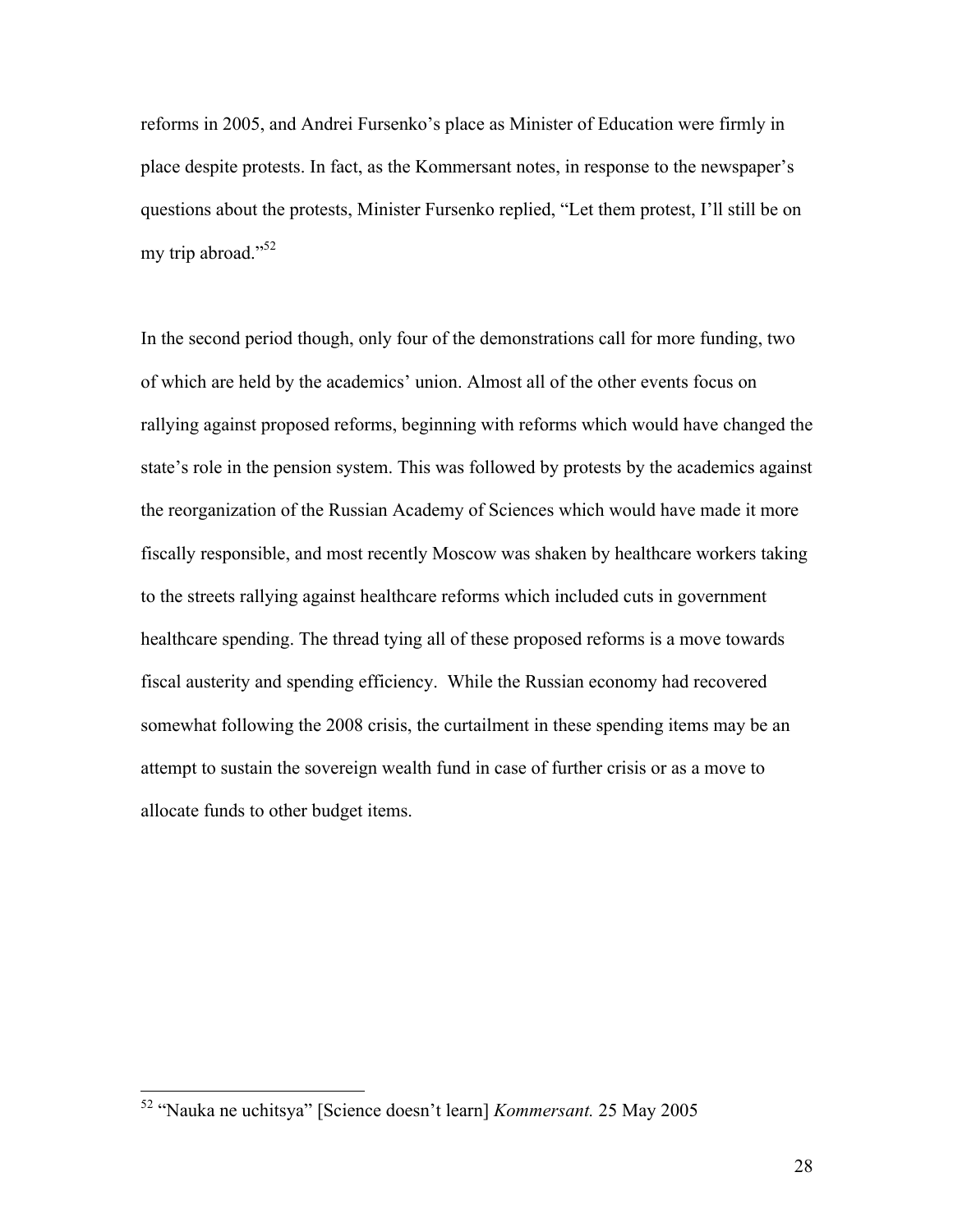While the recent reforms affecting *biudzhetniki* that the Russian government proposed were quite drastic, the state pushed through similar measures in regards to other segments of the labor market without facing such backlash, indicating that white collar unions' response was quite extraordinary. For example, the Labor Code of 2002 forced a certain element of employee flexibility unto the Russian labor market. Additionally, when in 2011, billionaire Mikhail Prokhorov proposed  $53$  a radical rethinking of the Labor Code during his time as Chairman of the Labor Market committee at the Union of Entrepreneurs, no massive protests occurred. When similar labor proposals were proposed even outside of official Duma hearings, the FNPR took to the streets, as was seen in the early 2000s when the FNPR protested the new labor code.

In spite of these liberalizing measures, Russian labor has experienced massive wage increases with wage increases from 2005 – 2013 keeping a compound annual growth rate in the low- to high-teens, depending on the occupation.  $54$  For industrial and blue-collar workers, this meant moving from poverty into a comfortable working-class level. Given Russia's expanding social safety net, fixed capital investments, and infrastructure

<sup>&</sup>lt;sup>53</sup> Prokhorov proposed changes to align the Russian system with more liberal standards, to orient the economy towards a focus on services, stating, "Our labor legislation follows the Soviet-era labor code, which was developed and approved about 40 years ago. Whether it is good or bad, this legislation no longer performs its functions. Obviously, regulations that were created to protect the values of an industrial society impede the development of a post-industrial society." (Kononova, Svetlana. "Labored Regulation" Russia Profile. 04.12.2011)

<sup>54 &</sup>quot;Srednyaya nachislyunnaya zarabotnaya plata rabotnikov organizatsii po gruppam zanyatii" [Average employee salary based on occupational category] 06.11.2014. Federal Statistical Services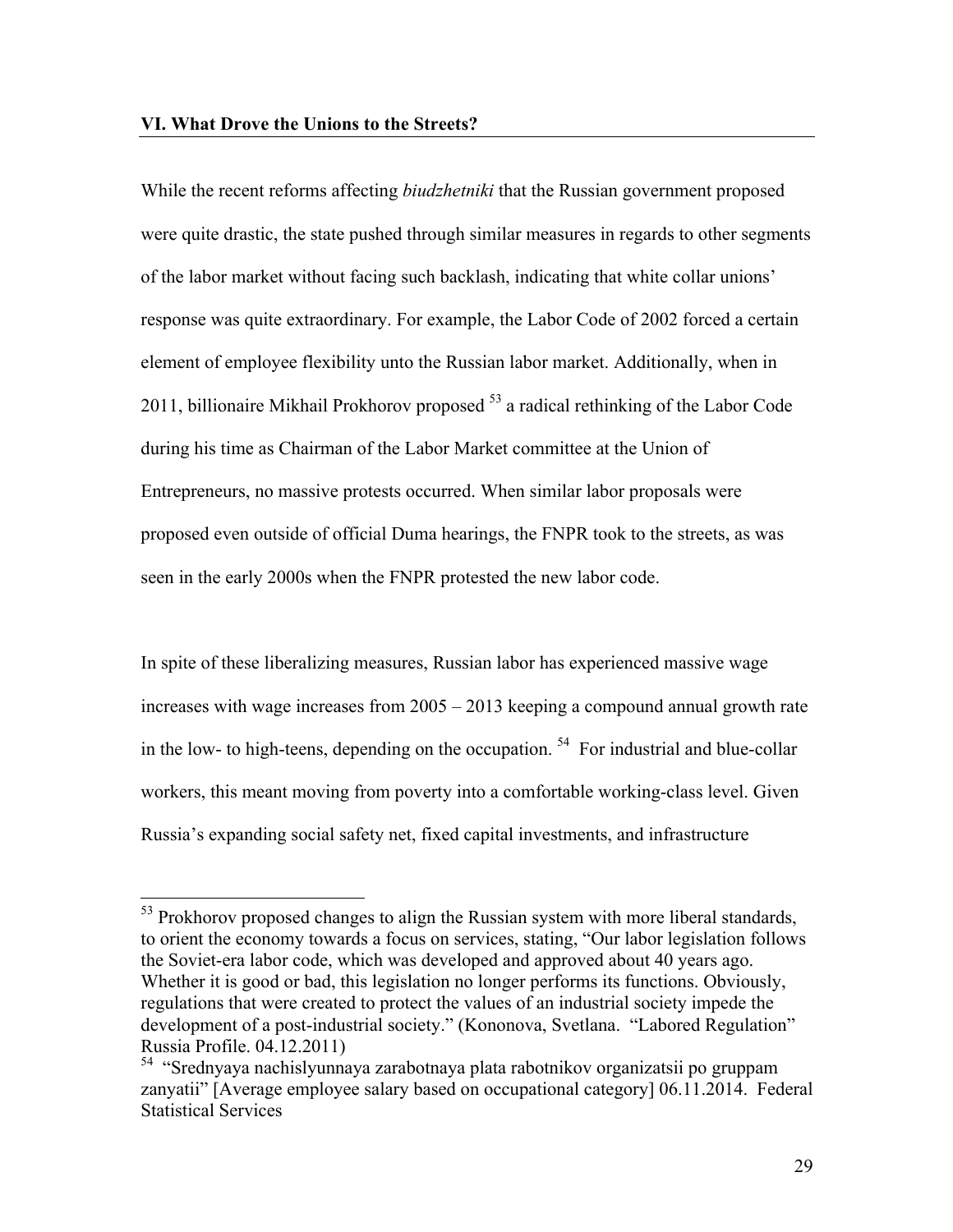investments, this bulk of labor has been able to become wealthier throughout the period studied in this case.

In this same period, the data indicate that white-collar workers also became wealthier, including the *biudzhetniki*, such as healthcare workers and professors, whose incomes often grew at the same rates as those in other occupations. For example, between 2005 and 2013, healthcare workers' (except nurses) monthly salaries grew at a CAGR of 19% from 8,664 rubles to 35,975 rubles. Similarly, textile workers' salaries grew at a CAGR of 17% from 6,262 rubles to 21, 678 rubles.

Given the fact that salaries rapidly grew for all of the constituent parts of Russian labor, what explains the difference in demonstration frequency? The discussion on overall labor activity in Moscow made clear that for the most part, the FNPR did not participate in the same kind of massive or directed activities against government initiatives, whereas whitecollar unions did. Given this disparity, it may not be co-option by the government or overall wage increases that are the explanatory variable behind labor activity, but rather expectations.

Indeed, when looking at the *biudzhetniki*'s activity, one encounters several contradictions needing further examination. First, recent data indicate that 37% of Russia's population identifies as middle-class, entailing a salary range from 25,000 – 45,000 rubles per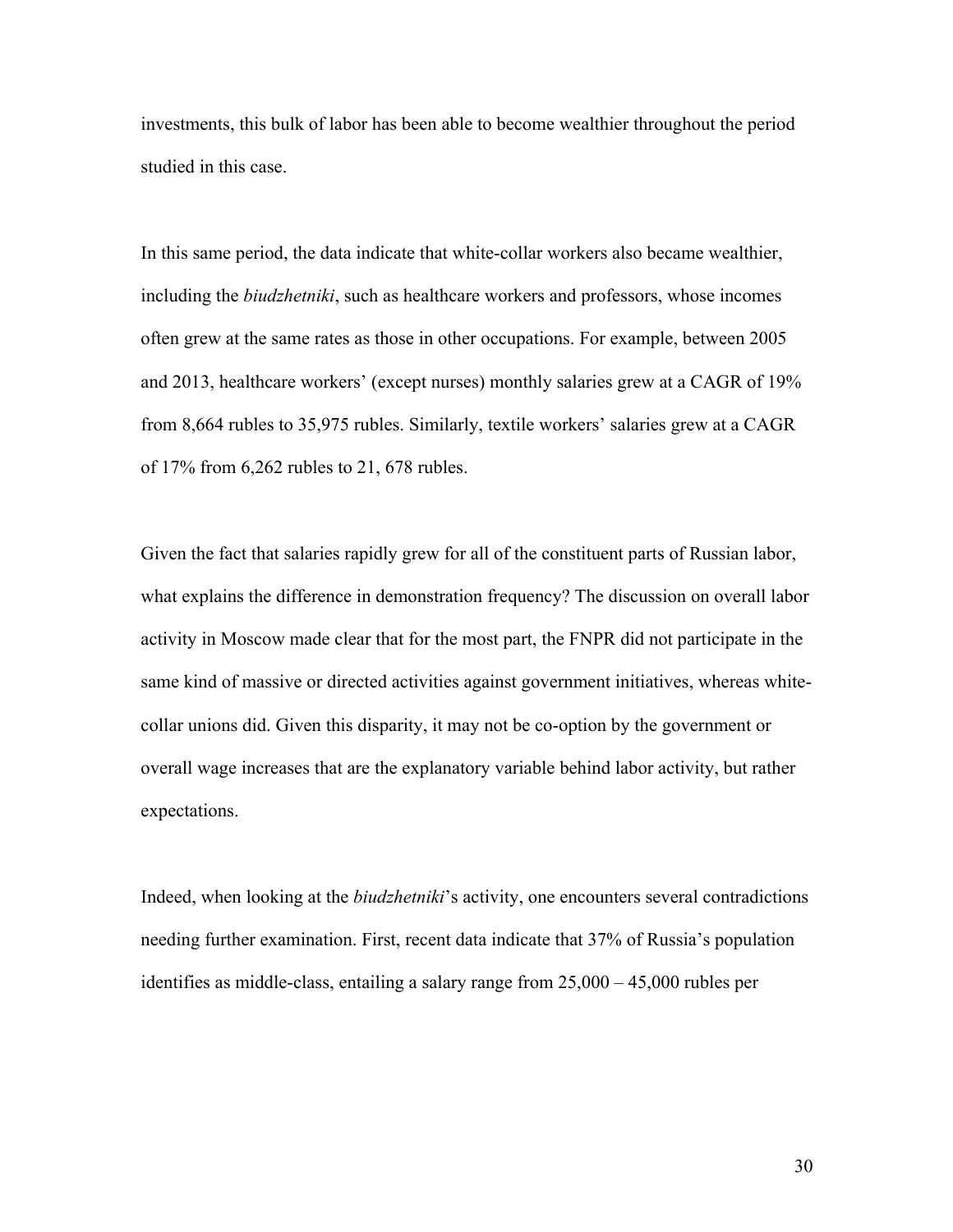month. <sup>55</sup> However, when looking at Ibragimov's work on Russian savings<sup>56</sup>, only 22.3% of the *biudzhetniki* consider themselves middle-class, indicating a deviation from the population average.

Additionally, when turning to the Federal Statistical Service's data on those professions that have protested recently, one sees that their salaries are quite high and would place them solidly in the self-reported middle class. For example, university instructors  $57$  earn approximately 30,000 rubles per month, which is consistent with the mean income of 33,000 rubles of those in the highly educated occupational category  $^{58}$ .

This disparity between the reported data and labor activity support two possible hypotheses which could support why unions demonstrated over this time period: mismatched wage expectations and mismatched employment expectations due uncertainties in government policy.

 <sup>55</sup> "Sredni klass v Rossii ne rastyet" [The Russian middle class is not growing] *Kommersant*. 16 May 2014

<sup>56</sup> Ibragimova, Dilyara Hanifovna. "Sberech' nel'zya potratit': gde rossiiskie srednie klassy stavili i postavyat zapyatuiu?" [Saving can't be spent: where are the Russian middle classes placing the comma?] *X Mezhdunarodnaya nauchnaya konferentsiya po problemam razvitiya ekonomiki I obschestva [*X International Scientific Conference regarding Problems in Economic and Societal Development]

 $57$  Classified in the Federal Statistical Service's data as "Prepodovateli kolledzhei, universitetov i drugikh vuzov" [Instructors in colleges and other universities]

<sup>&</sup>lt;sup>58</sup> Classified in the Federal Statistical Service's data as "Spetsialisty vyshego urovnya" kvalifikatsii" [Specialists of the highest level of classification]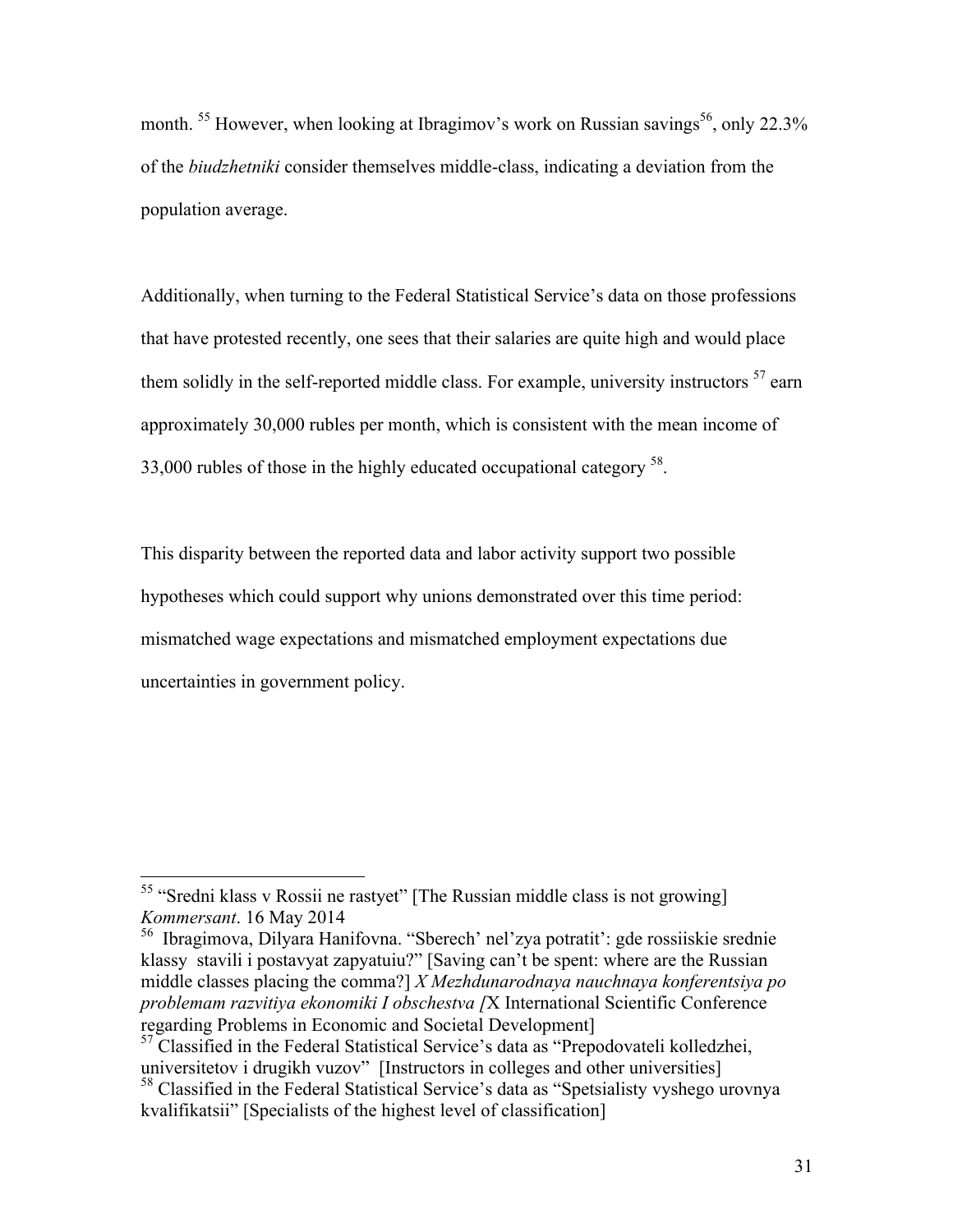### *An Expectations Trap?*

In 1992, a third of Russia's working population was earning below the official living wage, leading to widespread poverty plaguing the country in the 1990s. <sup>59</sup> By 2013, this figure had been reduced to approximately 11%, representing a dramatic shift. As mentioned, the late-1990s were filled with labor protests across the country as workers demanded higher pay and for the government to pay wage arrears. As the level of poverty decreased and people's living standards increased, the overall frequency of labor activity decreased as well. Indeed, the intensity of the labor protests detailed in the findings above pale in comparison to the dramatic actions taken in 1998 when miners froze Russia's rail network and barricaded legislators' offices<sup>60</sup>.

White-collar protests did not slow as dramatically as blue-collar union protests. While the Union of the Russian Academy of Sciences was quite active in the late-1990s and early-2000s, it continued its mobilizations of scientists throughout the period studied. If the variable causing this were just income, then there is a clear disparity as the scientists already earn relatively high wages. Looking at the mean earnings of those in the field of higher education, one sees that their incomes range in the upper half of the middle class range (25,000 – 45,000) of the overall population, with physicists and chemists earning the most at 46,000 rubles. This indicates that simply earning more does not placate these

 <sup>59</sup> "Chislennost' naseleniya c denezhnymi dokhodami nizhe velichiny prozhitochnogo minimuma i defitsit denezhnogo dokhoda" [Number of people with incomes below subsistence level and the respective deficit [01.21.2015 Federal Statistical Services <sup>60</sup> "Protests Spur Lawmakers to Shell Out for Russia Miners" 16 May 1998 *Los Angeles* 

*Times.* http://articles.latimes.com/1998/may/16/news/mn-50353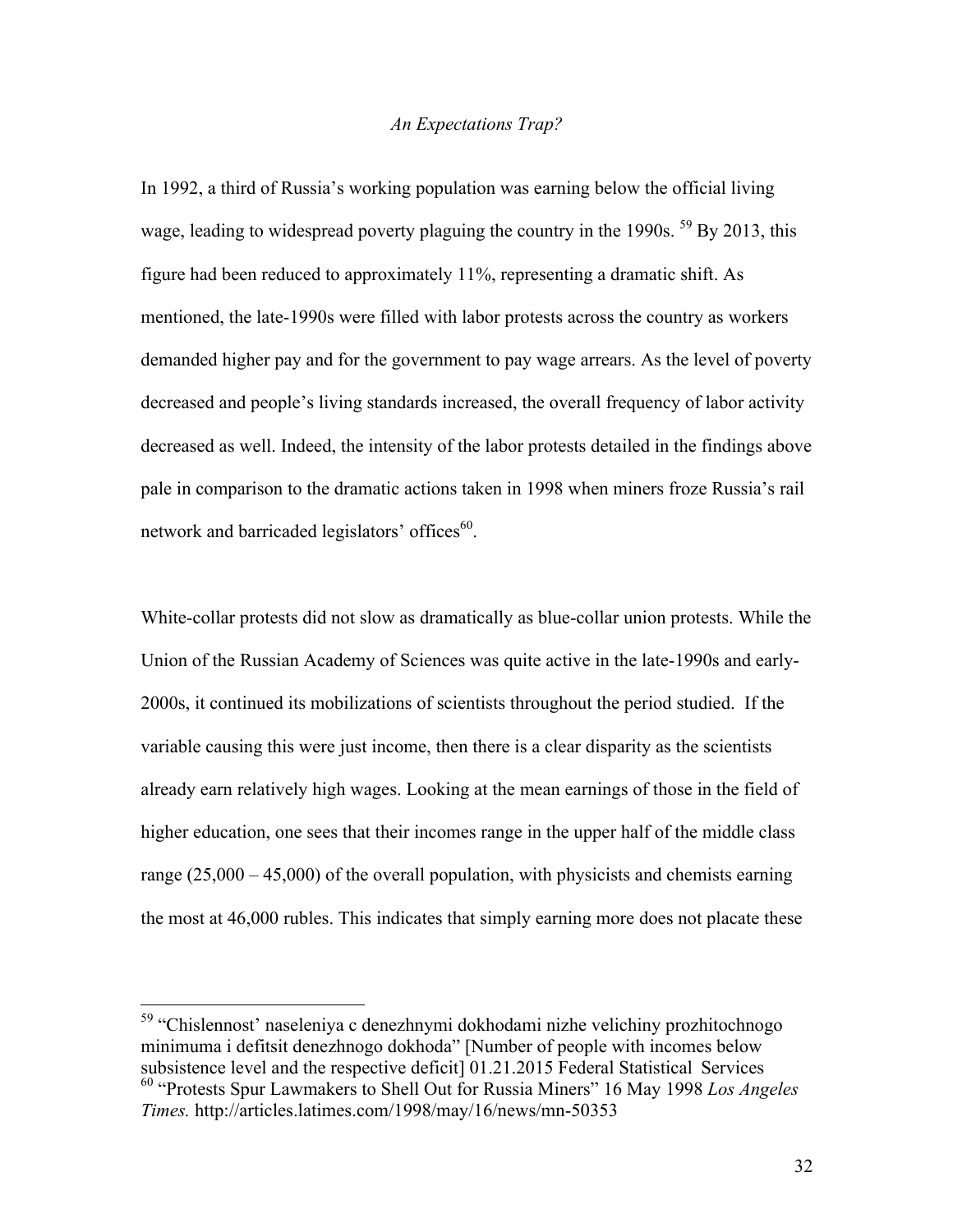strata of society.<sup>61</sup>

This has peculiar consequences for the Russian developmental state. As noted by Sutela, under Vladimir Putin, "Russia used its financial resources for supporting what were regarded as strategic industries and companies…[and] chose defending incumbent jobs over economic destruction."62 This investment-heavy model was capable of leading to a given level of wealth creation, consistent with the Solow growth model  $^{63}$ . Whereas those that were in depths of poverty are now able to afford a working-class lifestyle, the middle-class is having a hard time even recognizing itself as actually middle class because it relies on an external framework. These Moscow elite who comprise the *biudzhetniki* <sup>64</sup> are well-educated and connected, <sup>65</sup> meaning that their preferred salary

 <sup>61</sup> "Srednyaya nachislyunnaya zarabotnaya plata rabotnikov organizatsii po gruppam zanyatii" [Average employee salary based on occupational category] 06.11.2014. Federal Statistical Services

<sup>62</sup> Sutela, Pekka.. Ed: Wegren, Stephen K; "Economic Policy." *Return to Putin's Russia,*185

 $63$  Stagnation may imply that Russia has reached steady-state long term growth given the existing institutional context, capital depth, and investment.. In order to reach a higher steady state equilibrium, the capital-labor ratio must be modified to allow for greater factor productivity. To do so would require liberalizing measures such as facilitating investment and improved practices which would lead to greater productivity. For more elaboration, see Solow, Robert. " A Contribution to the Theory of Economic Growth" *The Quarterly Journal of Economics, 6*5 – 94.

<sup>64</sup> As described by the Echo of Moscow – "Odnako printsipial'noe otlichie ot zapadnykh stran zakliuchaetsya v tom, shto rossiiskii srednii klass – v bol'shinstve svoyem rabotniki gossektora, a ne chastnykh kompanii." ["It seems that the main difference from Western countries is that the Russian middle class is mostly comprised of government workers, not workers in the private sector."] ("Srednii klass – prikormlennaya loyal'nost'" [The middle class – bought off loyalty] Echo of Moscow*.* 08 July 2014.)  $65$  Given an approximation by the Russian Academy of Sciences (see "Sredni klass v sovremennoi Rossii: 10 let spustya" [The middle class in contemporary Russia: 10 years later] 2014. Institut sotsiologii rossiskoi akademii nauk [The Institute of Sociology at the Russian Academy of Sciences] , it is fair to assume that the *biudzhetniki* are as well-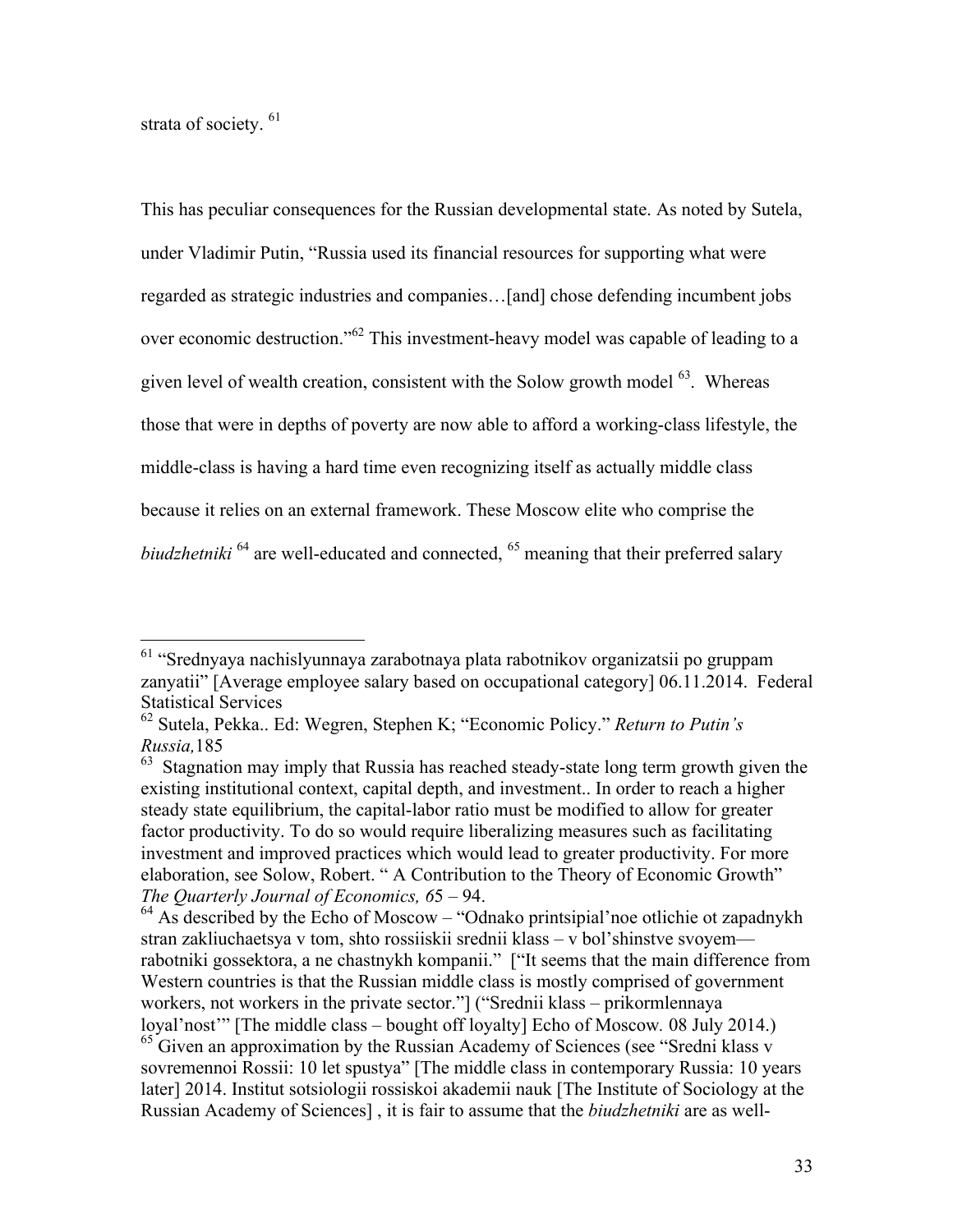level may be attuned more to the income earned in more developed capitalist contexts, which would be unattainable given the present level of development in Russia.

Given these two frames of reference, one of an impoverished past and the other of what could be, there seem to be two "Russias," one of which sets its frame of reference to the past, remembering how bad things were. This is the new working-class, lifted up on a wave of investment and government transfers. The second "Russia" however, the middleclass, may be using an international frame of reference, leading to a disconnect.

This hypothesis is supported by the differing frequency of protests and labor actions in Moscow and indicates that those with the frame of reference in the 1990s are less active now and tend to be the "quiescent" labor pool often noted in analyses of Russian unions. This group seems to be supportive of the state due to the government's success in its main promise of economic growth—delivering the masses from poverty.

However, those with a forward-looking frame of reference are those in the white-collar unions, as they are well educated and tend to be politically active. If this group increases in size, the current developmental framework would be difficult to maintain. However to cause a widening of this group, the Solow model would call for endogenous developments such as productivity growth which would be difficult due to the Russian state's focus on physical capital widening rather than intellectual capital over the past two

<u> 1989 - Andrea San Andrea San Andrea San Andrea San Andrea San Andrea San Andrea San Andrea San Andrea San An</u>

connected as the other portions of the middle class, which are described in the report as very connected to the internet.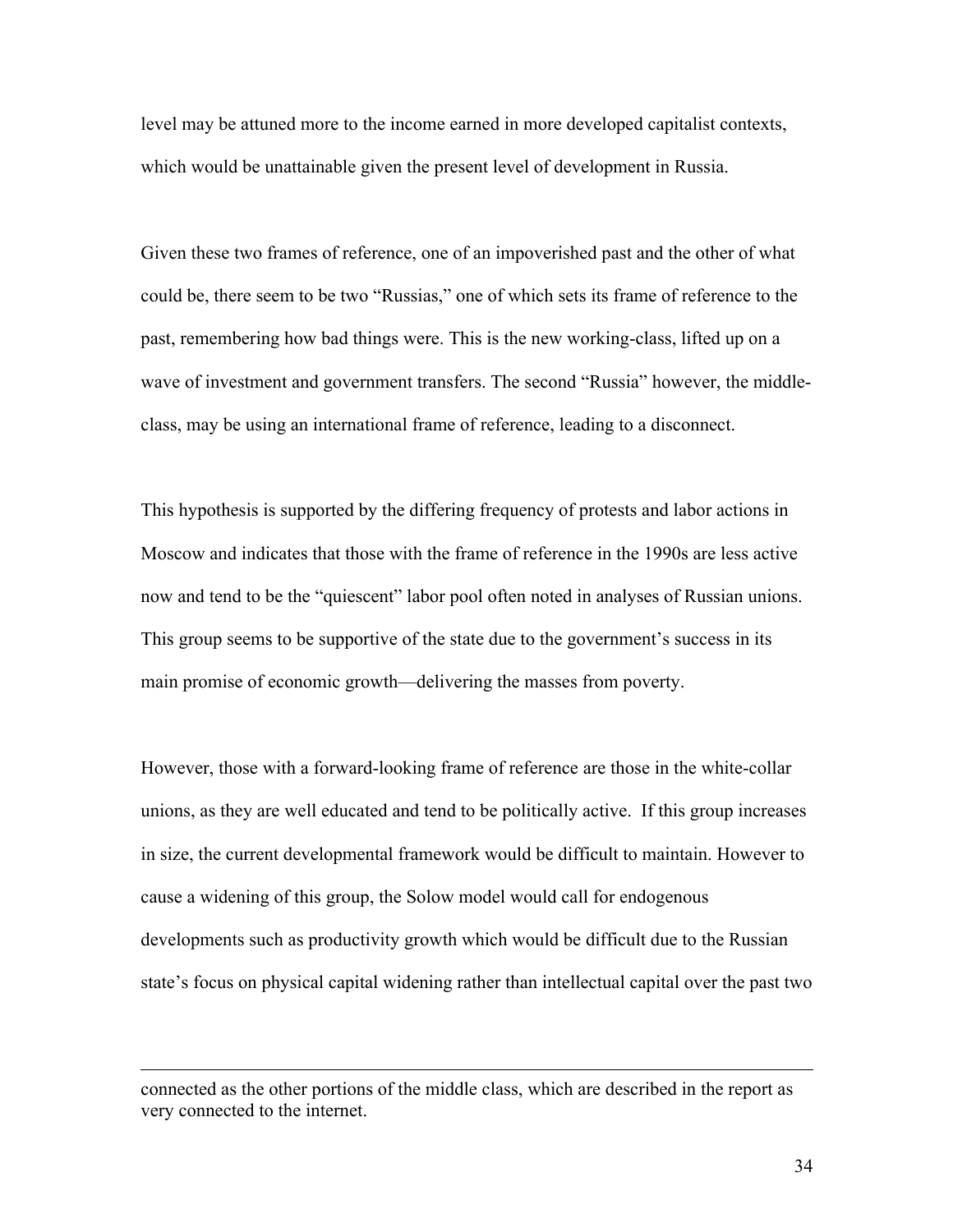decades.<sup>66</sup> Hence, the risk of their mobilization posing a political threat is somewhat minimized.

# *Breaking the Low Salary – High Employment Pledge*

While income expectations can propel the masses to the streets, a rapidly changing labor market may be another key factor. The Russian labor market has been historically flexible in that it often traded lower wages and fewer working hours to prevent layoffs.<sup>67</sup> For the majority of the labor force (and for the FNPR's main industrial and blue-collar components), this arrangement still holds. However for the white-collar *biudzhetniki*, it seems that this has begun to come undone.

The recent healthcare workers protests centered on the Moscow city government's proposal to close hospitals and lay off doctors, <sup>68</sup> foreshadowing a bill in the Duma which would mimic this proposal on a national level. While it still remains to be seen if this will happen, the fact that the government is considering trimming the size of its employee base seems to violate the norms of the Russian labor market.

 66 This is consistent with the state's main budget line items of infrastructure and defense growing much more rapidly than education.

<sup>67</sup> Gimpelson, Vladimir; "Labor Market Adjustment: Is Russia Different?",

<sup>68</sup> "Vrachi vzyalis' za lechenie sistemy zdravookhraneniya" [The doctors have taken on treating the healthcare system] *Kommersant*. 02 November 2014.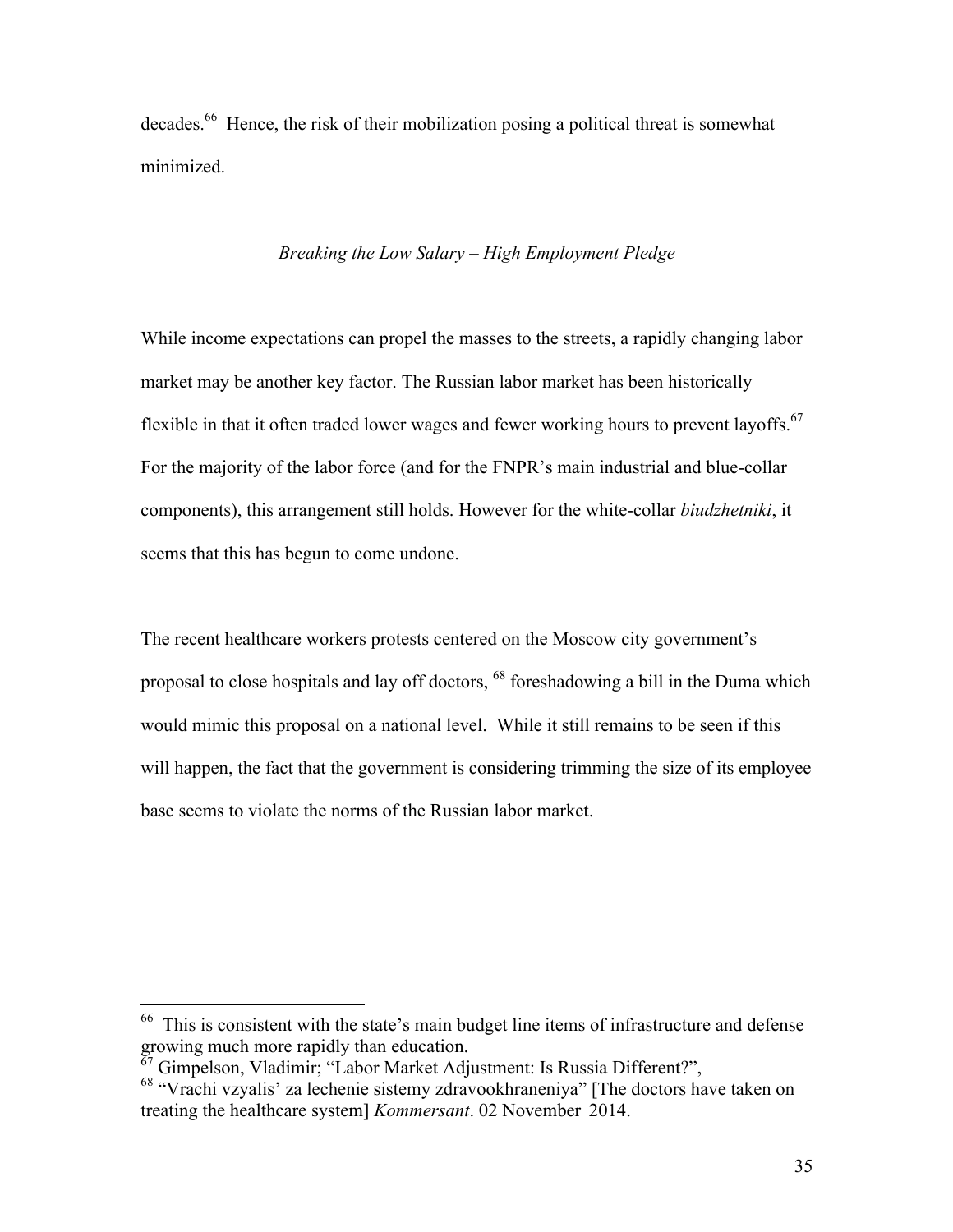As Ovchareva notes  $^{69}$ , the government has done the opposite of what employers usually did in Russia. Rather than cut hours and keep employment stable in times of economic hardship, the government has now increased salaries and is cutting the number of workers it employs. However, in an effort to stem overall economic stagnation, the government's pay raises for the *biudzhetniki* cannot be squared with other mandatory expenses such as social benefits and infrastructure investments.

This second hypothesis may become more applicable as the Russian government needs to make difficult fiscal choices. If it chooses to maintain wage growth while keeping physical capital investment constant, then it will need to spread the layoffs to other workers, which may be a rallying cry for the other white-collar unions.<sup>70</sup>

# *The Unions' Effectiveness in Stymieing Reform*

Despite this move towards austerity in some areas of the budget, there seem to have been some concessions to unions. For example, when the government attempted to reform the Russian Academy of Sciences, the union created a wider support base and was able to extract major concessions. The scientists' union collaborated with the Communist Party to get a petition against the reforms signed by 120,000 people and further protested in

 <sup>69</sup> "Bol'she drugikh stagnatsiiu v Rossii oschutyat biudzhetniki. Zarplaty im pvyshat' ne iz chego, pridyetsya uvol'nyat'" [State workers will be more sensitive to stagnation in Russia. There will need to be layoffs] *TV Rain*. 07 July 2014.

 $70$  This fear may be one of the reasons that protests often involve multiple white-collar unions rather than just the directly affected union.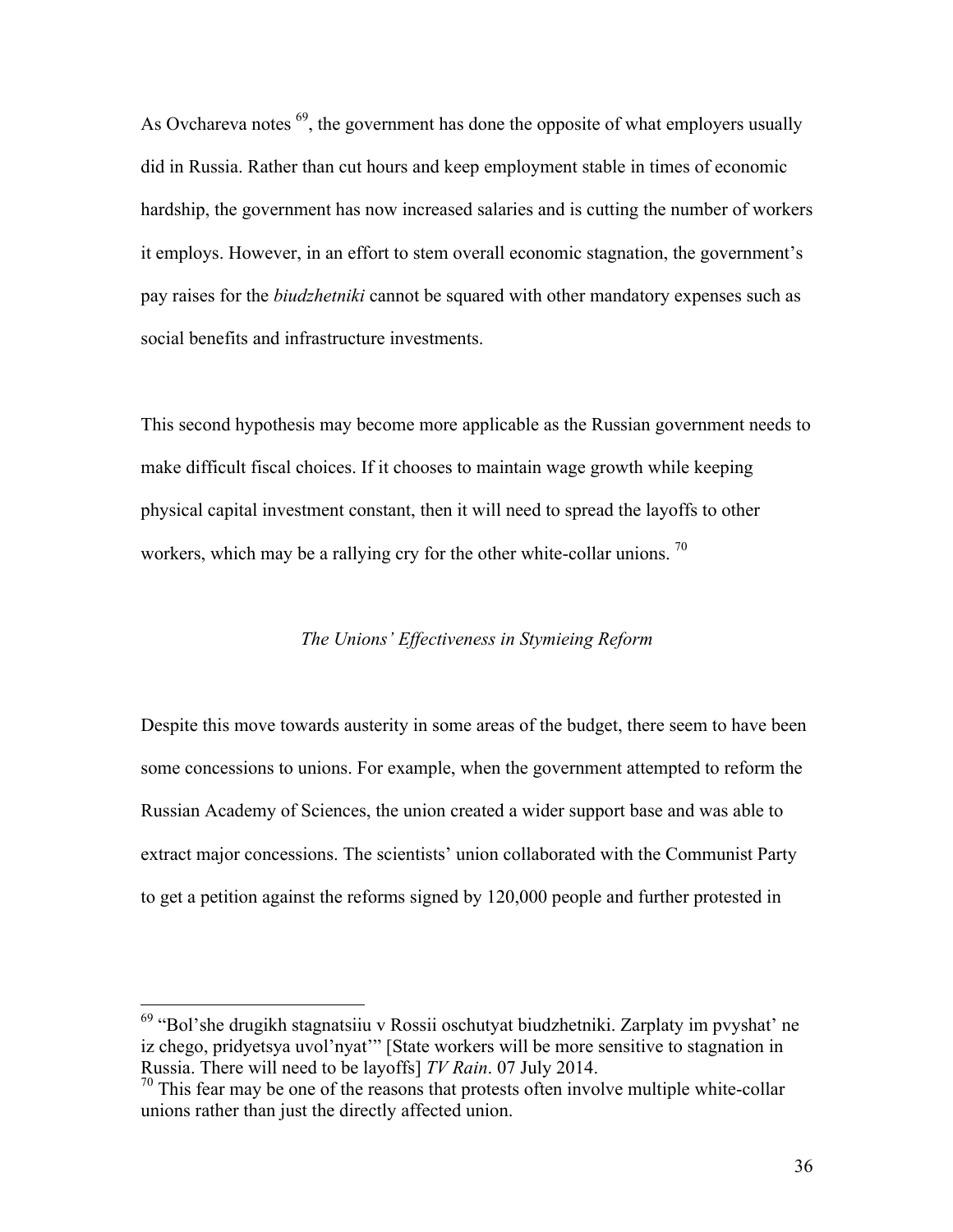Moscow several times in 2013. <sup>71</sup> A year later, the reforms were considerably watered down, as the institutional changes that would increase fiscal austerity were directed by scientists from the Academy, rather than outsiders. To accomplish this, the academics' union combined the institutional and party-based method the FNPR used in 2002 to amend the labor code with white-collar unions' usual street-based strategy to soften the blow of any reforms. This hybrid strategy seems to be particularly effective, and may be a key factor in extracting concessions from the government.

The healthcare workers' union employed similar tactics in late 2014 in response to the proposed medical system reforms. In early- and late-November, the union of medical workers, along with other professional unions held demonstrations protesting the proposed reforms<sup>72</sup> which would have cut the number of doctors in the country and decreased overall healthcare spending. While additional protests are planned for 2015, it will be interesting to see if they choose to use the same political mechanisms as the academics' union and the FNPR before them.

Overall, protesting on the streets to effect serious policy change or reform is a relatively new occurrence that may be based on the concessions made during the 2005 protests against the monetization of benefits which would have replaced social benefits such as transportation and free meals into a state stipend. As Evans notes, the 2005 protests

 <sup>71</sup> "V tsentre Moskvy proshel miting protiv reform" [A protest against RAN reform took place in the center of Moscow" *Lenta.ru* 28 September 2013

 $72$  "Aktsiya protesta medikov nachalas' v Moskve" [The healthcare workers' protest began in Moscow] *Kommersant*, 30 November 2014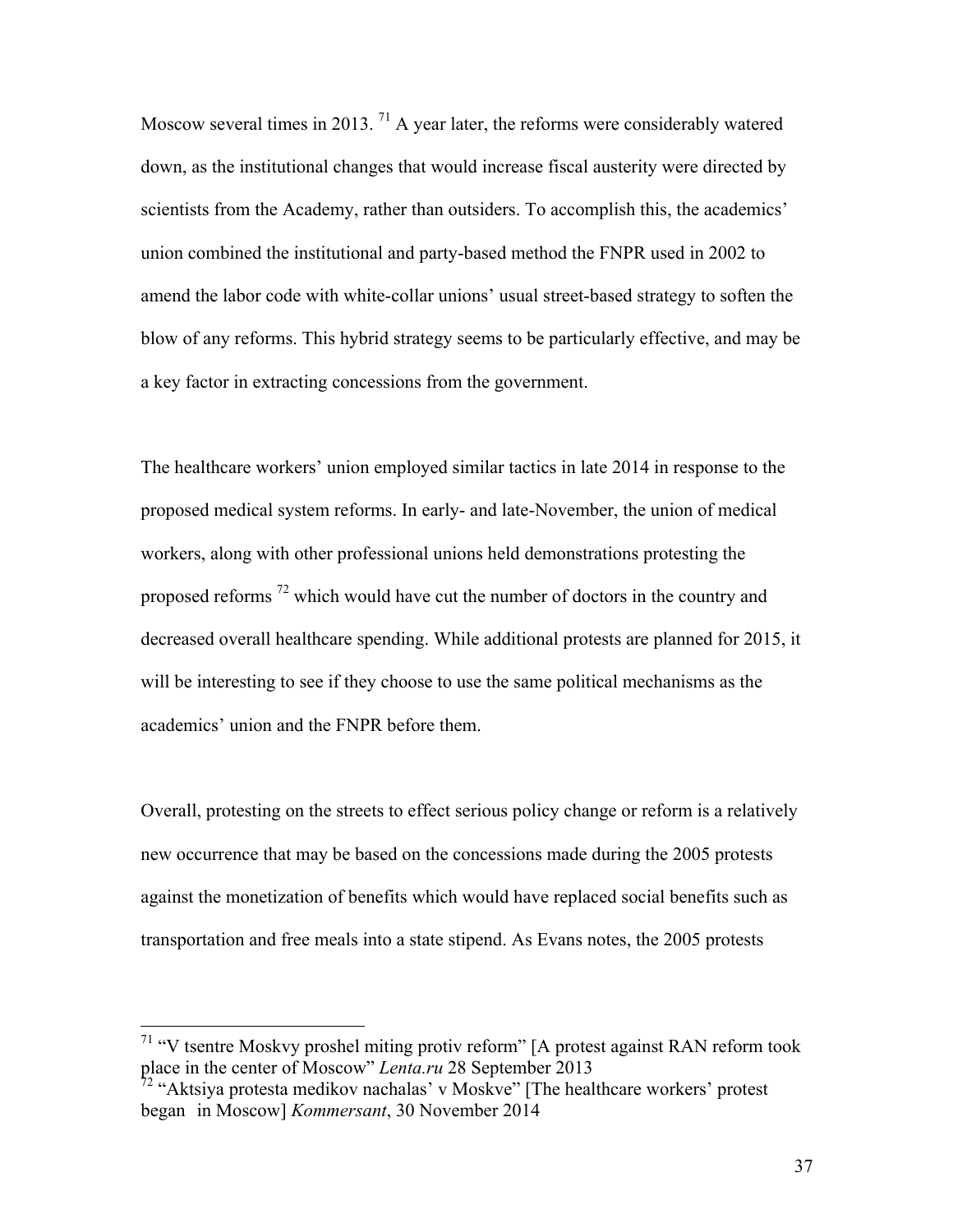caught the political parties by surprise  $^{73}$  and eventually led to the government making several concessions to the proposed plan after the protests carried on for two months.  $^{74}$ Additionally, following the 2011 protests involving hundreds of thousands protesting across the country, the government instituted major reforms intended to increase voter confidence  $^{75}$ . As Evans suggests, these gradual concessions may be leading to a "pattern" of learned behavior"<sup>76</sup> which successive demonstrations utilize to extract further concessions.

This group learning represents an evolution in organized labor tactics, particularly by the white-collar unions. While the FNPR tends to stick to formal mechanisms such as the trilateral framework, the white-collar unions are savvy at applying hybrid political pressure in a hybrid regime, in that they take to the streets while using formal constitutional mechanisms to press for concessions. While any legislation and reform proposed by the government will likely be in the same general framework as the original version (the 2005 monetization reforms and the 2013 Russian Academy of Sciences reforms were similar to the original proposals), the concessions have significant value. As seen in the 2013 reforms, the concessions cushioned most of the blow and left the reorganization process in the hands of academics rather than external supervisors  $<sup>77</sup>$ </sup>

 <sup>73</sup> Evans, Alfred B.. Ed: Wegren, Stephen K; "Civil Society and Protest." *Return to Putin's Russia,* 109

 $^{74}$  Ibid., 110

<sup>75</sup> Monaghan, A.C "The End of the Putin Era" 12-13

<sup>&</sup>lt;sup>76</sup> Evans "Civil Society and Protest" 118

 $77$  RAN was able to get a moratorium on reforms and based on the remarks of the President of the Russian Academy of Sciences, it appears that the reforms will lower the burden for the academics in the academy. ("Ne ostavit' RAN" [Don't leave the RAN Behind]. Rossiiskaya Gazeta. 04 December 2014.)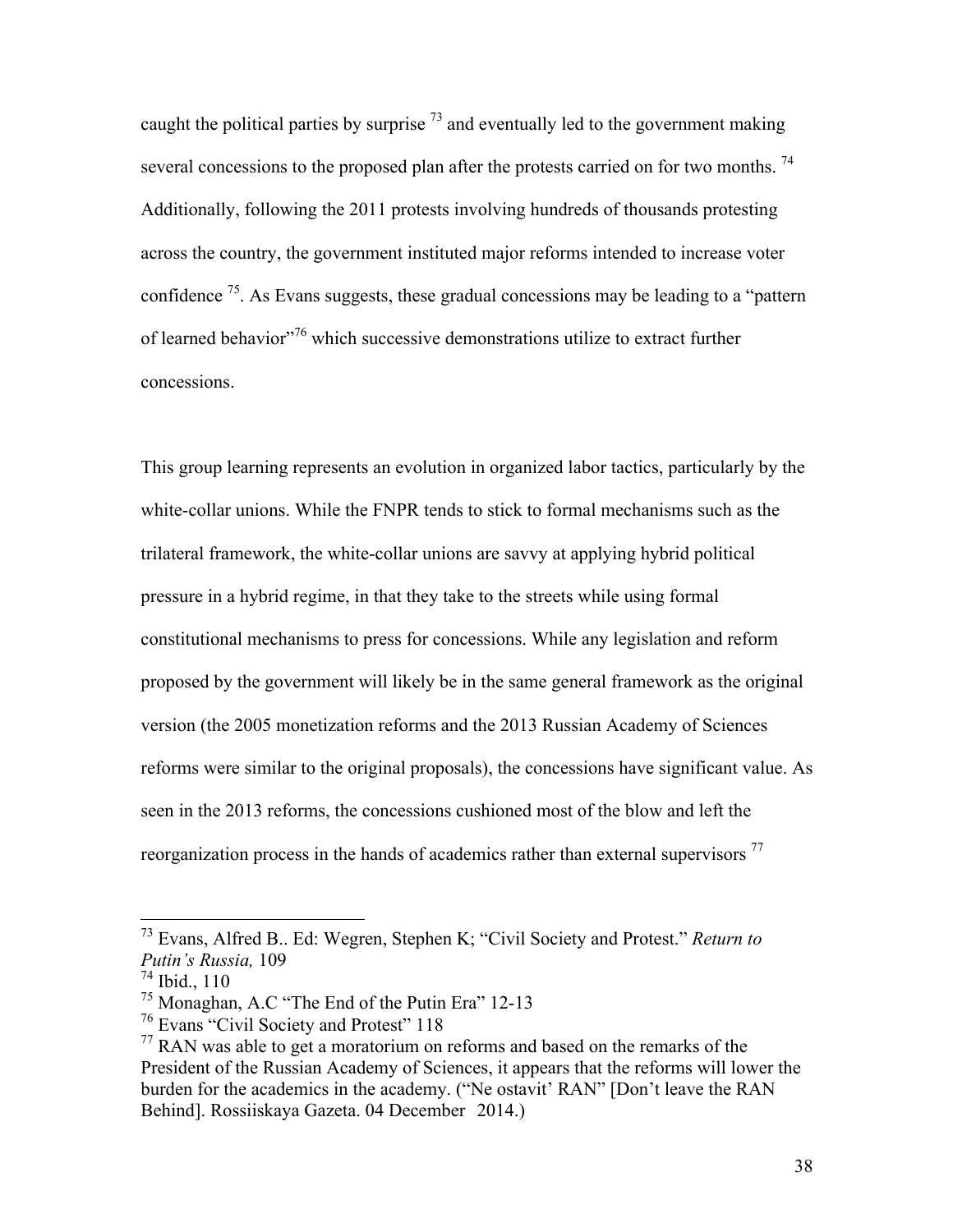which represents a major concession. The results of this study indicate the potential for this disconnect between formal and informal implementation of reforms, based on concessions, will continue if the process of learned political behavior continues as well.

#### *Changes in State-Union Relations and the Impact on State Power*

This brings us back to the larger question – what impact does this have on the state power? Upon the arrival of Putin, the government created a growth pact, limiting political participation, including labor involvement, in policy decisions in return for promising economic growth and stability. The hypotheses presented and the recent efficacy of labor in affecting government policy indicate that this "deal" may no longer hold.

The first hypothesis explored the notion that differing expectations between workingclass and white-collar unions led to different levels of activism. As mentioned, it appears that the general growth pact holds for the working class because their economic frame of reference was shaped by prior hardships and the foundation of their wealth can still be targeted given the current investment- and capital-heavy system of economic development. However, the state will not be able to keep its pact with the white-collar unions who are increasingly growing disenchanted with the tradeoffs presented. As such, the state will not be able maintain the current institutional structure while appeasing the richer *biudzhetniki* unless it undertakes comprehensive economic reforms focusing on human capital and endogenous growth factors.

39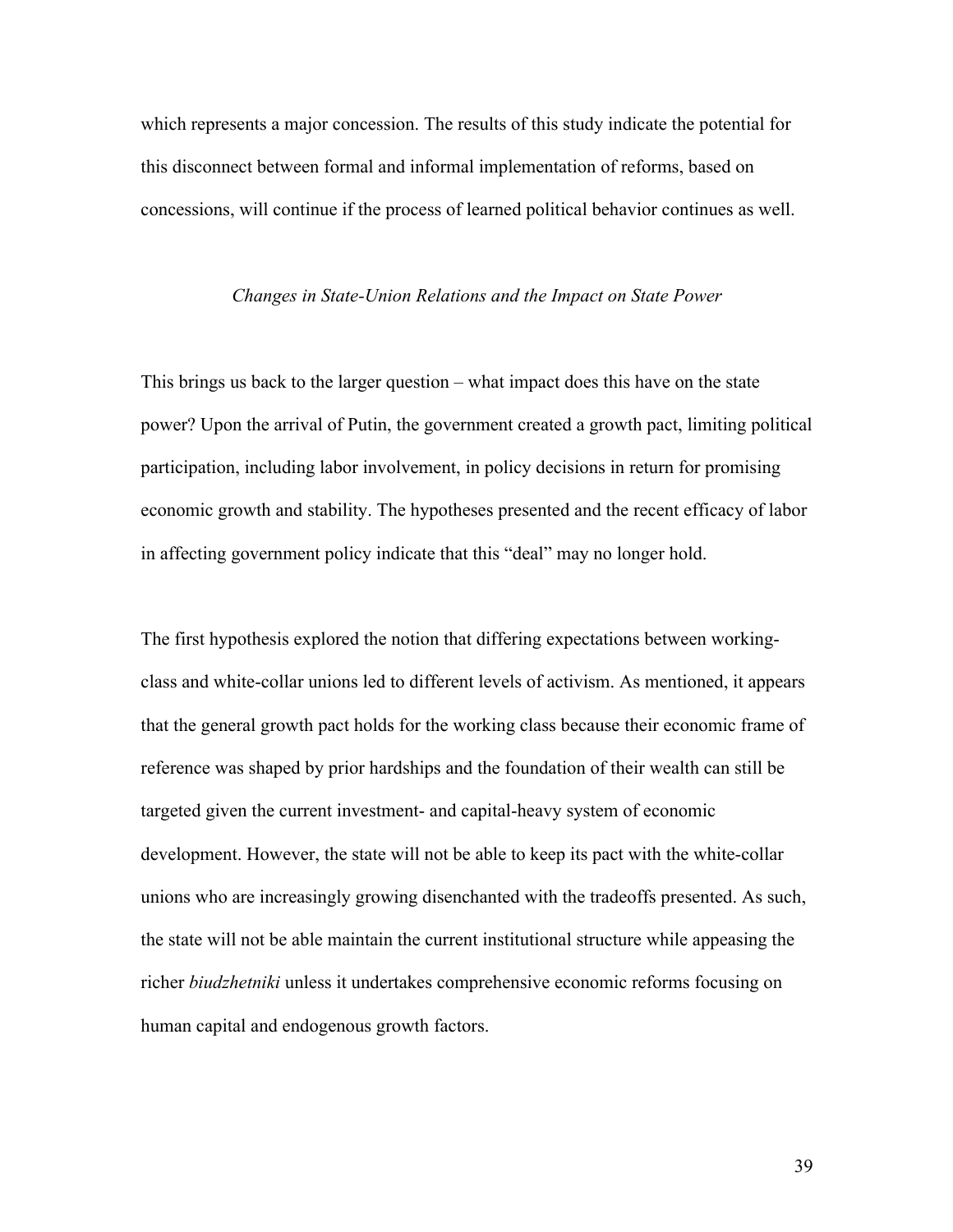Undertaking this kind of development is difficult, as it would require trade-offs between investments that carry short- to medium-term payoffs (such as capital and infrastructure investments) and longer-term payoffs that would appease the middle class (such as investments in education)**. <sup>78</sup>**

This trade-off is akin to the wage-employment trade-off that was usually the norm in the Russian market. Given decreasing economic prospects under the current model, along with the current economic stagnation, the Russian government needs to make difficult choices. Indeed, the proposal under review that would results in thousands of layoffs would be a drastic revision of the prior understanding between labor and employers (public and private), indicating that the state is pursuing other priorities. Whether it tries to prevent stagnation by increasing white-collar workers salaries or refocuses the economy to allow for endogenous growth factors to be more prominent, sacrifices will need to be made.

While accomplishing these tasks is difficult enough, the success of Russian labor in effecting policy change has become a complicating factor in the historical tendencies of policy creation in Russia. As noted, unions have become adept at using parliamentary factions in coordination with street protests to pressure legislators to water down proposed reforms or to gain more favorable terms. Given the wide pattern of the

 **<sup>78</sup>** For a good discussion of the negligible long-run productivity advantages of stimulus spending on infrastructure see Hulten, Charles; Schwab, Robert. "Infrastructure Spending: Where Do We Go From Here?" *National Tax Journal* 1993. Indeed, shortterm capital and infrastructure investment will simply increase the level of those employed, but will not change overall productivity, which is the determinant of long-term economic wealth per the Solow model.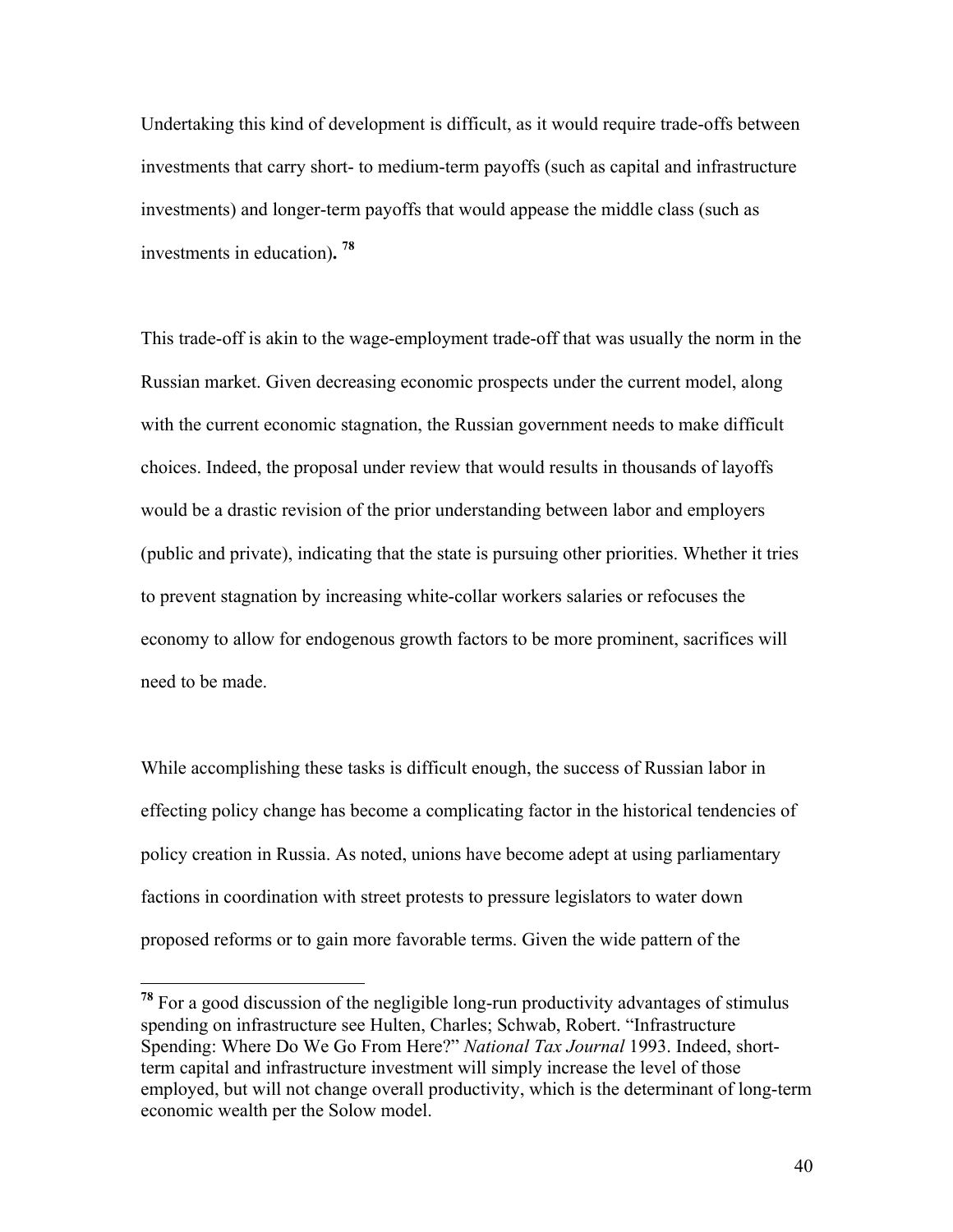mismatched expectations and increased volatility in state employment, one can expect white-collar unions to push further and to become more active in their activities. This will considerably limit the ability of the state to make necessary trade-offs in stagnating economic conditions or in making necessary long-term investments. To evaluate how the Russian state can cope with this increased difficulty in making trade-offs between labor groups, the comparative context is quite instructional.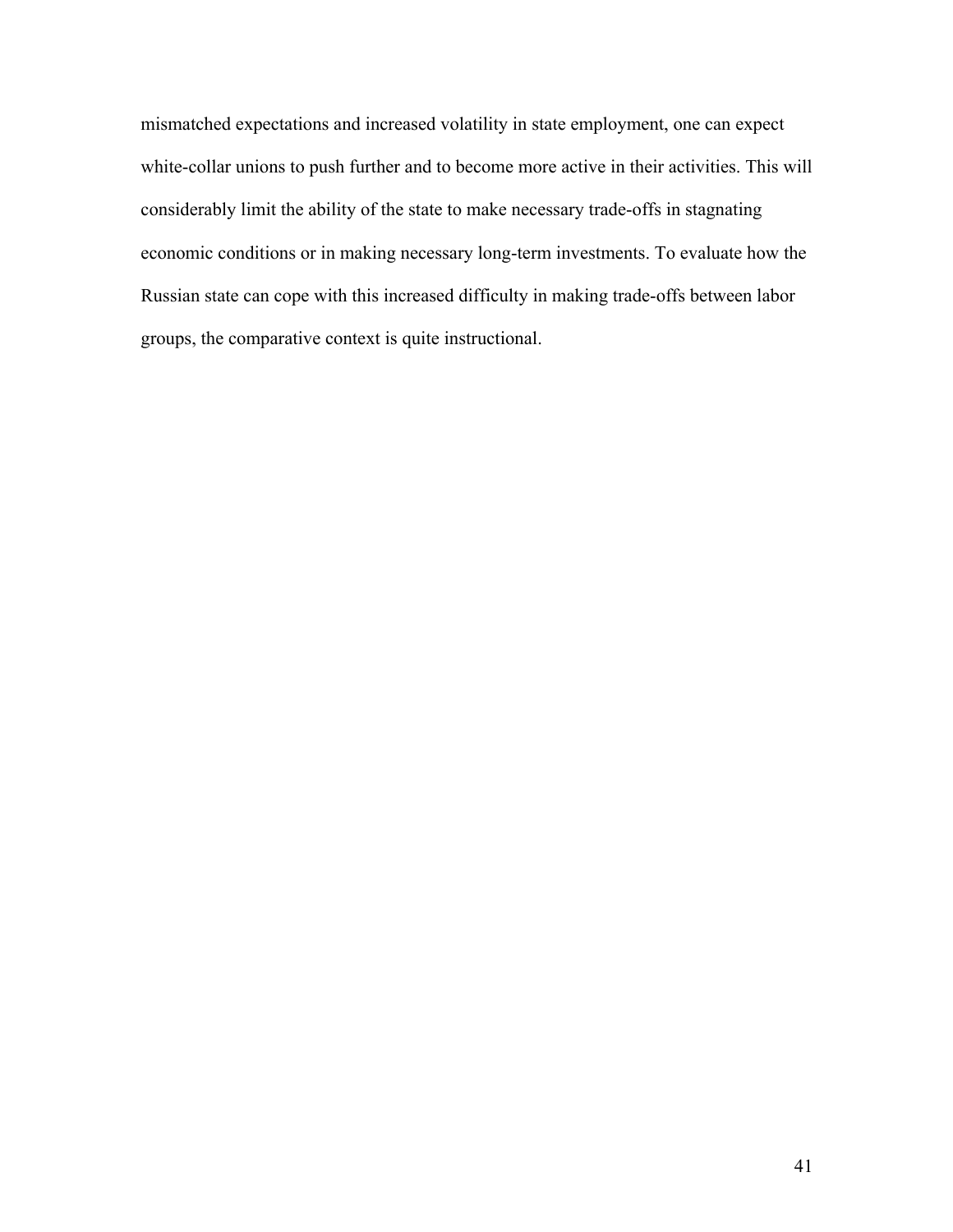The findings above raise the question of whether this approach to relations between white-collar unions and the state is replicated in other contexts. For example, in Central and Eastern Europe, as in Russia, white-collar labor is represented in larger unions. Additionally, most unionized white-collar labor, especially in healthcare and education, is on the state's payroll which leads to a fascinating comparative opportunity between Russia and the European cases examined prior.

Russia appears to lie in a space between Poland, with its coopted unions, and the Czech Republic, with its somewhat effective and consolidated union structure. Hence, to analyze white-collar unions, analyzing just the Polish and Czech context would be most instructive, as the multiplicity of Hungarian unions would not fit the organization of white-collar unions in Russia and would limit the comparative potential.

# *Poland*

Despite similarities between Russian, Polish, and Czech labor, the institutional setting makes a tremendous difference in the efficacy of white-collar labor. In Poland especially, sectors of white-collar labor have been effective in subverting policies by using their position in the union as a whole. The clearest example of this was in 1993 when the nonindustrial public sector organized a protest of 1.1 million people. <sup>79</sup> Unhappy with the rightward shift on which Solidarity had begun to take the country, the Solidarity teachers'

 <sup>79</sup> Ekiert, Grzegorz; Kubik, Jan *Rebellious Civil Society*. 142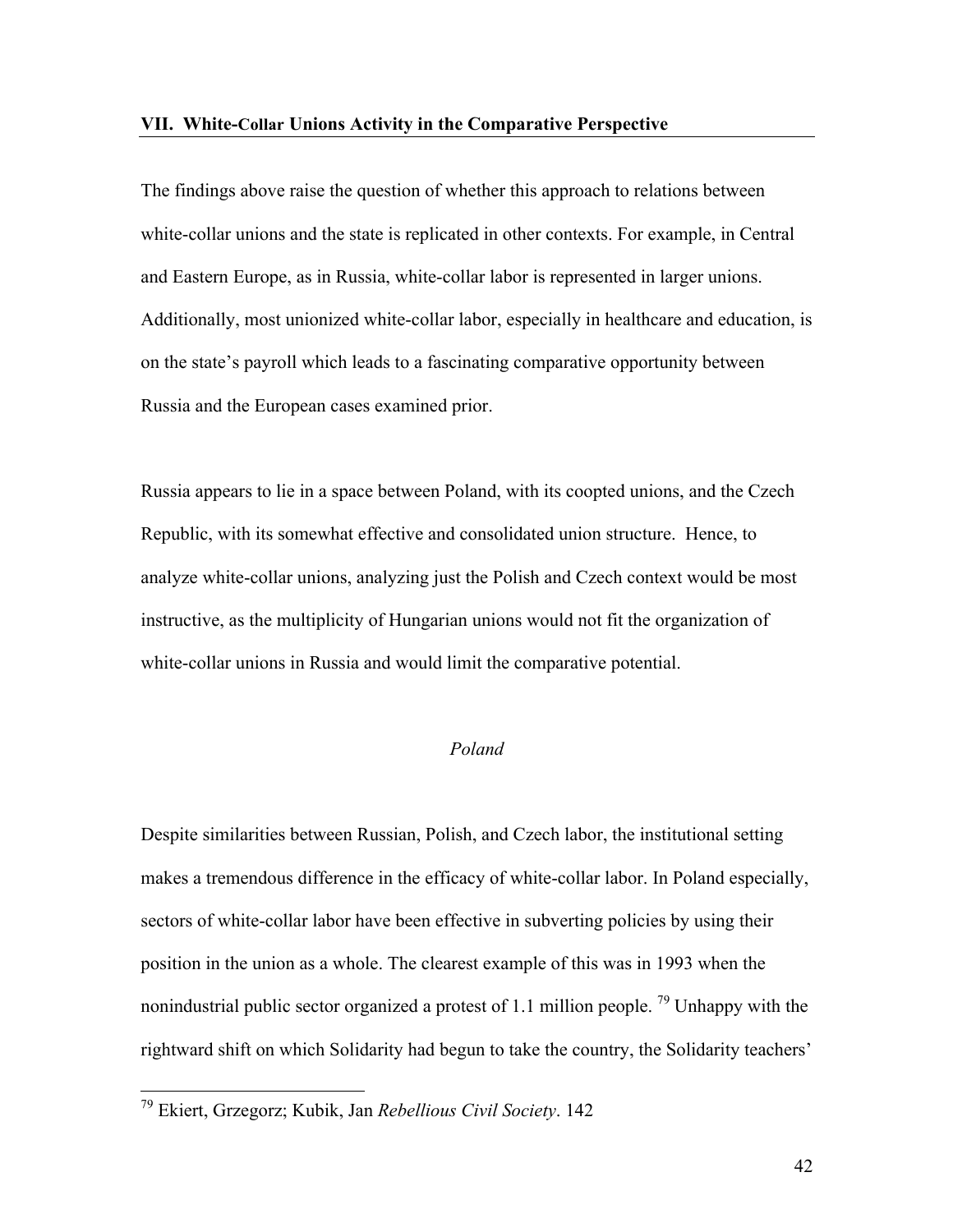union began a protest before students' final exams and demanded decreasing fiscal austerity measures and further increasing wages. Over the course of its months-long protest, the teachers' union had convinced other nonindustrial public sector workers to join, culminating in a vote of no confidence in the Sejm and an end to Solidarity's period of rule in Poland. 80.

This is similar to Russian patterns of white-collar labor protest over the past decade. As the study indicates, nonindustrial state workers often protest together, putting additional pressure on the government. While Russia is a hybrid democracy and would not tolerate a general strike and government change like in Poland in 1993, the unions' ability to effect tangible change is still potent, as seen by the Russian government's policy concessions following the 2013 Russian Academy of Sciences protests.

Other than the nature of the state, competition may be another factor affecting the efficacy of white-collar unions. Whereas the teachers' unions in Russia are generally part of the FNPR, there is the teachers' union under Solidarity and an independent teachers' union in Poland, the ZNP. The ZNP initiated strikes in schools in  $1992<sup>81</sup>$  before the Solidarity teachers' union initiated its protest in 1993. Hence, while the larger union structures such as the OPZZ and Solidarity are heavily influenced by the government, it seems that the smaller unions tends to be more radicalized, which differs from the Russian context. Participating in such protests may be a form of competition for

 <sup>80</sup> Ibid., 142 - <sup>148</sup>

 $81$  Ibid., 110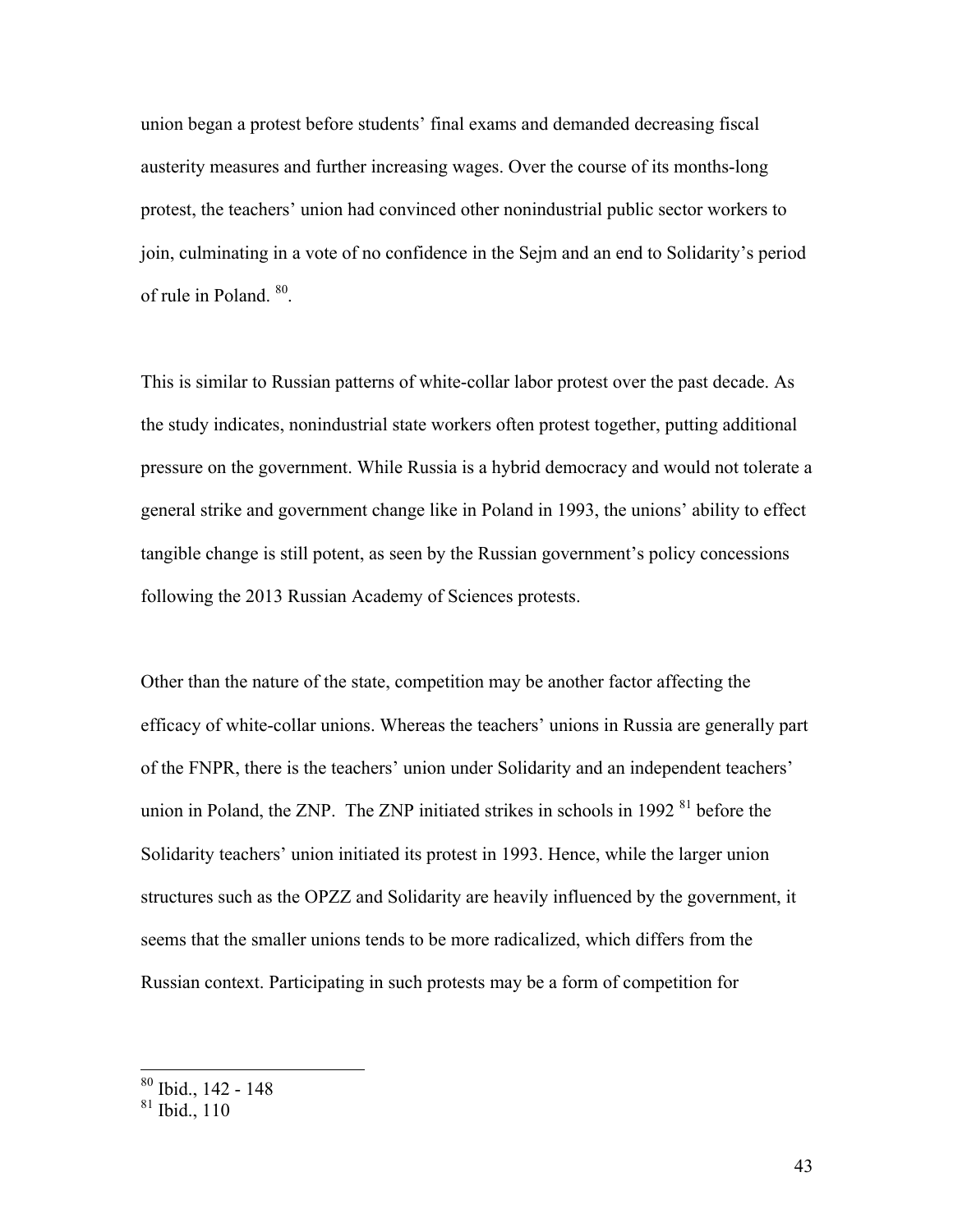members, in line with Sil's thesis that "inter-union competition within the same sector" <sup>82</sup> may raise visibility, heightening this contest. This increased drive for members may indicate union effectiveness, initiating a cycle of increased membership and leading to more power in the state-labor power dynamic which Avdagic discussed. <sup>83</sup>

However, there are limitations to the Polish example when looking at the most recent source of tension between the Russian government and labor – healthcare. Healthcare workers tend to be in Solidarity or OPZZ<sup>84</sup> and due to the lack of coordination between the unions, they struggle to present a united front, leading to few policy changes in a nation where low pay for healthcare workers is a chronic problem 85. Considering that the other professional unions in Russia came out in support of the healthcare workers in the late-2014 protests  $^{86}$ , when looking at healthcare reforms, the Polish case may indicate what not to do.

This promotes Sil's point that inter-union competition is good but only if directed at political parties in a coordinated way. Without a clear message, even strikes will not lead to significant results. Additionally, it is hard to use the Polish context as a "forecast" for the future of white-collar efficacy in Russia due to the differing institutional contexts. For example, while Russians mostly rely on the state for healthcare spending, Poland began

 $82$  Sil. "Liberalization and Labor Incorporation" 29

 $83$  Avdagic 45 - 47

<sup>&</sup>lt;sup>84</sup> Sitek, Michał. "Politics and Institutions in the Reforms of Health Care in the Czech Republic, Hungary, and Poland", 50

 $85$  Ibid.

 $86$  The teachers union joined in the protest on November  $30<sup>th</sup>$ . ("Aktsiya protesta medikov nachalas' v Moskve" [The healthcare workers' protest began in Moscow] *Kommersant*, 30 November 2014)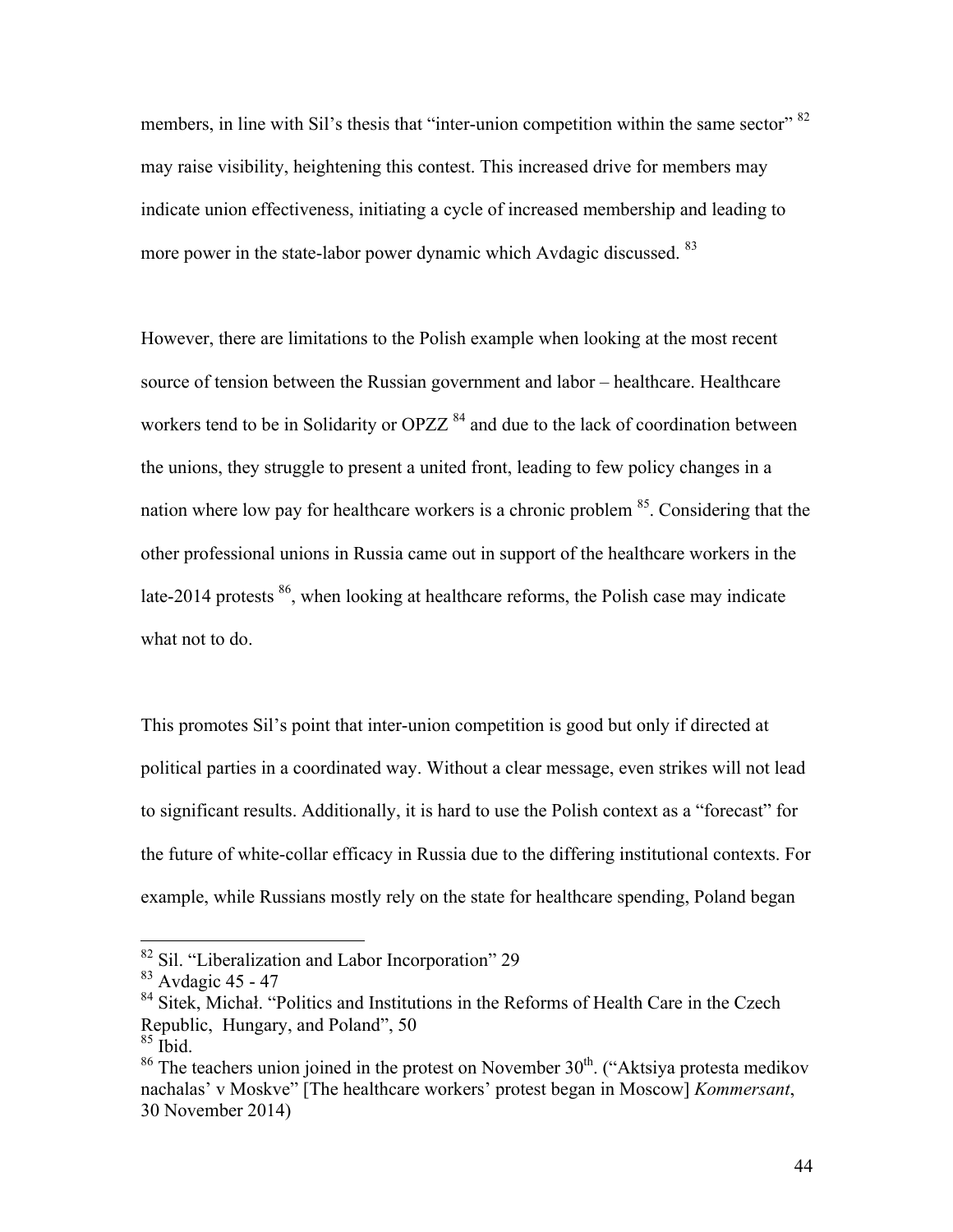to embark on privatization in the  $2000s<sup>87</sup>$ .

# *The Czech Republic*

In contrast to the Polish example, the Czech Republic illustrates a very similar framework of labor activity akin to the methods currently used in Moscow. Like in Russia, the Czech Republic relies on a trilateral council, *Rada hospodářské a sociální dohod* (RHSD), to handle industrial relations with ČMKOS. When unions realized in the late-1990s that this format was not going to lead to any gains, they behaved like organized labor in Russia. Like the FNPR, ČMKOS lobbied legislators and relied on formal constitutional methods to promote their agenda. Additionally, to press legislators, ČMKOS organized mass protests to demonstrate its size and reach, similar to how Russian unions behaved. <sup>88</sup>

Additionally, there is a great deal to be gained by analyzing the Czech context in the recent financial crisis. While according to Myant, "mobilization has consistently proven easiest over issues of employment law and that has protected much of the legislation passed in 1990," 89 it is still relevant to compare how the labor reacted when the state and main negotiating parties were facing the same resource constraints as Russia's government was in the prior section's analysis.

Unlike the Russian context, most Czech professional unions deal directly with

 <sup>87</sup> Sitek 50

<sup>88</sup> Myant, Martin. "Trade unions in the Czech Republic", 22

<sup>&</sup>lt;sup>89</sup> Myant, Martin. "The impact of the economic crisis on collective bargaining in the Czech Republic" *European Review of Labour and Research,* 188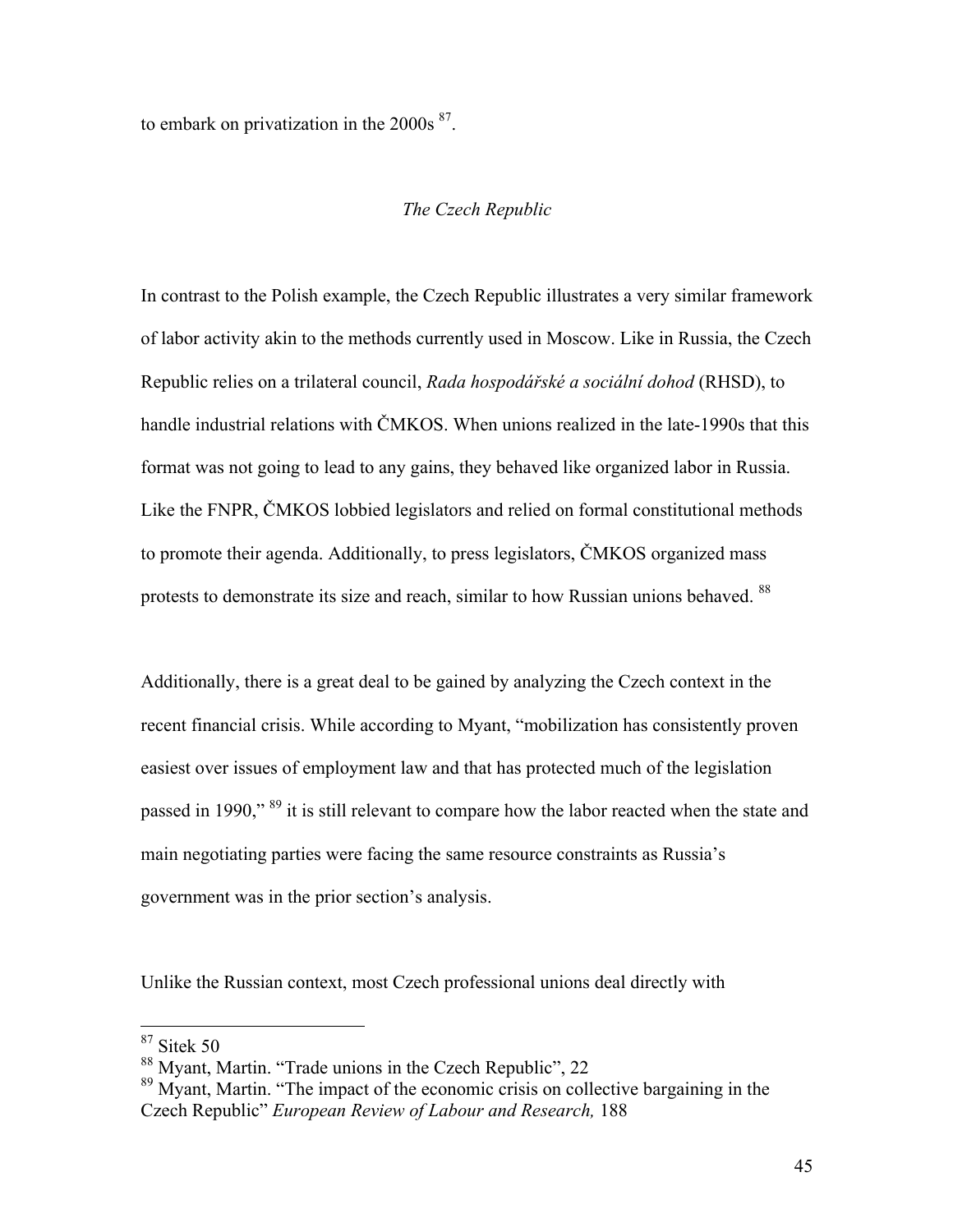enterprises, involving the government as part of the wider trilateral framework. However, despite this, the same low wage- high employment trade-off existed, with unions successfully pushing to maintain employment levels in lieu of wage increases.

Likewise, Czech organized labor demonstrated the same inter-sector solidarity that characterized the Russian context. Indeed, as Glassner noted, "unions [preferred to pursue a strategy protecting [their] highly skilled core workforces." 90 During the economic downturn in the late 2000s, the Czechs fought to maintain the same institutional arrangement as had been present prior to the crisis, and because enterprises, rather than the state had to shoulder the burden of making a trade-off, labor demonstrations were not as persistent nor as targeted as recent demonstrations in Moscow.

However, a key difference between the Czech and Russian contexts is that ČMKOS relies on the persistence of narrow majorities in parliament to make themselves a very important political actor due to their ability to affect elections and push the government to make concessions. <sup>91</sup> The FNPR and its constituent unions are not as powerful, as there are less marginal situations to exploit because United Russia currently has a majority and had a super-majority prior to the 2011 Duma elections. <sup>92</sup> Additionally, Russia is a superpresidential system in which the President can dismiss parliament, propose legislation,

 $92$  There are also significant barriers to entry in the political system as detailed in Kynev, Aleksandr. "State Duma elections 2011 and marginal role of Russian parties." http://www.iss.europa.eu/publications/detail/article/state-duma-elections-2011-and-themarginal-role-of-russian-parties-part-1/

<sup>&</sup>lt;sup>90</sup> Glassner, Vera. "Central and eastern European industrial relations in the crisis: national divergence and path-dependent change." *Transfer: European Review of Labour.*, 165  $91$  Ibid.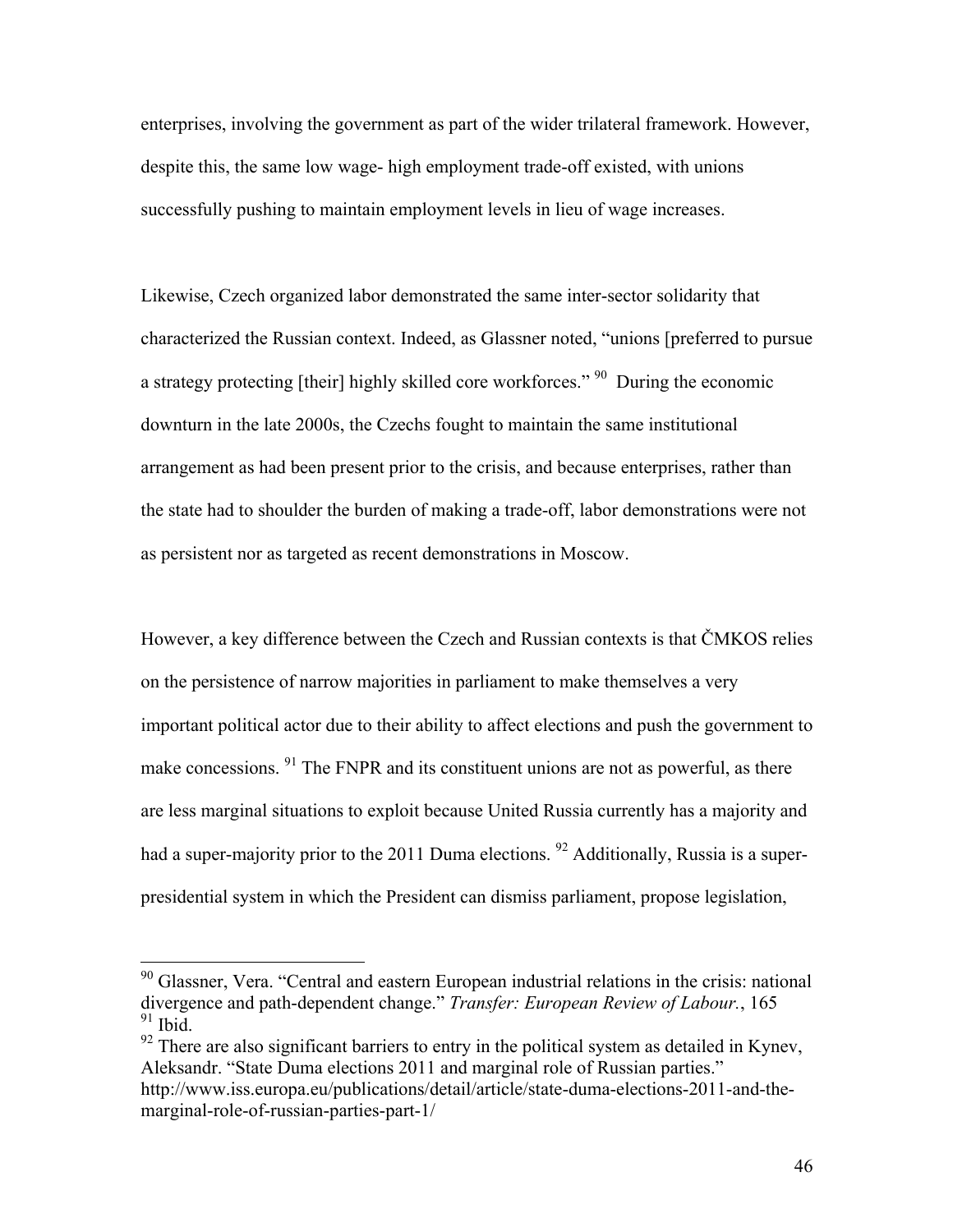manage regional relations, and call for referenda<sup>93</sup>, whereas the Czech Republic is a parliamentary democracy, heightening the power of any actor that can make a marginal change between narrow majorities in parliament. Given this different political setting, it would be difficult to map the Czech experience of white-collar unions extracting concessions on to the Russian context.

Thus, it seems that directly comparing Poland and the Czech Republic's experiences of political struggles between white-collar unions and the state to Russia's may be flawed as Russia seems to occupy a middle ground between these two frameworks. Even though Russian white-collar unions have less power than their counterparts in the Czech Republic, they are able to use their hybrid strategy to extract concessions from the government, which has been more successful than the Polish unions' record.

However, the institutional arrangement may yield insight on how the Russian government can avoid dealing with the employment-wage tradeoffs and the rising expectations. Rather than making unions institutional actors, the state could extricate itself from laborenterprise relations, fragmenting the focus of union efforts. For example, due to the local nature of labor-enterprise negotiations in the Czech Republic, there was less political drama and both parties, the unions and enterprises, tended to come to an agreement.<sup>94</sup> This union fragmentation and movement towards a more American or Western European notion of industrial relations may allow the Russian state to concentrate power further

 <sup>93</sup> Sheinis, Viktor; Ed. M. McFaul. "The Constitution" *Between Democracy and Dictatorship* 67 - 71

<sup>&</sup>lt;sup>94</sup> Myant, "The impact of the economic crisis on collective bargaining in the Czech Republic"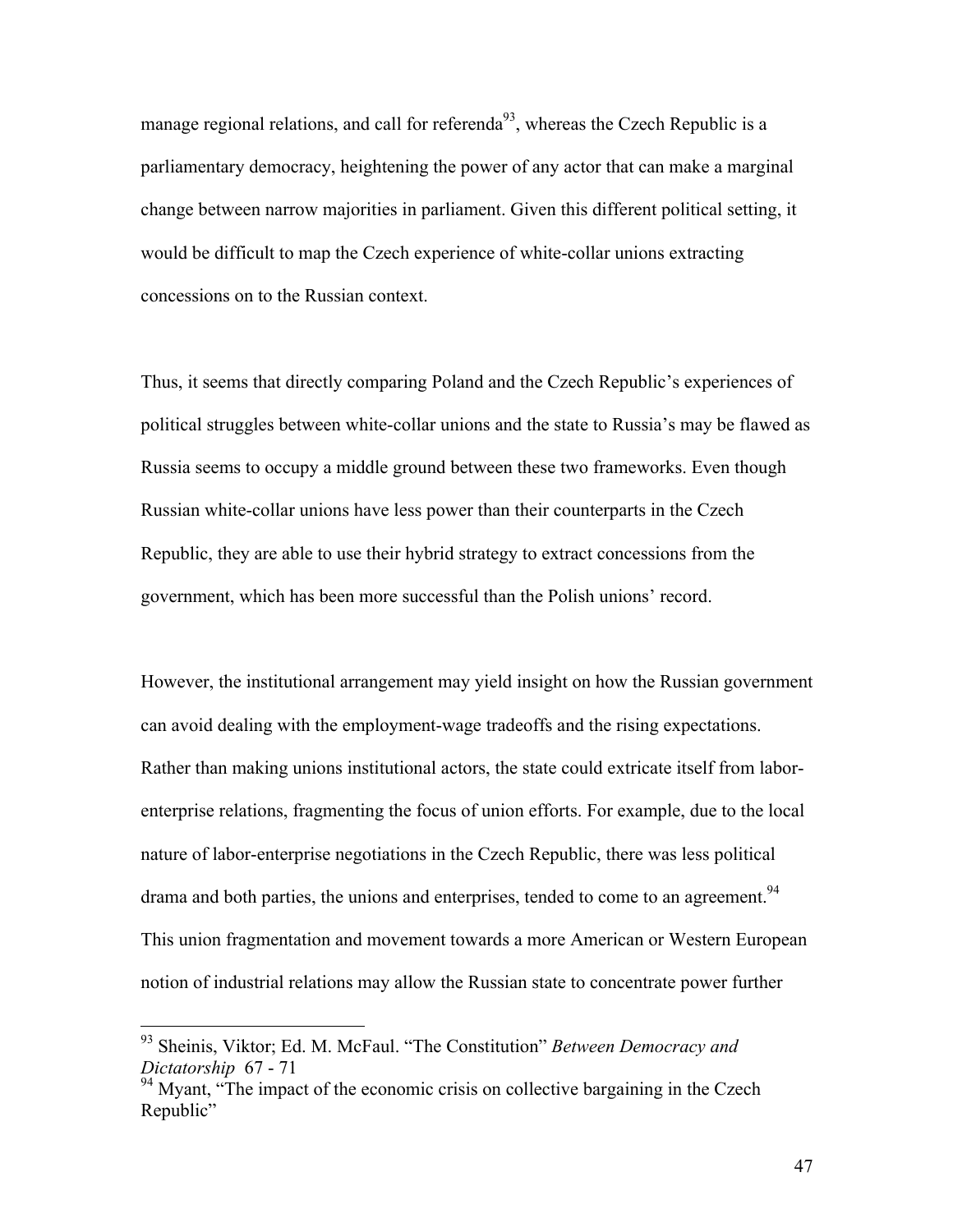due to the relatively weaker unions that would result from the lack of coordination and cohesion.

### *Advanced Industrial Capitalist States*

Is this move towards Western industrial relations possible, and if so, what will it entail? Upon comparing white-collar unions' activity in the East and Central European and developed capitalistic contexts it appears that a "convergence" with the West would be divorced from reality. Russia and its peers in this study entered the 1990s with most professionals in unions which is a contrast to the western norm of white-collar workers not being part of unions. Due to a different legacy of unionization and different institutional roles for white-collar unions in the post-communist and developed capitalist contexts, it is clear that post-communist countries cannot truly emulate Western industrial relation frameworks.

Unlike the union models seen in the prior sections, the West has certain white-collar workers in professional associations and others in unions. As seen in Lipset's analysis of teacher unionization in the USA, 3.3 million teachers are in unions, split between the American Federation of Teachers (AFT), which identifies as a union, and the National Education Association (NEA), which identifies as a professional association.<sup>95</sup> The latter did not collectively bargain at first, but now acts like a union, using all of the tools ay its disposal.

<sup>&</sup>lt;sup>95</sup> Lipset, Seymour Martin. "Unions among White-Collar Employees and Professionals" 15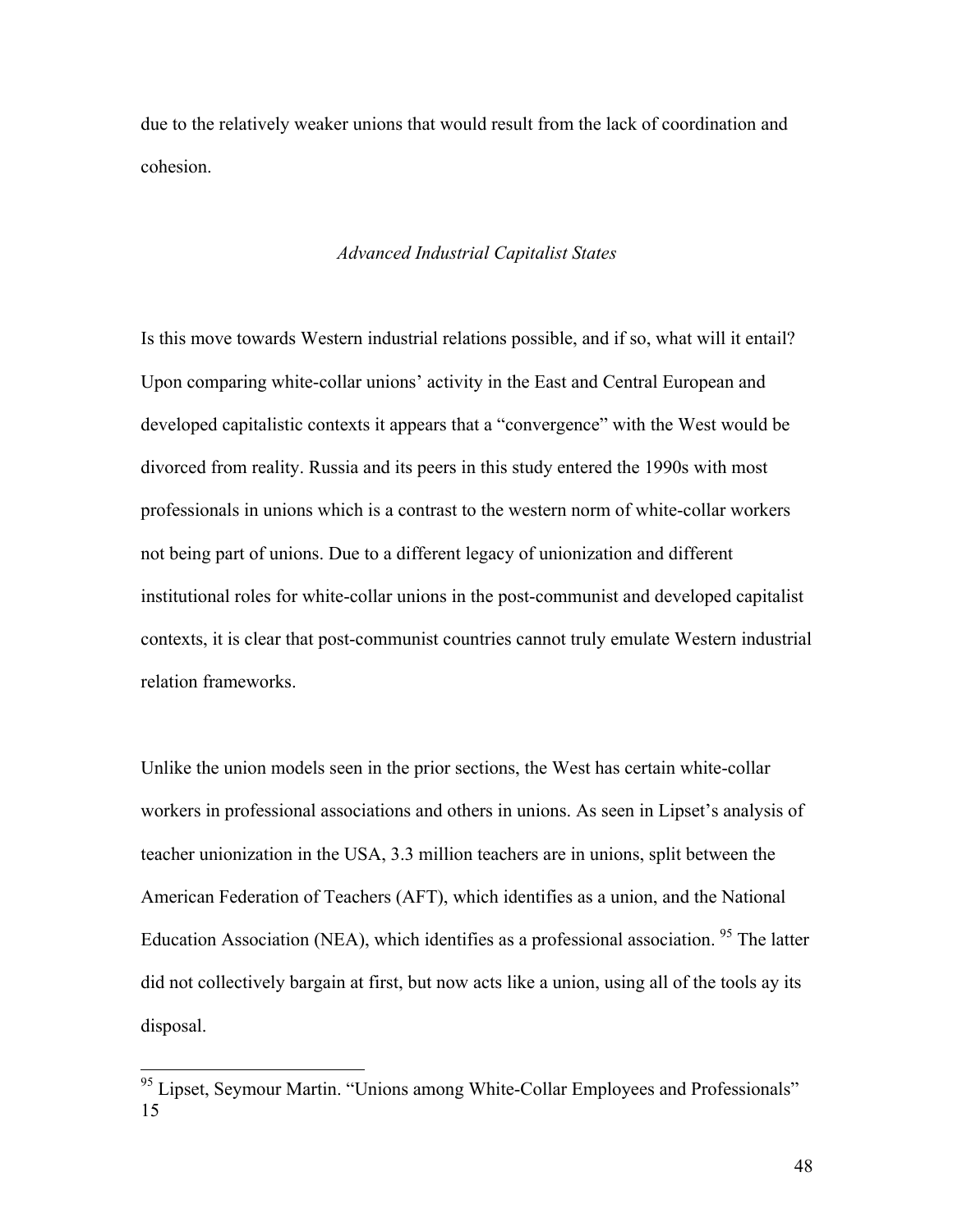This aversion to striking and collective bargaining seems to be a tendency found in Western unions that cater to professionals. As seen in the discussion of unionizing healthcare workers, doctors' strong professional identification is found to negatively correlate with unionization <sup>96</sup> and the American Medical Association even goes as far as to discourage striking, removing the force of any potential union.  $97$ 

Even in new sectors filled with white-collar unions, there tends to be hesitance to engage in traditional union activities. As seen in Jaarsveld's case of the WashTech/CWA union's activities in Washington state involving workers from companies like Amazon and Microsoft, attempts at unionization resulted in lay-offs and outsourcing of IT and white-collar jobs. <sup>98</sup> In response, it seems that high-tech unions tend to resemble professional organizations more than unions as they cannot use collective action against enterprises and rely more on political action, such as lobbying<sup>99</sup>, and mutual aid  $100$ .

As seen in the Washington case, in areas with developed service sectors, including tech, the ability to outsource work functions considerably increases, presenting a new challenge to the feasibility of white-collar unionization. In a study on the outsourcing decision, Teng et. al indicate that if employers felt that their employees were not delivering desired quality for the cost, they were likely to outsource the jobs if this was

 <sup>96</sup> Ibid., 22

<sup>97</sup> Ibid., 21

<sup>&</sup>lt;sup>98</sup> Van Jaarsveld, Danielle D. "Collective Representation Among High-Tech Workers at Microsoft and Beyond: Lessons from WashTech/CWA" 374 <sup>99</sup> Ibid., ,376

 $100$  Ibid., 374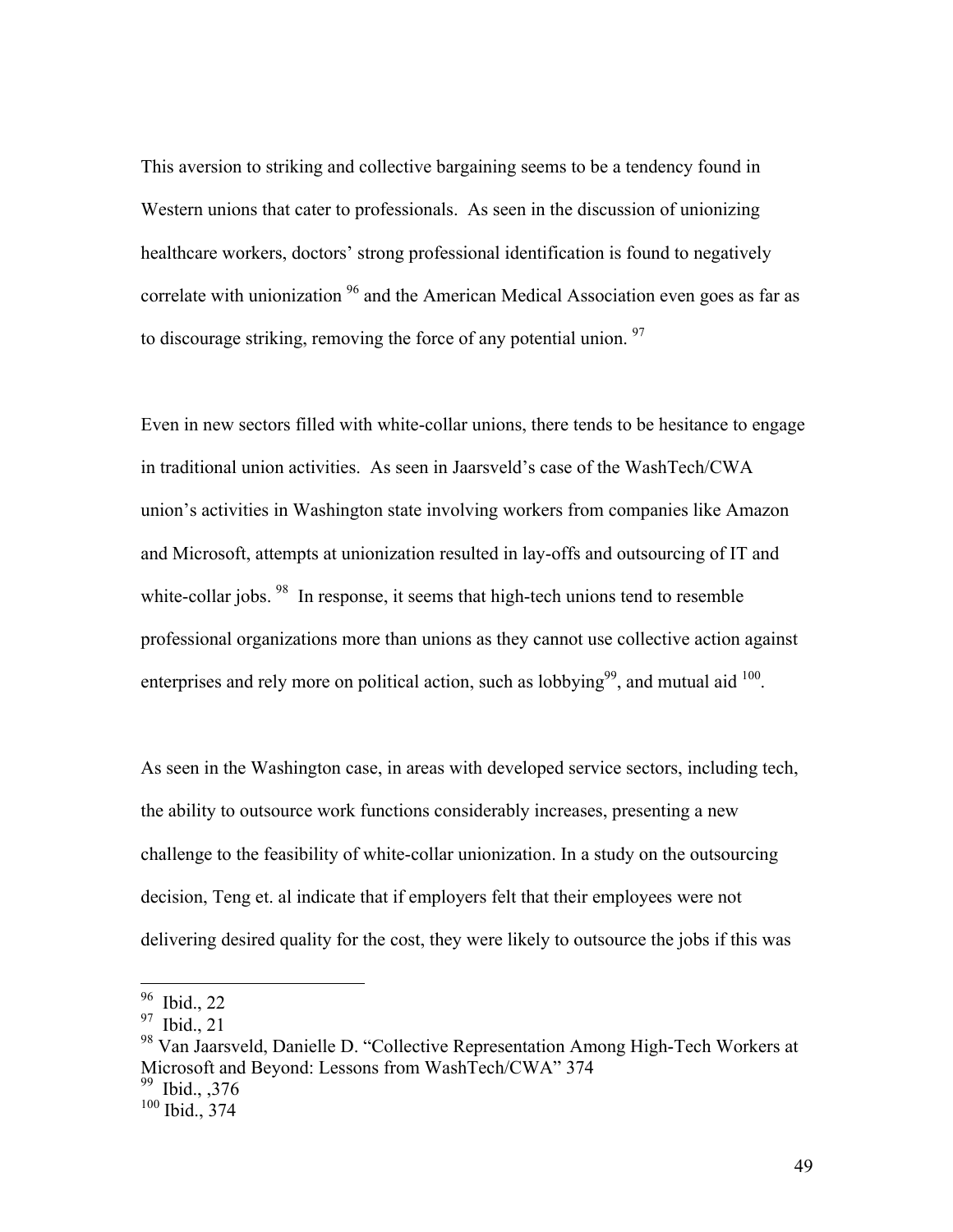still consistent with overall strategic orientation.<sup>101</sup> Given the ability of high-tech and white-collar employees to outsource functions and still focus on core services, this indicates that in Western Europe  $102$  and in the United States, outsourcing is a significant threat to the ability of unions to pose a threat in the service sector, as employers may view this as a rise in labor costs.

However, the larger context of white-collar unions indicates that unlike the cases presented in prior sections, Western white-collar unions deal with enterprises rather than the state, raising the question of comparative value. While in certain contexts, like the healthcare unions in the Czech Republic, there is evidence of increased interaction between enterprises and labor<sup>103</sup>, this is still not the norm. Additionally, as indicated by Kshetri, the countries in this case are beneficiaries of outsourcing efforts by more developed economies<sup>104</sup> and have limited outsourcing themselves indicating that there is limited applicability of the experiences of Western white-collar unions.

While Russia, Hungary, Poland, and the Czech Republic are trying to converge with the West in many spheres  $105$ , their unique white-collar union structures, as a result of their communist history, make it difficult to learn much from their Western partners. As many

<sup>&</sup>lt;sup>101</sup> Teng, James T.C.; Cheon, Myun Joong; Grover, Varun.. "Decisions to Outsource Information System Functions: Testing a Strategy – Theoretic Discrepancy Model", 97- 98

<sup>&</sup>lt;sup>102</sup> Kshetri, Nir. "Institutional factors affecting offshore business sprocess and ifnromation technology outsourcing", 49

<sup>103</sup> Sitek 48

<sup>&</sup>lt;sup>104</sup> Kshetri 48

<sup>&</sup>lt;sup>105</sup> Kubicek 52-53. Here Kubicek discusses Central and East European ambitions to converge with the West.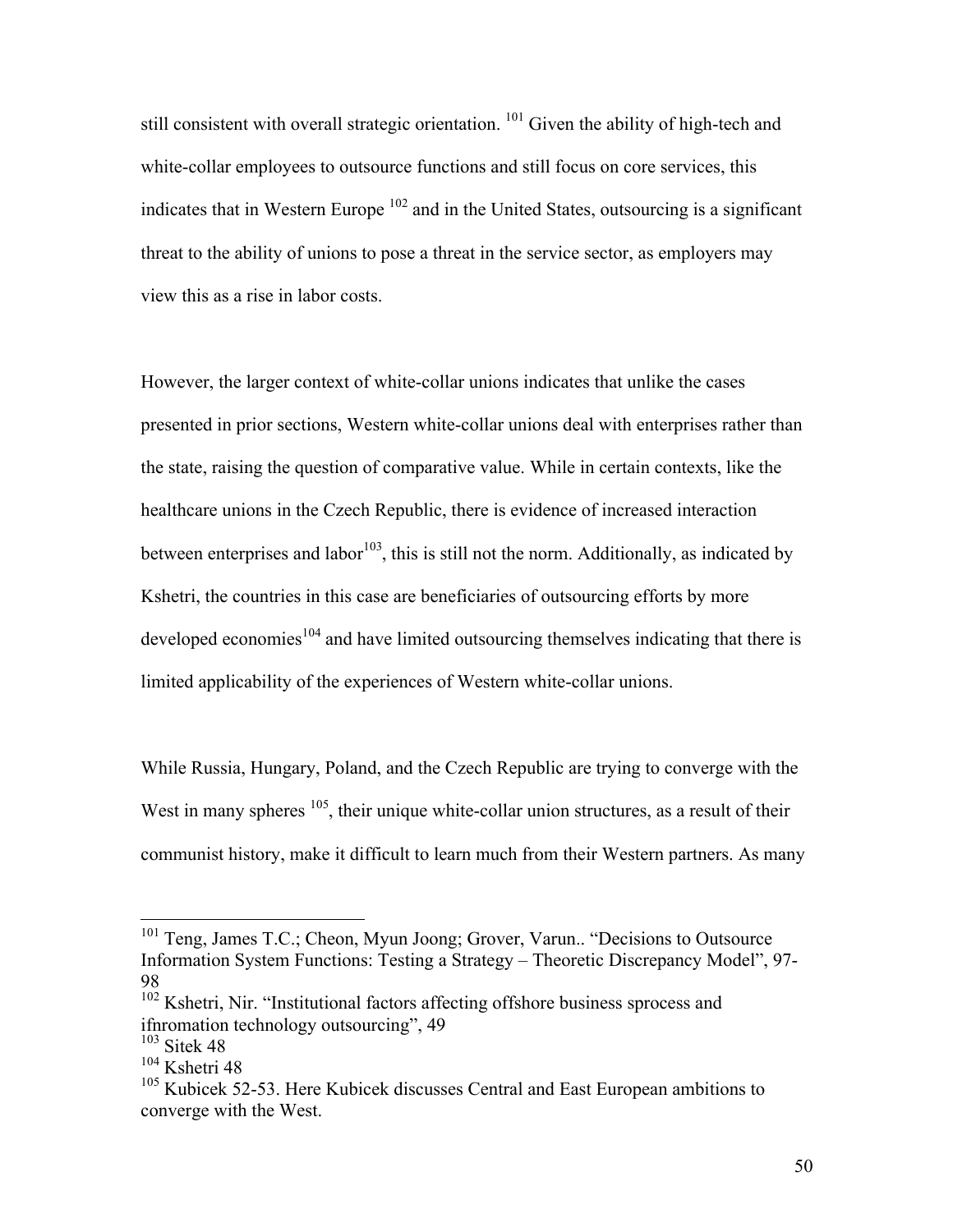of the white-collar unions explored in this work represent state workers, the dynamic promoted by Avdagic between the state and labor is more appropriate than the traditional worker-enterprise dynamics which are common in Western labor.

However, both the post-communist and the developed capitalistic contexts indicate that white-collar labor is not quiescent. While the methods employed differ by sector in the West and by country in Central and Eastern Europe, white-collar labor resilience and the ability to extract concessions by exploiting existing institutions is noticeable. Whereas in Central and Eastern Europe, successful unions attempt to strengthen their power relative to the state, in the Western context, successful white-collar unions do the same, as seen in the lobbying efforts of WashTech  $106$  or the teachers' union use of strikes  $107$ . By using this dynamic relationship, unions in both contexts have shown that they are not sclerotic institutions but are quite responsive to shifting power dynamics and capable of exhibiting institutional learned behavior.

 <sup>106</sup> Jaarsveld 376

 $107$  Lipset 14 – 15. Lipset discusses how the NEA overcame its reluctance and now embraces strikes and collective bargaining as political tools.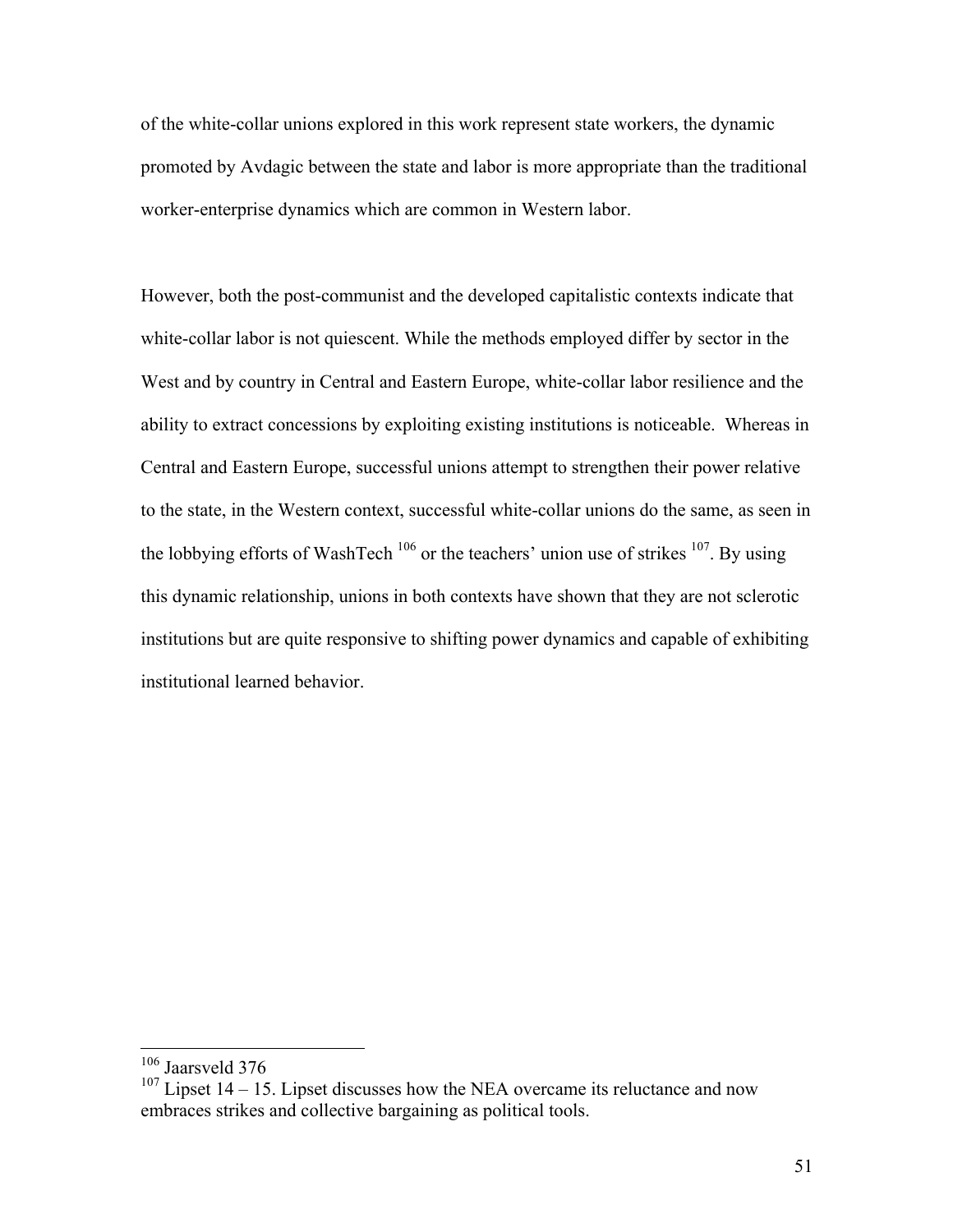#### **VIII. Conclusion**

This study has shown that the dogs really did bark. When disaggregating white-collar labor demonstrations from overall union activity, one sees that workers on the state payroll such as academics, teachers, and doctors are quite vocal in their demands. More importantly, these groups have faced increasingly more success as the period under study progressed. Whereas the government seemed to ignore these workers' demands at first, there is already evidence of modifications being made to reform proposals following white-collar unions using new tactics.

When protesting, these unions continued to take to the streets to indicate that they had power and were able to mobilize support, per Avdagic's dynamic state-labor model. However, what led to concessions is the willingness to work within existing mechanisms to achieve success. Just like the FNPR lobbied and relied on deputies from different parties to support their changes to the labor code in 2002, the white-collar unions also relied on political means to lobby for change.

The larger comparative study indicates that this is quite similar to the Czech case, where a unified union structure was able to coalesce white-collar workers into one union, and using similar tactics, press for measures that were friendlier to labor. However, this investigation leaves many questions that require further investigation. First, further work is called for on the disconnect between formal and informal implementation. As seen in the reforms of the Russian Academy of Sciences, while there were few formal changes made to the reforms, the informal concessions completely changed the tenor of the

52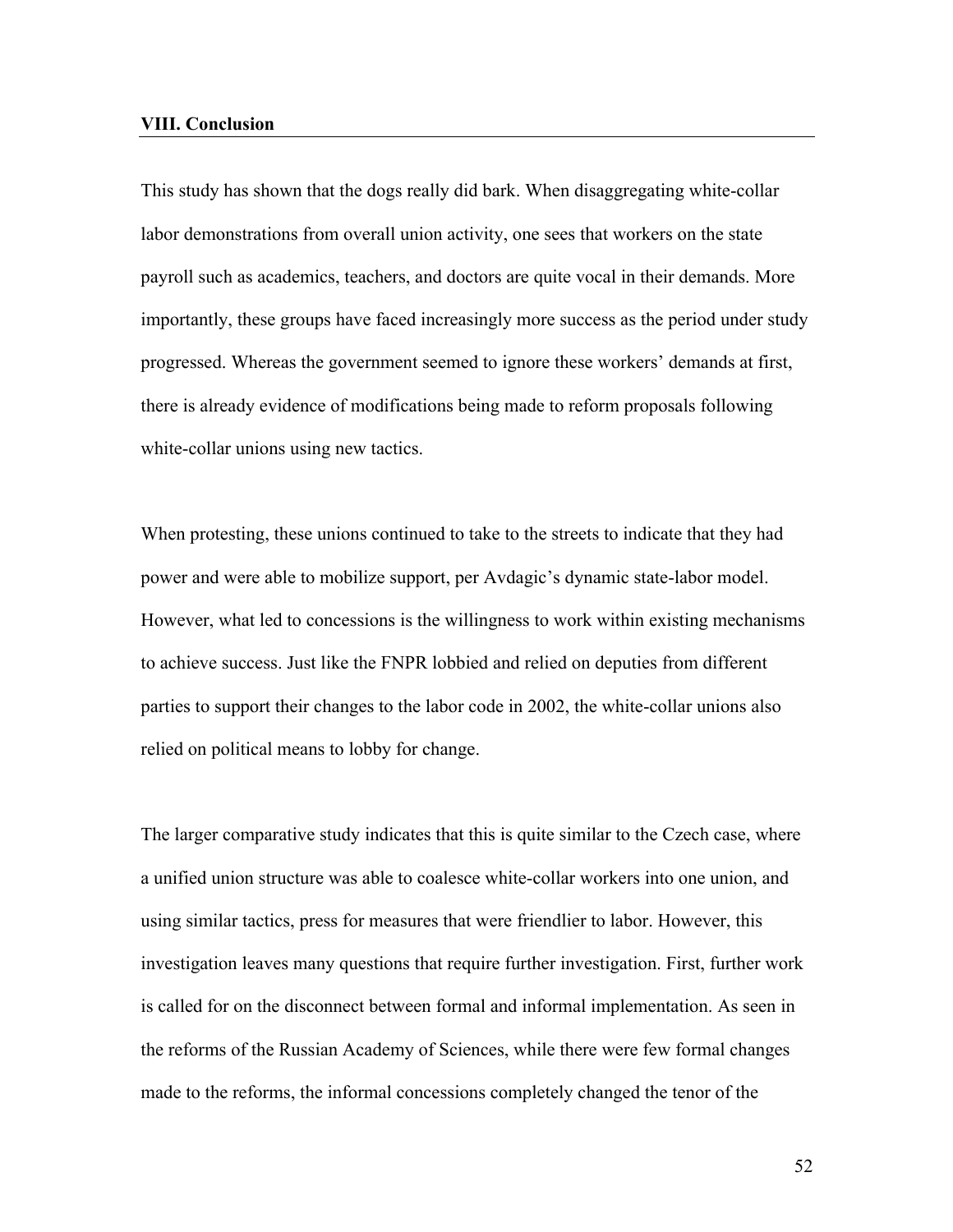reforms and gave the academics more power.

Additionally, it will be important to note how union movements progress in the Russian Federation. If the argument of "learned behavior" is correct, then unions will continue to take to the streets and use political means to promote policy changes. However, if this remains effective as the government learns as well or if this remains the dominant statelabor dynamic will give the comparative context more relevance.

Currently the state of white-collar labor in Russia appears to be between Polish and Czech labor relations, in that it is able to make marginal changes and isn't entirely coopted by the state. Seeing how the dynamic evolves over the coming years will be important, as it may have important consequences on the ability of the state to pass economic legislation and on labor's ability to get favorable conditions. Indeed, the hypotheses on labor mobilization that were discussed in the Moscow context indicate that the Russian state will need to begin to change the terms of the state-labor dynamic in order to facilitate tough choices it faces.

Faced with stagnation and the need to promote productivity, the Russian government may choose to facilitate inter-union rivalry, as there appears to be one subset of labor that is aggrieved (the white-collar unions) and another which is content with the economic progress thus far. As it is difficult to change the former's frame of reference, the government may attempt to further weaken unions and specifically the *biudzhetniki*'s unions in order to be able to effectively enact policy without needing to deal with the

53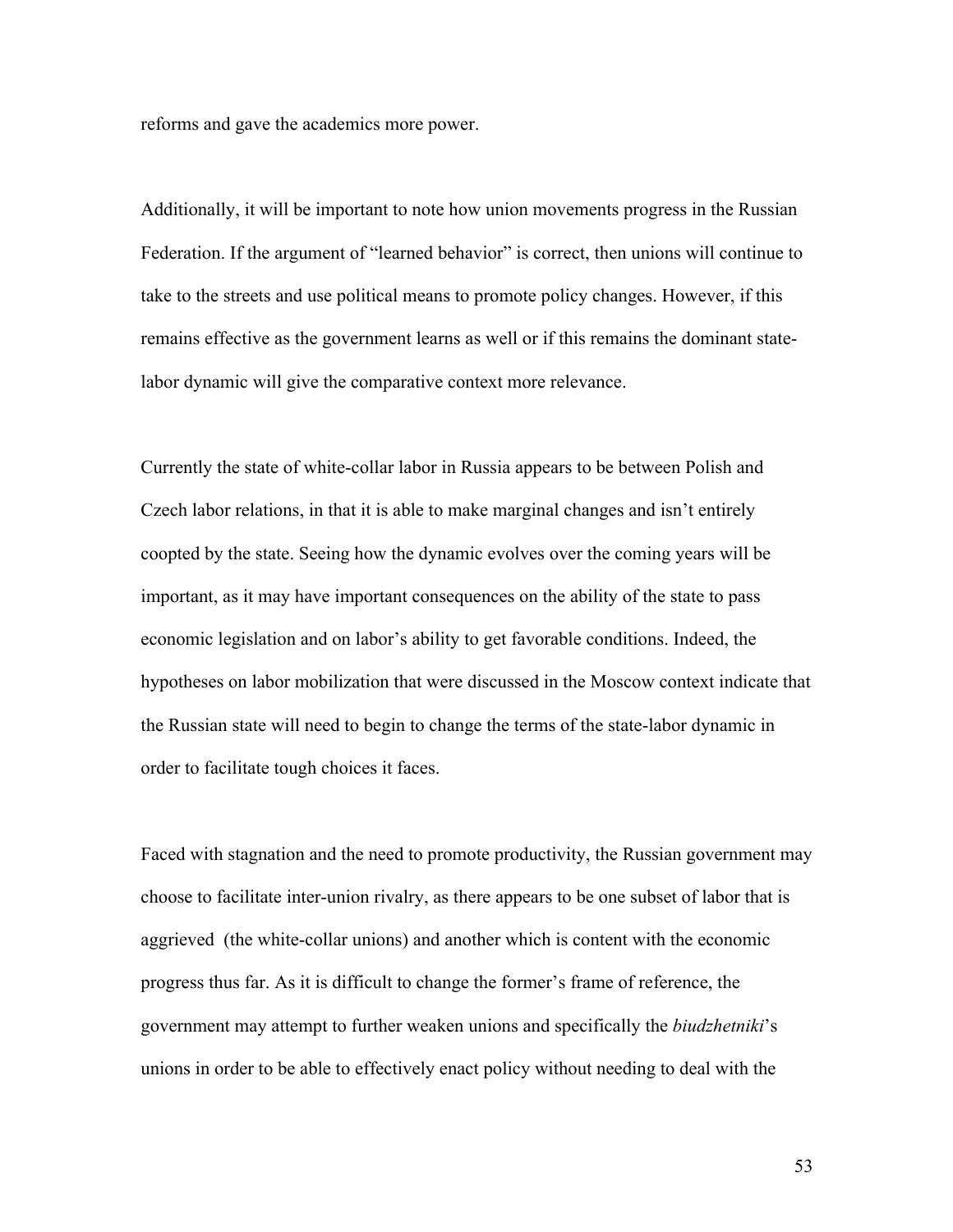political maneuvering of the white-collar unions.

Even in the West, where there was not a legacy of unionized white-collar labor, unions have found ways to effect change and strive for better conditions for their members, indicating that the Russian state will face difficulties if it attempts the strategy above. This study and the comparative analysis are indicative of the larger pattern of labor being active while adapting to institutional settings. While this adaptability is sure to lead to many more duels between the state and organized labor, it makes clear that unions are not "quiescent" and have some bite to their bark.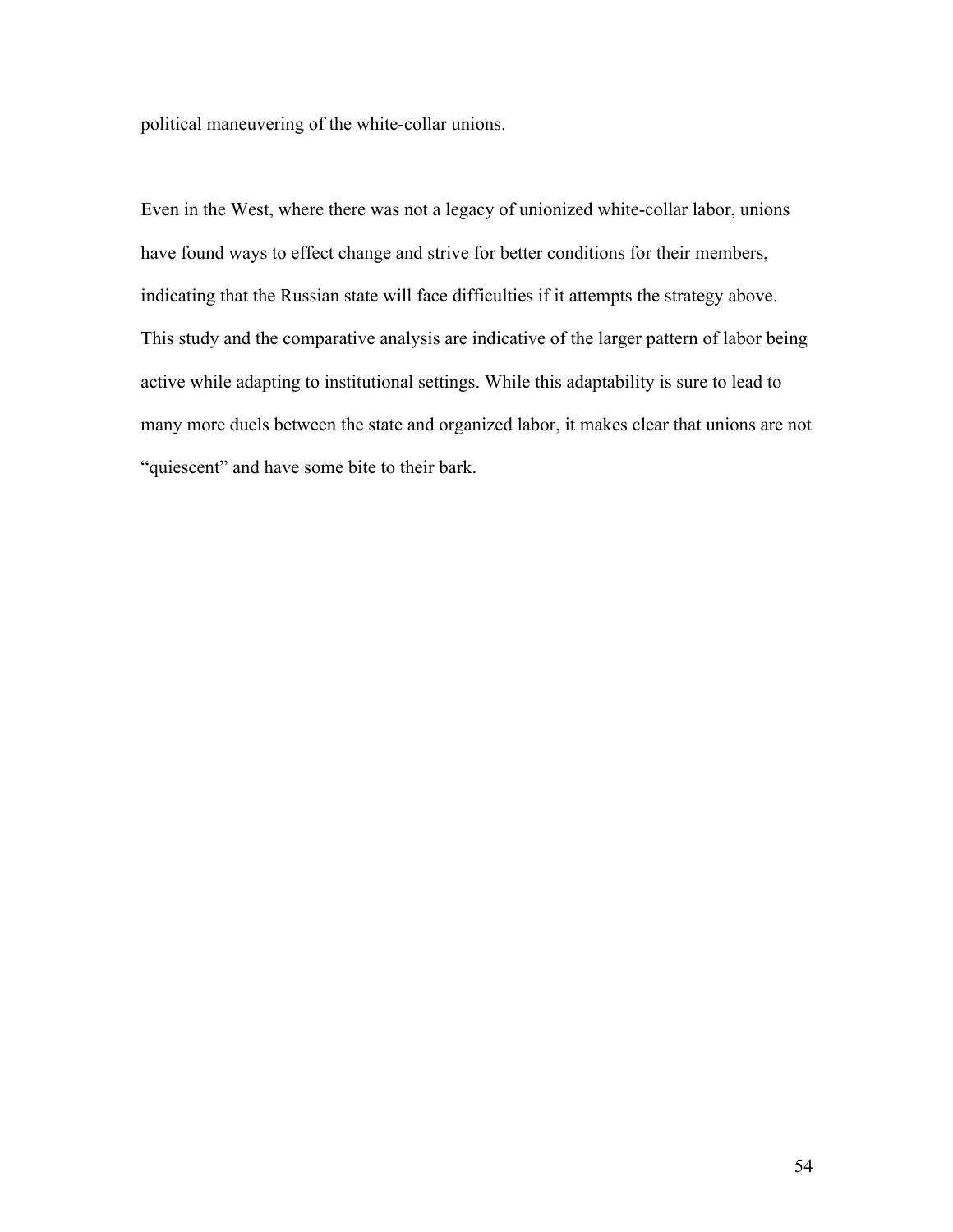## **Bibliography**

- Ashwin, Sarah. "Social Partnership or a 'Complete Sellout'? Russian Trade Unions' Responses to Conflict." *British Journal of Industrial Relations* 42.1 (2004): 23- 46. Web.
- Ashwin, Sarah; Clarke, Simon. "The State of the Russian Unions." *Trade Unions and Industrial Relations in Transition*. Basingstoke and New York: Palgrave, 2002. 275-99. Print.
- Avdagic, Sabina. "State-labour relations in East Central Europe: explaining variations in union effectiveness" *Socio-Economic Review.* 3:1 (2005) 25 – 53. Web.
- Chetverina, Tatiana. "Trade Unions in Transitional Russia: Peculiarities, Current Status and New Challenges" Russian Research Center Working Paper Series No. 16 2009.
- Crowley, Stephen. "Comprehending the Weakness of Russia's Unions." *Demokratizatsiya*, 10, 2 (Spring 2002): 230 – 255
- Ekiert, Grzegorz; Kubik, Jan *Rebellious Civil Society: Popular Protest and Democratic Consolidation in Poland, 1989 – 1993.* Ann Arbor: University of Michigan Press, 1999. Print.
- Fritz, Verena. *State-building: A Comparative Study of Ukraine, Lithuania, Belarus, and Russia*. Budapest: Central European UP, 2007. Print.
- Gimpelson, Vladimir; Kapeliushnikov, Rostislav. 2011 "Labor Market Adjustment: Is Russia Different? No. 5588 *Forschunginstitut zur Zukunt der Arbeit (Institute for the Study of Labor)*
- Glassner, Vera. "Central and eastern European industrial relations in the crisis: national divergence and path-dependent change." *Transfer: European Review of Labour.*  19:2 (2013) 155 – 169, Web.
- Hulten, Charles; Schwab, Robert. "Infrastructure Spending: Where Do We Go From Here?" *National Tax Journal 46:3 (*1993) 261 -273. Web.
- Kononova, Svetlana. "Labored Regulation" Russia Profile. 04.12.2011 http://russiaprofile.org/business/34782.html
- Kshetri, Nir. "Institutional factors affecting offshore business process and information technology outsourcing" *Journal of International Management.* 13.1 (2007) 38 – 56. Web.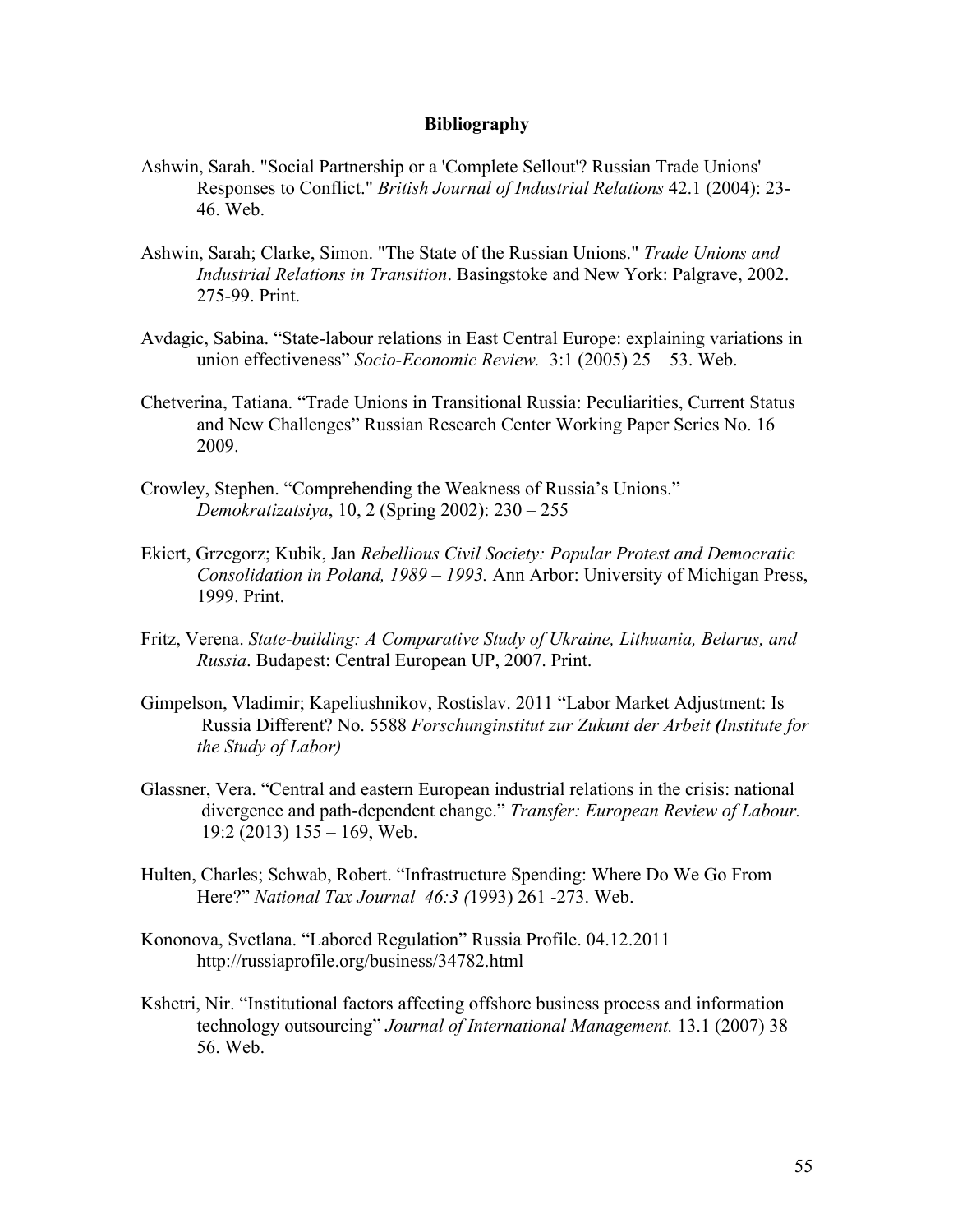- Kubicek, Paul. "Civil Society, Trade Unions and Post-Soviet Democratisation: Evidence from Russia and Ukraine." *Europe-Asia Studies* 54.4 (2002): 603-24. Web.
- Kubicek, Paul. *Organized Labor in Postcommunist States*. Pittsburgh: University of Pittsburgh Press, 2004. Print.
- Kynev, Aleksandr. "State Duma elections 2011 and the marginal role of Russian parties" Institute for Security Studies. 02 November 2011. http://www.iss.europa.eu/publications/detail/article/state-duma-elections-2011 and-the-marginal-role-of-russian-parties-part-1/
- Lane, David Stuart. *The Transformation of State Socialism: System Change, Capitalism or Something Else?* Houndmills, Basingstoke: Palgrave Macmillan, 2007. Print.
- Lipset, Martin; Katchanovski, Ivan. "Unions among White-Collar Employees and Professionals" *Paradox of American Unionism: Why Americans like Unions More than Canadians Do, but Join Much Less.* Ithaca: Cornell University Press 2004.
- Mason, David S. "The Polish Parliament and Labor Legislation During Solidarity," *Legislatures in the Policy Process.* Cambridge University Press, 1991, pp. 179- 200 http://digitalcommons.butler.edu/facsch\_papers/50

Monaghan, A.C. 2012 "The End of the Putin Era?" *The Carnegie Papers* (July 2012).

- Myant, Martin. "Trade unions in the Czech Republic." European Trade Union Institute Report 115. 2010.
- Myant, Martin. "The impact of the economic crisis on collective bargaining in the Czech Republic." *Transfer: European Review of Labour and Research* 19:2 (2013) 185 – 194. Web.
- Ostrow, Joel M. *Politics in Russia: A Reader*. Los Angeles: SAGE Publications, 2013. Print.
- "Protests Spur Lawmakers to Shell Out for Russia Miners" 16 May 1998 *Los Angeles Times.* http://articles.latimes.com/1998/may/16/news/mn-50353
- Robertson, Graeme B. "Strikes and Labor Organization in Hybrid Regimes." *American Political Science Review* 101.04 (2007) Web.
- Sheinis, Viktor; McFaul.M et al. "The Constitution" *Between Democracy and Dictatorship.* Washington D.C.: Carnegie Endowment for International Peace. 2004. Web.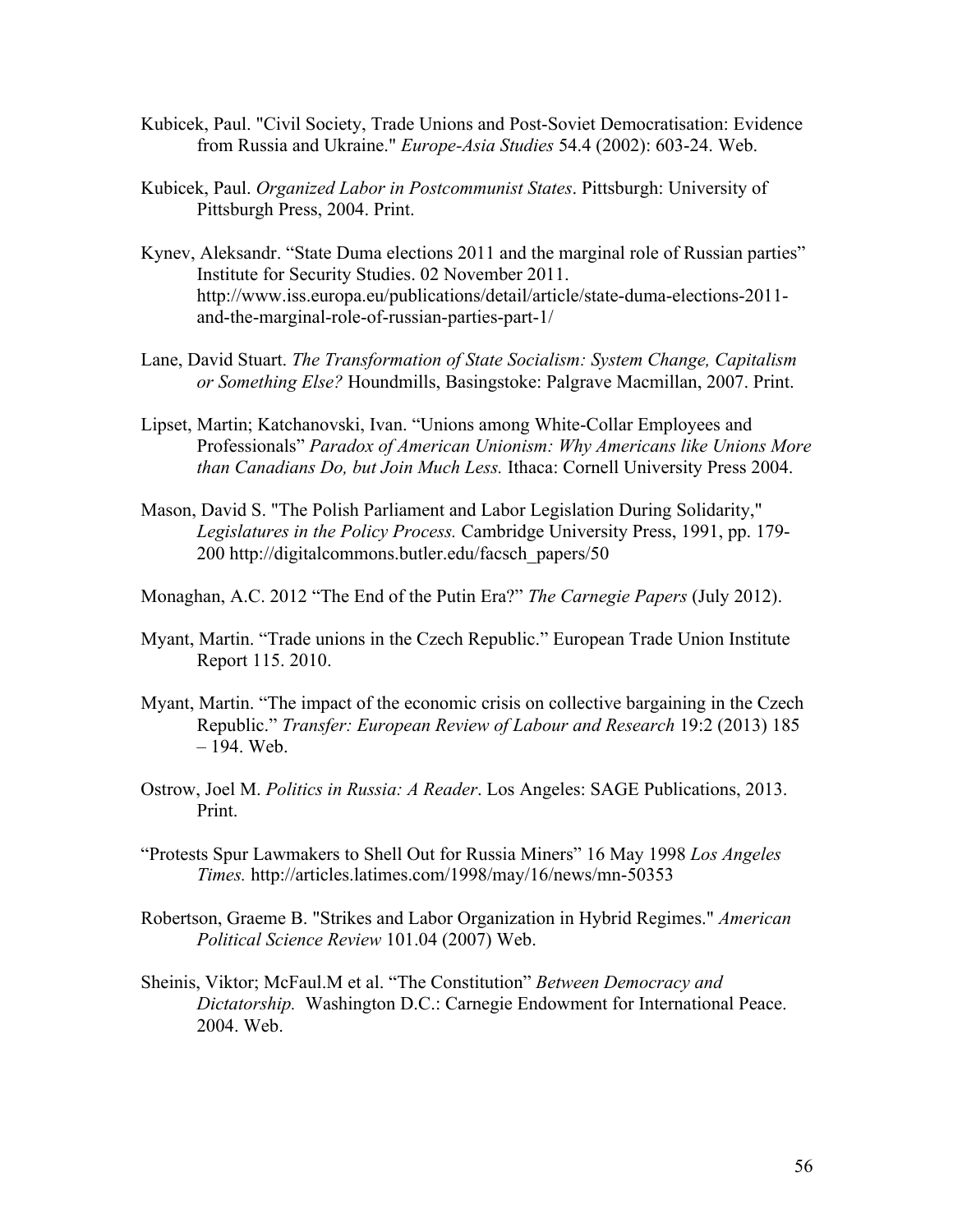- Sil, Rudra. "Liberalization and Labor Incorporation in Postcommunist Europe: A Paired Comparison of Poland and the Czech Republic." (Paper presented at the annual meeting of the International Studies Association, Toronto, Canada, March 26 -29, 2014)
- Sil, Rudra. "State Legitimacy and the (In)significance of Democracy in Post-Communist Russia." *Europe Asia Studies* 56.03 (2004): 347 - 368 Web.
- Sil, Rudra. "The Fluidity of Labor Politics in Postcommunist Transitions."" *Political Creativity: Reconfiguring Institutional Order and Change.* Ed. Berk, Gerald, Galvan; Dennis C., Hattam, Victoria. 2013. p.204
- Sitek, Michał. "Politics and Institutions in the Reforms of Healthcare in the Czech Republic, Hungary, and Poland". *Polish Sociological Review.* 1.161 (2008) 39 – 53. Web.
- Smirnykh, Larisa; Wörgötter, Andreas. "Why Do Russian Firms Use Fixed-Term and Agency Work Contracts" OECD Economics Department Working Papers No. 1014. 2013.
- Solow, Robert. " A Contribution to the Theory of Economic Growth" *The Quarterly Journal of Economics.* 70:1 (1956) 65 – 94. Web.
- Suny, Ronald Grigor. *The Soviet Experiment: Russia, the USSR, and the Successor States*. New York: Oxford UP, 1998. Print.
- Teng, James T.C.; Cheon, Myun Joong; Grover, Varun. "Decisions to Outsource Informaton Systems Functions: Testing a Strategy – Theoretic Discrepancy Model" *Decision Science.* 26.01 (1995) 75 – 103. Web.
- Van Jaarsveld, Danielle D. "Collective Representation Among High-Tech Workers at Microsoft and Beyond: Lessons from WashTech/CWA"*Industrial Relations* 42.02  $(2004)$  364 – 385. Web.
- Wegren, Stephen K. *Return to Putin's Russia: Past Imperfect, Future Uncertain*. Lanham: Rowan & Littlefield, 2013. Print.

# **Russian – Language Sources**

- "30 millionov izbiratelei obyavili protest" [30 million voters declared protest] *Kommersant*. 15 October 2003. http://www.kommersant.ru/doc/419802?isSearch=True
- "20 Aprelia sostoitsya vserossiskaya aktsiya 'Za dostoinuiu meditsinu!"' *MED.Novosti*. 16 April 2013. http://medportal.ru/mednovosti/news/2013/04/16/action204/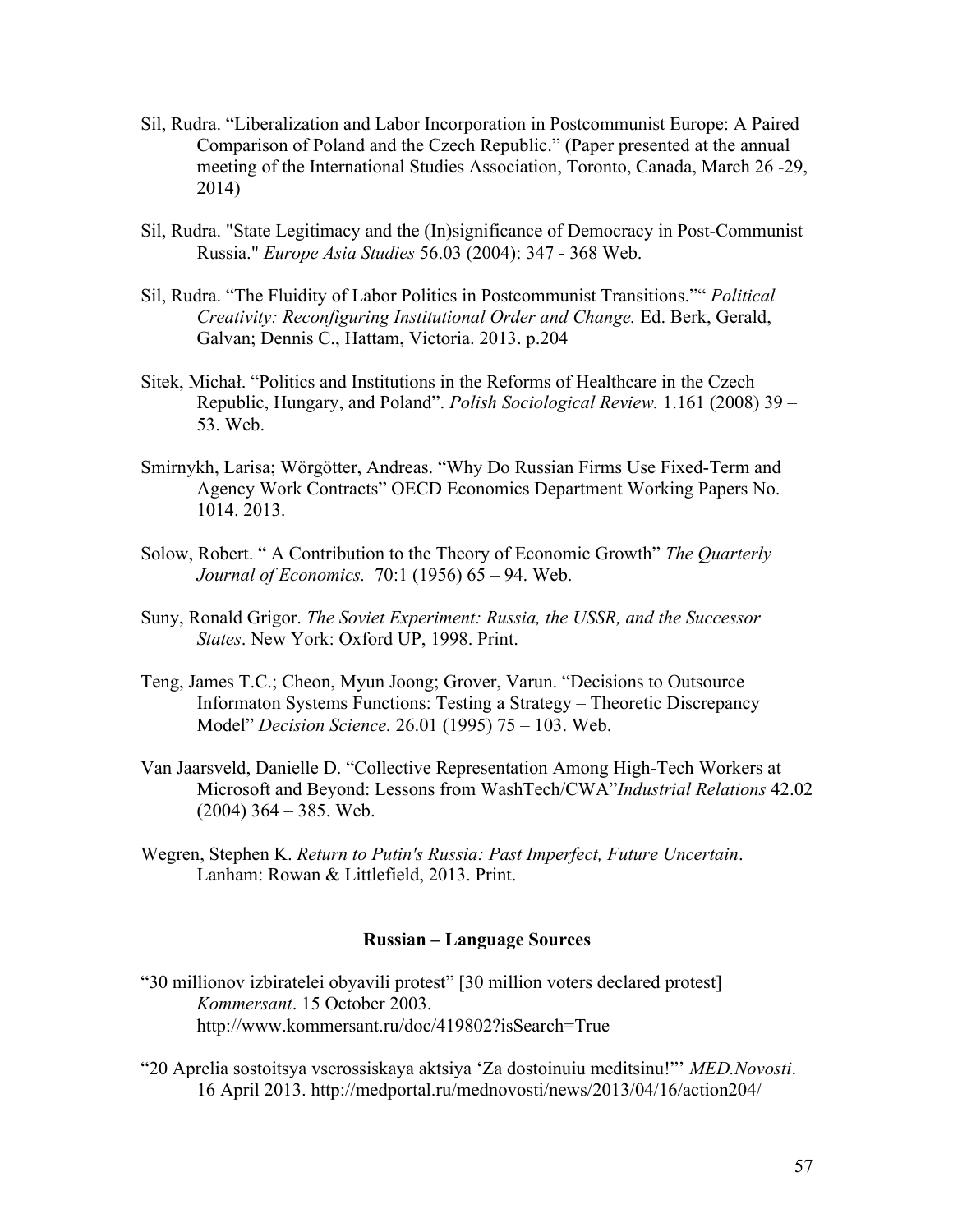- "Aktsiya protesta" [An act of protest] *Kommersant*. 30 March 2005. http://www.kommersant.ru/doc/558927?isSearch=True
- "Aktsiya protesta medikov nachalas' v Moskve" [The healthcare workers' protest began in Moscow] *Kommersant*, 30 November 2014 http://www.kommersant.ru/doc/2622890?isSearch=True
- "Aktsiya protesta vyshla bakom" [The act of protest went through the tank] *Kommersant.*  5 August 2011. http://www.kommersant.ru/doc/1691090?isSearch=True
- "Aviastroitel'naia katastrofa: Profsoyuzy trebuiut ot pravitel'stva zakazov" [Catastrophe in Aircraft Construction: Trade Unions demand more orders from the government *Kommersant*. 23 February 2001. http://www.kommersant.ru/doc/169367?isSearch=True
- "Avtomobilisty vybrali MKAD vsletnoi ploschadkoi"[The drivers have chosen MKAS as their takeoff platform] *Kommersant.* 26 May 2006. http://www.kommersant.ru/doc/676912?isSearch=True
- "Bol'she drugikh stagnatsiiu v Rossii oschutyat biudzhetniki. Zarplaty im povyshat' ne iz chego, pridyetsya uvol'nyat'" [State workers will be more sensitive to stagnation in Russian. There will need to be layoffs] *TV Rain*. 07 July 2014. http://tvrain.ru/articles/bolshe\_drugih\_stagnatsiju\_v\_rossii\_oschutjat\_bjudz hetniki zarplaty im povyshat ne iz chego pridetsja uvolnjat-371696/
- "Biudzhetniki byidut na ulitsu za zarplatoi" [The budget workers are taking to the streets for their wages] *Kommersant.* 19 October 2004. http://www.kommersant.ru/doc/516509?isSearch=True
- Cheglakova. L.M. "Profsoyuz v transnational'noi kompanii (na primere metallurgicheskogo zavoda" [The Union in the Multinational Company (using an example of a metallurgical factory). *Ekonomicheskata sotsiologiya* [*Economic sociology*] 9.:2. (2008) Web.
- "Chislennost' naseleniya c denezhnymi dokhodami nizhe velichiny prozhitochnogo minimuma i defitsit denezhnogo dokhoda" [Number of people with incomes below subsistence level and the respective deficit] 01.21.2015 Federal Statistical Services http://www.gks.ru/wps/wcm/connect/rosstat\_main/rosstat/ru/statistics/population/ poverty/#
- "Dal'noboischiki davyat na mera" [The truckers are pressuring the mayor] *Kommersant*. 3 March 2003. http://www.kommersant.ru/doc/369039?isSearch=True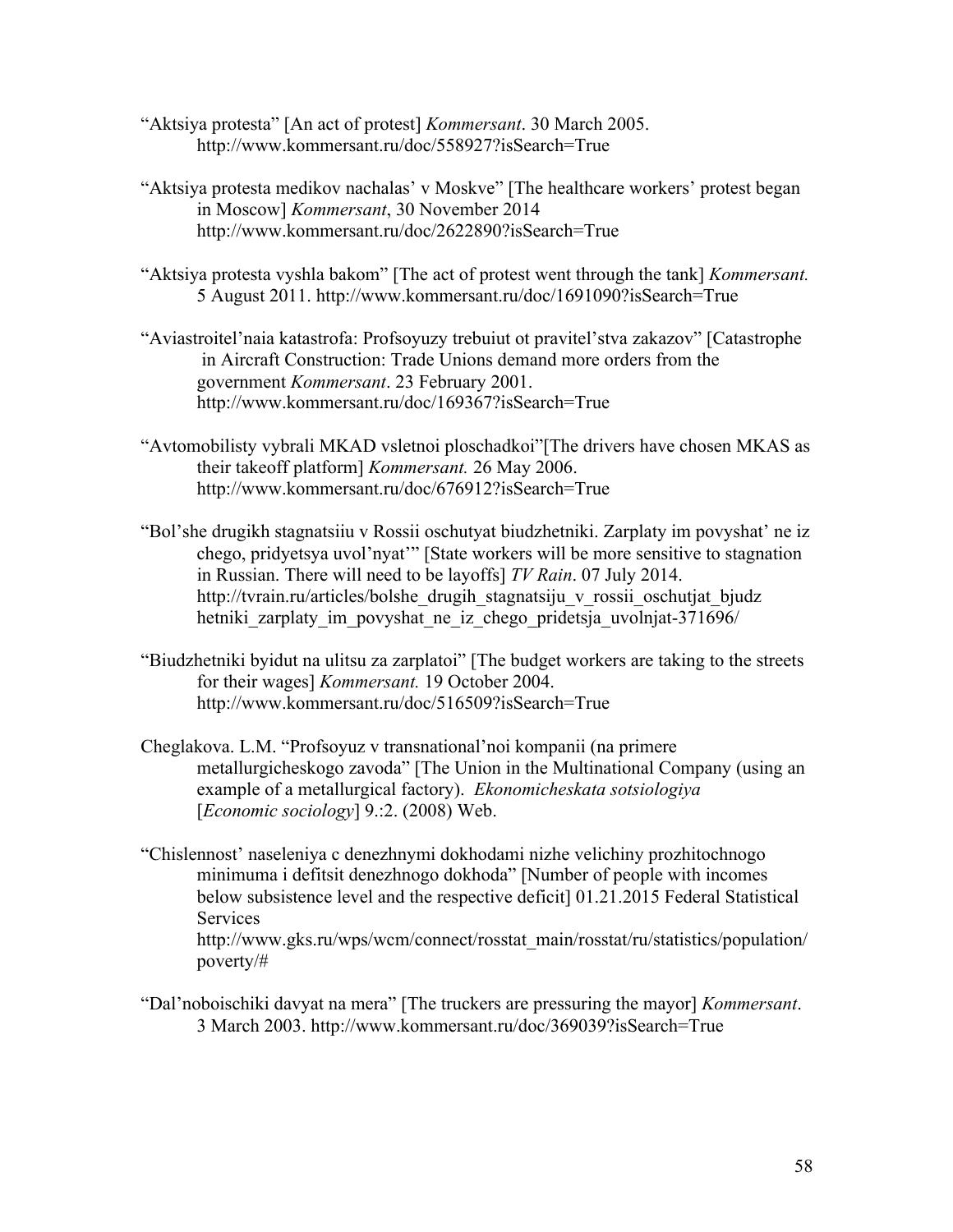- "Demonstratsiya profsoyuzov nachalas' na Krasnoi polschadi" [The unions' protest began on Red Square] *Kommersant.* 1 May 2014. http://www.kommersant.ru/doc/2464496?isSearch=True
- "Den' protestiv predprinimatelei" [The day of entrepreneurs protesting] *Radio Svoboda*  27 May 2013. http://www.svoboda.org/content/article/24997791.html
- "Den' solidarnosti biudzhetnikov" [The day of solidarity for budget workers] *Kommersant.* 21 October 2004. http://www.kommersant.ru/doc/517288?isSearch=True
- "Dvizhenie i partii otmaialis' [The movements and parties out-Mayed themselves] *Kommersant.* 04 May 2009. http://www.kommersant.ru/doc/1164156?isSearch=True
- Glinkina, S. P., ed. *Transformatsii na postsotsialsticheskom prostranstve* [Transformations in the post-socialist space] SaintPetersburg: Russian Academy of Sciences: The Institute of Economics, 2009.Print.
- Ibragimova, Dilyara Hanifovna. "Sberech' nel'zya potratit': gde rossiiskie srednie klassy stavili i postavyat zapyatuiu?" [Saving can't be spent: where are the Russian middle classes placing the comma?] *X Mezhdunarodnaya nauchnaya konferentsiya po problemam razvitiya ekonomiki I obschestva [*X International Scientific Conference regarding Problems in Economic and Societal Development] Kniga 3, Izdatel'skii dom GU-BShE [Book, GU-VShE Publishing House] 2010
- "Konsolidirovanny biudzhet Rossiickoi Federatsii v 2005 2009" [Consolidated Budget of the Russian Federation for the years 2005-2009] Federal Statistical Service. http://www.gks.ru/bgd/regl/b10\_13/IssWWW.exe/Stg/d5/22-05.htm
- "Mai nesoglasnykh" [The May of the Those Who Disagree] *Kommersant.* 2 May 2007. http://www.kommersant.ru/doc/763090?isSearch=True
- "My ne dolzhni privykat' k tomy, shto u nas vse spokoino"' [We should not get used to the fact that everything is calm] *Kommersanti.* 27 April 2006. http://www.kommersant.ru/doc/670315?isSearch=True
- "Moskva na spuske" [Moscow on the hill] *Kommersant*. 13 September 2004. http://www.kommersant.ru/doc/504586?isSearch=True
- "Moskvichi otmechali Pervomai nelevo I napravo" [Muscovites are celebrating May Day everywhere] *Kommersant.* 05 May 2004. http://www.kommersant.ru/doc/471906?isSearch=True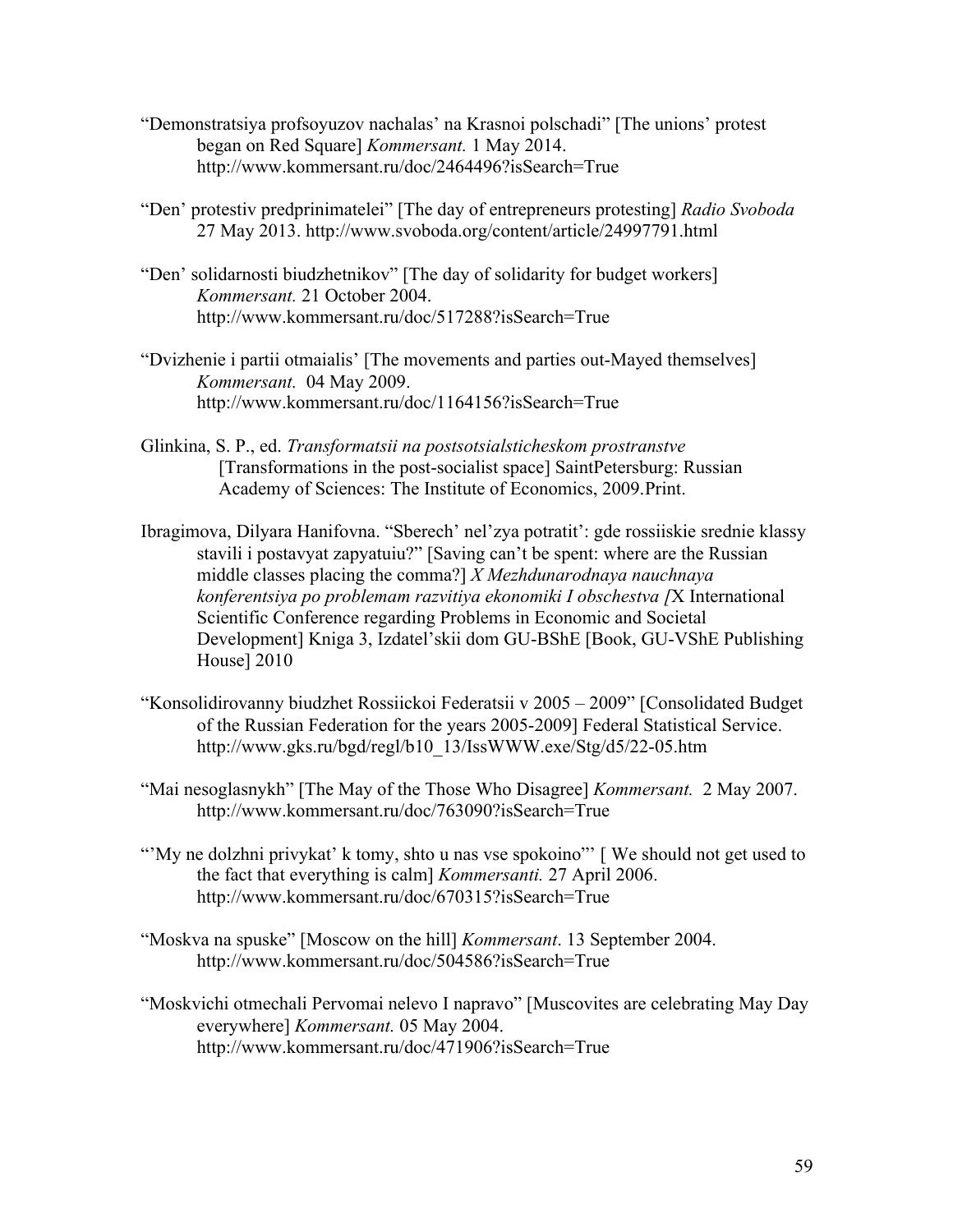- "Na pervomaiske demonstratsii vyshli 1,2 mln chelovek" [1.2 million people came to demonstrate for May Day] *Kommersant*. 01 May 2005. http://www.kommersant.ru/doc/983096?isSearch=True
- "Nauka ne uchitsya" [Science doesn't learn] *Kommersant.* 25 May 2005 http://www.kommersant.ru/doc/580270?isSearch=True
- "Ne ostavit' RAN" [Don't leave the RAN Behind]. Rossiiskaya Gazeta. 04 December 2014. http://www.rg.ru/2014/12/05/fortov.html
- Novy biudzhet Rossii: bole voenny, menee sotsial'ny [Russia's New Budget: more military, fewer social expenditures]. BBC Russian Service. 25 October 2013. www.bbc.co.uk/russian/russia/2013/10/131025\_russia\_budget\_2014
- "Partii skazali :'ne nado'" [They told the party: 'Don't'] *Kommersant* 20 July 2004 http://www.kommersant.ru/doc/493702?isSearch=True
- "Pervomaiskaya demonstratsiya politicheskikh sil" [May Day Demonstrations of Political Might] *Kommersant.* 28 April 2012. http://www.kommersant.ru/doc/1926656?isSearch=True
- "Pervomaiskie tezisy" [May Day theses] *Kommersant.* 04 May 2010. http://www.kommersant.ru/doc/1363954?isSearch=True
- "Poka akademiki stoyat nasmert'" [While academics face death] *Kommersant.* 2 July 2013. http://www.kommersant.ru/doc/2224959?isSearch=True
- "Po vsei Rossii proshla besplodnaya aktsiya protesta" [A fruitless act of protest occurred across Russia] *Kommersant* 02 February 2001. http://www.kommersant.ru/doc/169801?isSearch=True
- "Pravitel'stvy pokazali problem oboronnogo kompleksa" [The government was showed the problems with the defense industry] *Kommersant*. 23 September 2005. http://www.kommersant.ru/doc/611408?isSearch=True
- "Profsoyuzi porabotali na dostoinuiu zarplatu" [The trade unions are working for a decent wage] *Kommersant* 2008. http://www.kommersant.ru/doc/1037410?isSearch=True
- "Profsoyuzy postoyali za dostoinuiu pensiyu" [The trade unions stood for a decent pension] *Kommersant.* 11 April 2007. http://www.kommersant.ru/doc/757691?isSearch=True
- "Profsoyuzy predyavili pravitelstvu zarplaty" [The unions presented wage demands to the government] *Kommersant.* 13 October 2005. http://www.kommersant.ru/doc/617262?isSearch=True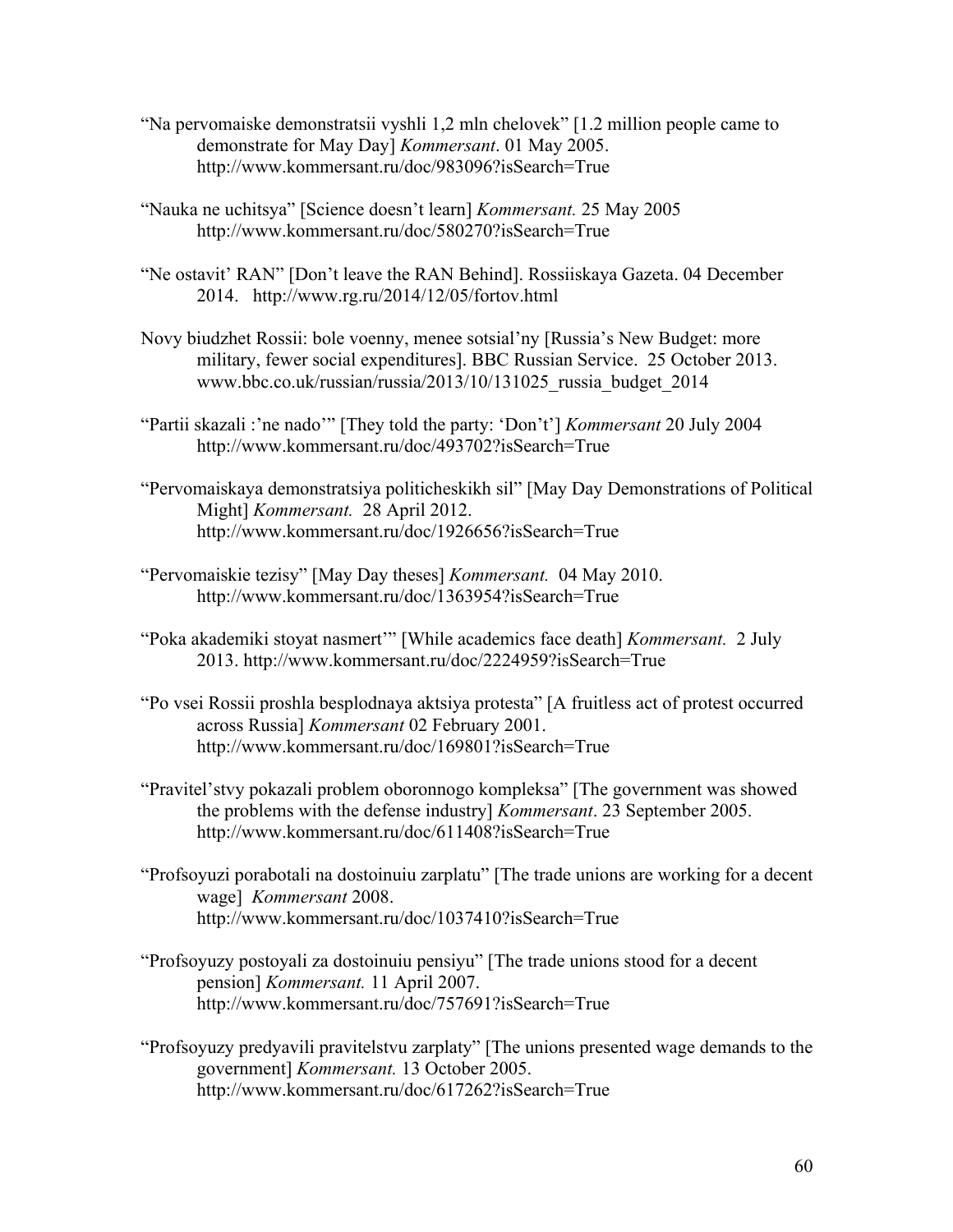- "Profsoyuzy trebyiut ot pravitel'stva zakazov" [The trade unions demand the government place more orders] *Kommersant. 23 February 2001.*  http://www.kommersant.ru/doc/169367?isSearch=True
- "Raspredelenie naseleniya po velichine srednedyshevykh denezhnykh dokhodov" [Population Distribution by per capita income] 01.20.2015 Federal Statistical Services http://www.gks.ru/wps/wcm/connect/rosstat\_main/rosstat/ru/statistics/population/ poverty/#
- "Rossiiskie agrari vystupili protiv ekspluatatsii" [Russian farmers protested against exploitation] *Kommersant.* 30 November 2005. http://www.kommersant.ru/doc/630963?isSearch=True
- "Rossiskie profsoyuzt trebyiut dialoga c vlastiu" [Russian trade unions demand dialogue with the government] *Kommersant* 3 October 2012. http://www.kommersant.ru/doc/2036269?isSearch=True
- "Rossiiskie studenty trebyiut vnimaniya" [Russian students demand attention] *Lenta.ru*  11 April 2002. http://lenta.ru/russia/2002/04/11/students/
- "Rossiskie uchenye ustroyat miting v tsentre Moskvy" [Russian scientists will hold a protest in the center of Moscow] *Lenta.ru* 10 October 2011. http://lenta.ru/news/2011/10/10/science/
- "Rossiyane vstretili 1 Maia na ulitsakh" [Russians celebrated May Day on the streets] *Dni. Ru.* 1 May 2008. http://www.dni.ru/society/2008/5/1/141622.html
- "Shakhtery vozobnovili piket v Moskve" [The miners are picketing in Moscow] *Kommersant.* 21 June 2001*.*  http://www.kommersant.ru/doc/920568?isSearch=True
- "Srednyaya nachislyunnaya zarabotnaya plata rabotnikov organizatsii po gruppam zanyatii" [Average employee salary based on occupational category] 06.11.2014. Federal Statistical Services http://www.gks.ru/free\_doc/new\_site/population/bednost/tabl/3-1-3.htm
- "Sredni klass prikormlennaya loyal'nost'" [The middle class bought off loyalty] *Echo of Moscow.* 08 July 2014. http://www.echo.msk.ru/blog/rizhkov/1355776-echo/
- "Sredni klass v Rossii ne rastyet" [The Russian middle class is not growing] *Kommersant*. 16 May 2014. http://www.kommersant.ru/doc/2471518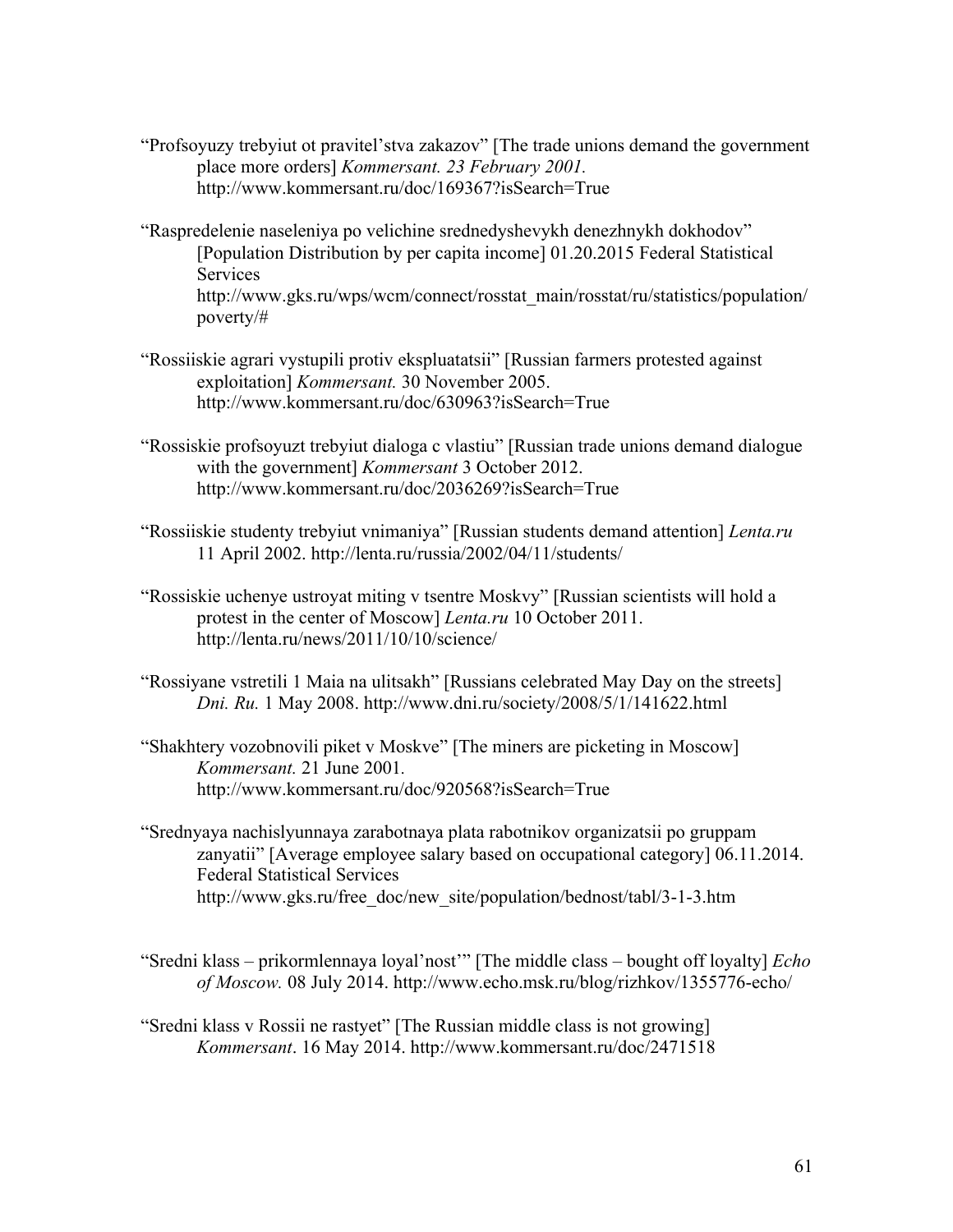- "Sredni klass v sovremennoi Rossii: 10 let spustya" [The middle class in contemporary Russia: 10 years later] 2014. Institut sotsiologii rossiskoi akademii nauk [The Institute of Sociology at the Russian Academy of Sciences]
- "Stolichnye vlasti oprovergli priglashenie uchitelei na miting" [Moscow's government denies that teachers were invited to a demonstration] *Kommersant*. 30 January 2012. http://www.kommersant.ru/doc/1862220?isSearch=True
- "Storonnikam 'Edinnoi Rossii' po barabanu" [Calling United Russia supporters by drum] *Kommersant.* 13 Decembr 2011. http://www.kommersant.ru/doc/1836715?isSearch=True
- "Studenty prepochli sirenevy tsvet" [The students preferred a lilac color] *Kommersant* 28 April 2005. http://www.kommersant.ru/doc/574240?isSearch=True
- "Taksisti zhaluiutsya na kolleg-nelegalov I trebyiut vnesti izmeneniya v PDD" [Taxi drivers are complaining about their illegal colleagues and want changes to driving rules] *Kommersant.* 09 August 2012. http://www.kommersant.ru/doc/1998372?isSearch=True
- "Taksistov vystupili protiv novykh pravil perevozok" [The taxi drivers protests against new transportation rules] *Kommersant*. 09 August 2011. http://www.kommersant.ru/doc/1694035?isSearch=True
- Tikhomirov, А.V. "Sotsial'no orientirovannaya reforma zdravookhraneniya: perspektiva meditsinckogo soobschestva" [Socially-oriented healthcare reforms : the perspectives of the medical community" *Glavny Vrach': Khozaiystvo I pravo [The Chief Physician: Economy and Law]* 6. (2011) 5 – 9. Web.
- "Trudyaschiecya ischut den'gi na ulitse" [The working class is looking for money on the street] *Kommersant* 27 February 2003. http://www.kommersant.ru/doc/366510?isSearch=True
- "Uchenye idut za den'gami" [The scientists go for the money] *Kommersant* 25 June 2002. http://www.kommersant.ru/doc/329118?isSearch=True
- "Uchenye planiruet aktsiu protesta na Bolotnoi ploschadi" [The scientists are planning a protest on Bolotnoy square] *Radio Svoboda.* 19 September 2013. http://www.svoboda.org/content/article/25110665.html
- "Uchenye RAN I MGU provedut 10 sentyabrya v Moskve miting v podderzhky Akademii nauk" [The academics of the Russian Academy of Sciences and Moscow State University will hold a demonstration in support of the Academy of Sciences] *Kommersant* 05 September 2013. http://www.kommersant.ru/doc/2272239?isSearch=True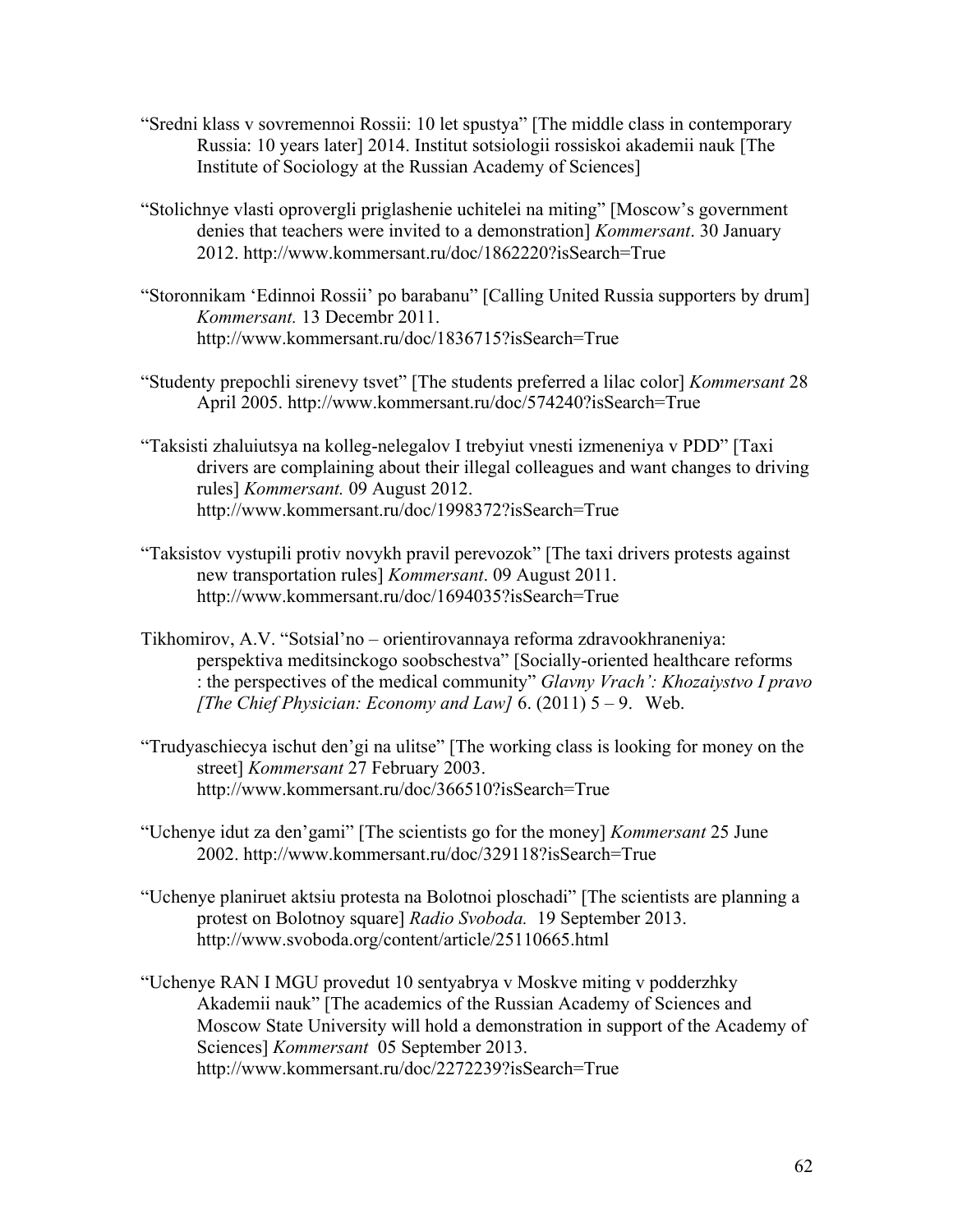- "Uchenye vykhodyat na miting protesta" [The scientists are protesting] *Radio Svoboda.*  20 October 2010. http://www.svoboda.org/content/article/2196124.html
- "Uchenye vnesli popravki v gosbiudzhet" [The scientists recommended an amendment to the state budget] *Kommersant* 28 September 2001. http://www.kommersant.ru/doc/284720?isSearch=True
- "U doma pravitel'stva prokhodit miting uchenykh" [There is a protest at the House of Government] *Kommersant*. 24 May 2005 http://lenta.ru/news/2005/05/24/scientists/
- "U doma pravitel'stva Rossii proshel miting biudzhetnikov" [The budget workers protested by the House of Government] *Kommersant.* 12 October 2005. http://lenta.ru/news/2005/10/12/moscow/
- "V Filevskom parke proshel kommercheskii miting" [A commercial protest occurred in Filevskii Park] *Kommersant.* 26 February 2001. http://www.kommersant.ru/doc/170673?isSearch=True
- "V Moskve aviadispetchery provely miting pered zdaniem Rocaviatsii" [The air dispatchors held a protest in front of the RosAviation building] *Kommersant*. 01 April 2011 http://www.kommersant.ru/doc/1612508?isSearch=True
- "V Moskve nachalas' pervomaiskaya demonstratsiya profsoyuzov I edinorossov" [The trade unions and United Russia started their May Day protest in Moscow] *Svobodnaia Pressa*. 1 May 2011. http://svpressa.ru/society/news/42885/
- "V moskve prokhodit miting avtomobilistov" [There is a protest of drivers in Moscow] *Kommersant.* 14 October 2006. http://www.kommersant.ru/doc/995010?isSearch=True
- "V Moskve proidet aktsiya v zaschity uchrezhdenii obrazovania" [There will be a demonstration in support of institutions of higher learning in Moscow] *Radio Svoboda.* 11 October 2015. http://www.svoboda.org/content/article/26632046.html
- "V moskve proshel miting v zaschiu besplatnogo obrazovaniya" [There was a protest in defense of free education in Moscow] *Radio Svoboda.* 25 10 2014 http://www.svoboda.org/content/article/26655640.html
- "V Moskve proshel miting uchenykh protiv reform RAN" [The scientists protested against Russian Academy of Sciences reforms in Moscow] *Kommersant*. 28 July 2013. http://www.kommersant.ru/doc/2263535?isSearch=True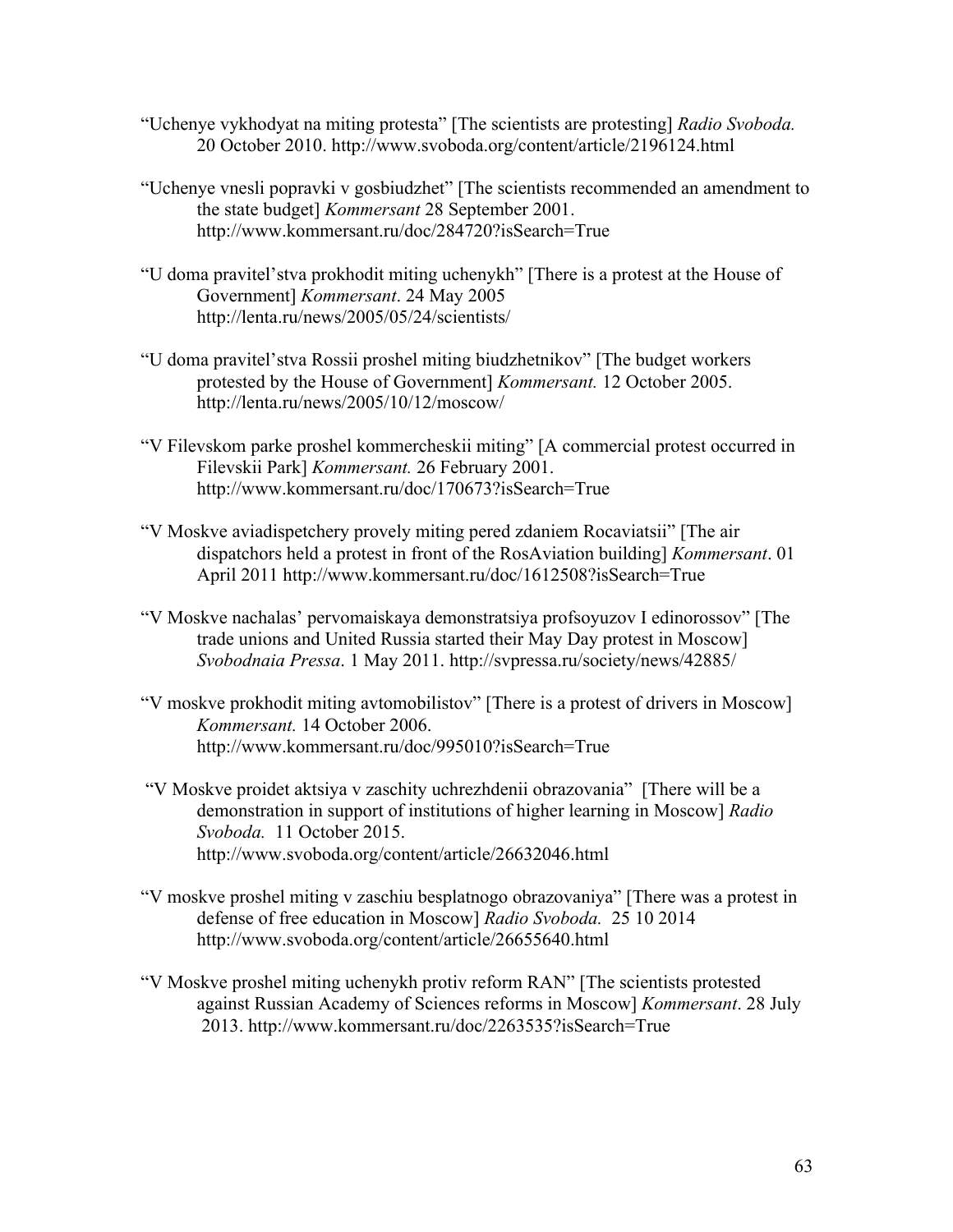- "V Moskve vyshli otmechat' perfomai 25 tyc. Aktivistov" [25 thousand participants celebrated May Day in Moscow] *Kommersant*. 01 May 2003 http://www.kommersant.ru/doc/962868?isSearch=True
- "V pervomaiskaoi demonstratsii v Moskve prinyali uchastie 90 tyshach chelovek" [90 thousand people took part in May Day demonstrations in Moscow] *Kommersant.* 01 May 2013. http://www.kommersant.ru/doc/2182984?isSearch=True
- "V Rossii otmechaiut Pervomai" [They are celebrating May Day in Russia] *Kommersant.*  1 May 2007. http://www.kommersant.ru/doc/999132?isSearch=True
- "V Rossii proshli studencheskie mitingi protiv platnogo obrazovaniya" [Student protests against paid education happened in Russia] *Kommersant.* 1 October 2004. http://lenta.ru/russia/2004/10/01/meeting/
- "Vrachi vzyalis' za lechenie sistemy zdravookhraneniya" [The doctors have taken on treating the healthcare system] *Kommersant*. 02 November 2014. http://www.kommersant.ru/doc/2603140?isSearch=True
- "V Rossii prokhodyat aktsii profsoyuzov" [The trade unions are demonstrating across Russia] *Kommersant* 17 October 2002. http://www.kommersant.ru/doc/951491?isSearch=True
- "V tsentre Moskvy proshel miting protiv reform" [A protest against RAN reform took place in the center of Moscow" *Lenta.ru* 28 September 2013
- "Vyshli Mikhail Shmakov I Gennadii Ziuganov c tovarischami" [Mikhail Shmakov and Gennady Ziuganov went with their comrades] *Kommersant.* 26 April 2001. http://www.kommersant.ru/doc/255937?isSearch=True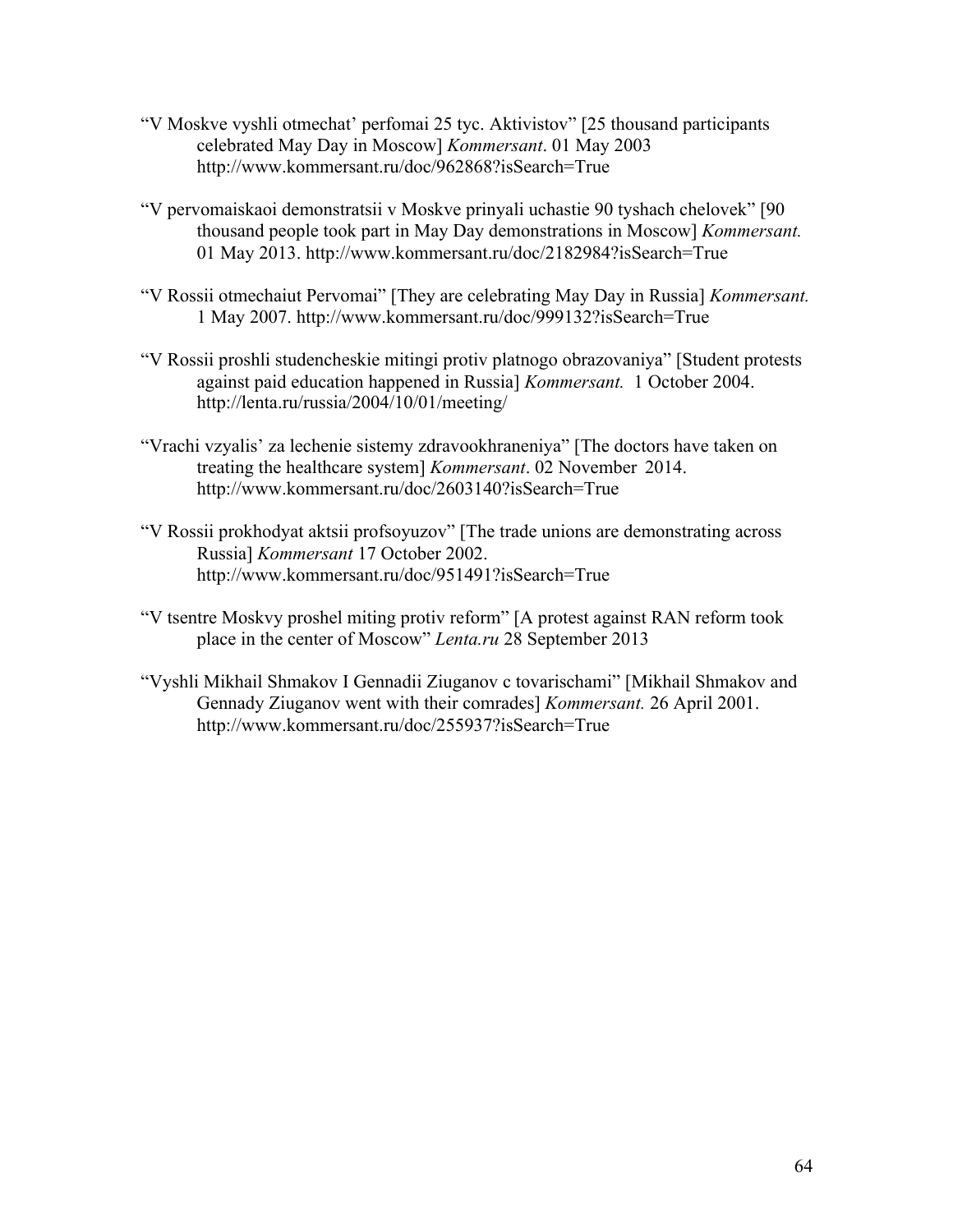| 5/25/05                                                     | 4/27/05                                      | 10/20/04                                                                               | 10/1/04                                      | 7/30/04                                                 |                                                    | 10/15/03                                                                          | 2/27/03                        |                                                     | 6/25/02          |                                                | 4/11/02                                      | 10/82/6          |                                                | 10/82/7                                             |                                       | 2/26/01                                           | Date                    |
|-------------------------------------------------------------|----------------------------------------------|----------------------------------------------------------------------------------------|----------------------------------------------|---------------------------------------------------------|----------------------------------------------------|-----------------------------------------------------------------------------------|--------------------------------|-----------------------------------------------------|------------------|------------------------------------------------|----------------------------------------------|------------------|------------------------------------------------|-----------------------------------------------------|---------------------------------------|---------------------------------------------------|-------------------------|
| Sciences)<br>Profsoyuz RAN (Union of the Russian Academy of | Studenticheskie profsoyuzy (Students' Union) | Budget Workers and Teachers' Unions)<br>Profsoyuzy biudzhetnikov I prepodavatelei (The | Studenticheskie profsoyuzy (Students' Union) | (The Scientists, Students, and Air Dispatchers' Unions) | Profsoyuzy uchenykh, studentov, I aviadispetcherov | industrial workers' union)<br>Profsoyuz rabotnikov neproizvodstvennoi sfery (Non- | industrial workers' union)     | Profsoyuz rabotnikov neproizvodstvennoi sfery (Non- | Sciences)        | Profsoyuz RAN (Union of the Russian Academy of | Studenticheskie profsoyuzy (Students' Union) | Sciences)        | Profsoyuz RAN (Union of the Russian Academy of | Profsoyuz rabotnikov obrazovanie (Teachers's Union) |                                       | Profsoyuz predprinimatelei (Entrepreneurs' Union) | Union                   |
|                                                             |                                              |                                                                                        |                                              |                                                         |                                                    |                                                                                   |                                |                                                     |                  |                                                |                                              |                  |                                                |                                                     |                                       |                                                   | Pro-Government          |
|                                                             |                                              |                                                                                        |                                              |                                                         |                                                    |                                                                                   |                                |                                                     |                  |                                                |                                              |                  |                                                |                                                     |                                       |                                                   | Anti-Gove<br>rnment     |
| Called for the resignation of Andrei<br>Fursenko            | Against education reforms                    | For more funding                                                                       | Against paying for higher education          | cash                                                    | Protest against exchanging benefits for            | For higher wages                                                                  | Against the unified social tax |                                                     | For more funding |                                                | For more attention to student concerns       | For more funding |                                                | and pay raises                                      | Called for administration resignation | To prevent audio store closing                    | <b>Cause of Protest</b> |

# **Appendix I: Aggregate Union Protests in Moscow**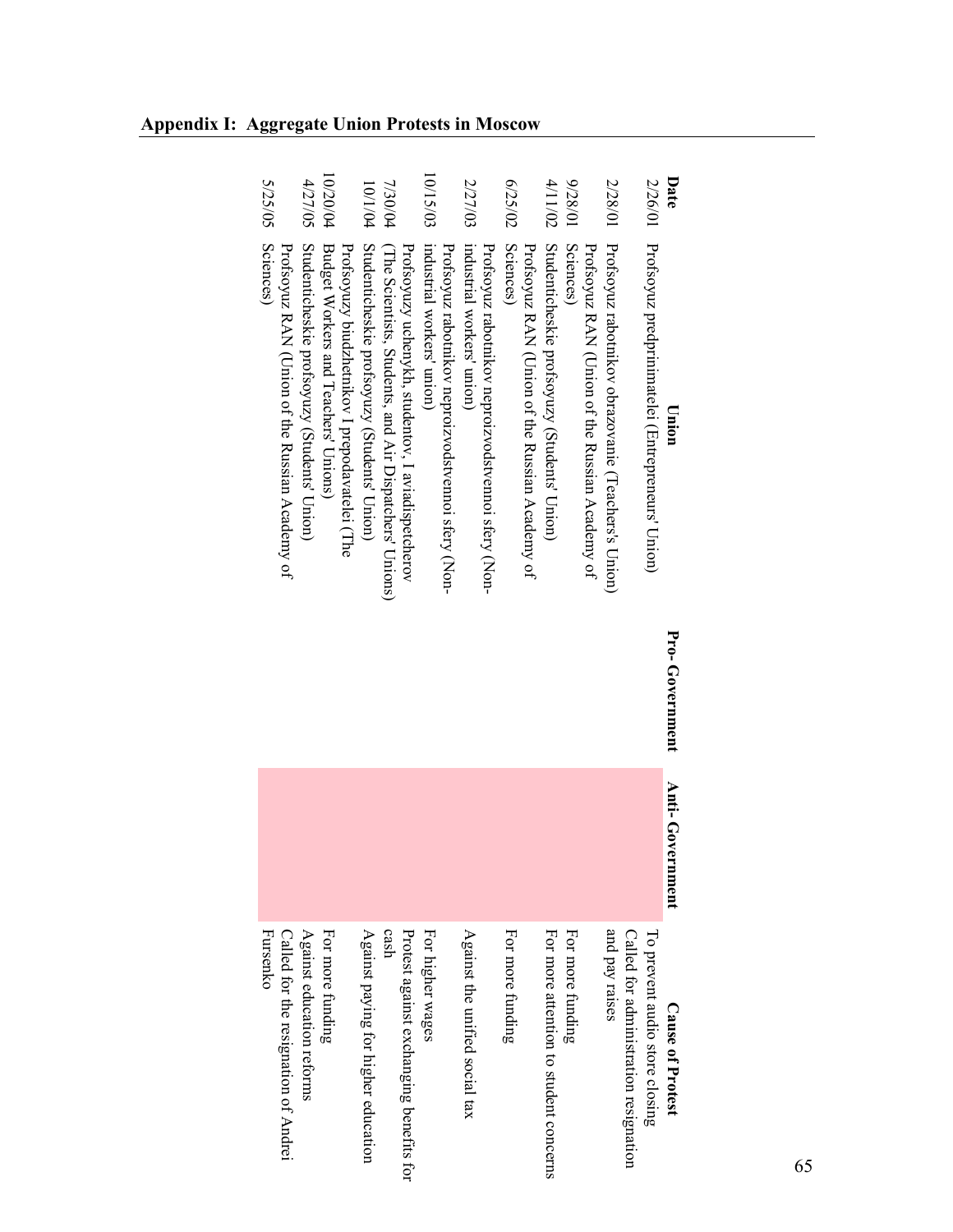| Date           | Union                                                                                                                             | Pro-Government | Government<br>Anti- | <b>Cause of Protest</b>                                                                |
|----------------|-----------------------------------------------------------------------------------------------------------------------------------|----------------|---------------------|----------------------------------------------------------------------------------------|
| 7/30/04        | Students, and Air Dispatchers' Unions)<br>aviadispetcherov (The Scientists,<br>Profsoyuzy uchenykh, studentov, I                  |                |                     | for cash<br>Protest against exchanging benefits                                        |
| 9/13/04        | (Moscow Federation of Trade Unions)<br>Moskovskaya federatsiya profsoyuzov                                                        |                |                     | Against terrorism                                                                      |
| 10/20/04       | <b>FNPR</b>                                                                                                                       |                |                     | workers<br>Higher wages for teacher, healthcare                                        |
| 3/30/05        | Rossiiskii profsoyuz lokomotivnykh<br>Russian Union of Railroad Workers)<br>brigad zheleznodorozhnikov (The                       |                |                     | Consider the labor agreement unfair                                                    |
| 5/1/04         | FNPR                                                                                                                              |                |                     | May 1st Demonstration                                                                  |
| <b>S/25/05</b> | Academy of Sciences)<br>Profsoyuz RAN (Union of the Russian                                                                       |                |                     | Fursenko<br>Called for the resignation of Andrei                                       |
| 9/23/05        | promyshlennogo kompleksa (Detense<br>Profsoyuzy Predpriyatii oboronno-<br>Industry Workers' Unions)                               |                |                     | To write off the debt and fines for<br>military hardware manufacturers<br>from the 90s |
| 10/13/05       | Students' Unions)<br>Profsoyuzy rabotnikov obrazoaniya,<br>zdravokhraneniya, I studentov (The<br>eachers, Healthcare Workers, and |                |                     | government to resign<br>$\Gamma$ o<br>increase wages and for the                       |
| 11/29/05       | Profsouz rabotnikov<br>(Agricultural Workers' Union)<br>agropromishlennogo kompleksa                                              |                |                     | resign<br>agriculture, for German Gref to<br>To increase support for Russian           |
| 5/1/06         | <b>FNPR</b>                                                                                                                       |                |                     | May 1st Demonstration with UR                                                          |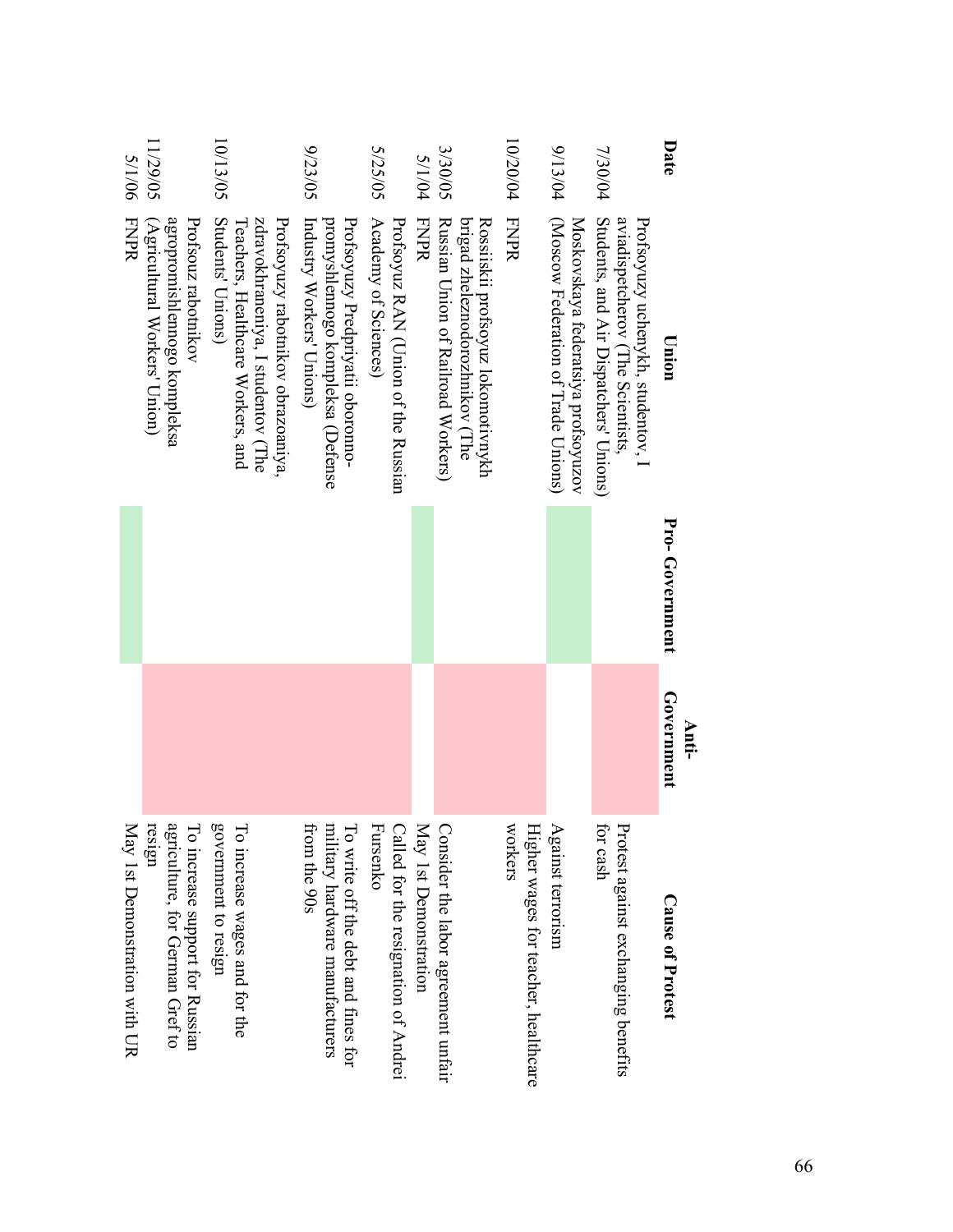| Date     | Union                                                                         | Pro-Government | Government<br>Anti- | <b>Cause of Protest</b>                                         |
|----------|-------------------------------------------------------------------------------|----------------|---------------------|-----------------------------------------------------------------|
|          | Profsoyuz voditilei (The drivers'                                             |                |                     | vehicle lights allowing them to<br>Against MPs having emergency |
| 5/26/06  | (uorun                                                                        |                |                     | violate traffic rules                                           |
|          | Profsoyuz voditilei (The drivers'                                             |                |                     | MPVP protests aganst high gasoline                              |
| 10/14/06 | (uoiun                                                                        |                |                     | prices and low quality                                          |
| 4/11/07  | <b>FNPR</b>                                                                   |                |                     | FNPR demands pension raises                                     |
| 5/1/07   | <b>FNPR</b>                                                                   |                |                     | May 1st Demonstration                                           |
| 60/1/5   | <b>FNPR</b>                                                                   |                |                     | May 1st Demonstration                                           |
|          |                                                                               |                |                     | Protest for higher wages and against                            |
| 10/8/08  | <b>FNPR</b>                                                                   |                |                     | Georgia                                                         |
| 60/1/5   | <b>FNPR</b>                                                                   |                |                     | May 1st Demonstration                                           |
| 01/1/5   | FNPR                                                                          |                |                     | May 1st Demonstration                                           |
|          | Federal'ny profsoyuz aviadispetcherov                                         |                |                     |                                                                 |
|          | I profsoyuzy voditilei I moryakov                                             |                |                     |                                                                 |
|          | The Federal Union of Air                                                      |                |                     |                                                                 |
|          | Dispatchers, the Sailors and Drivers'                                         |                |                     | For higher wages and increased                                  |
| 11/17    | Unions)                                                                       |                |                     | worker nghts                                                    |
| 5/1/11   | FNPR                                                                          |                |                     | May 1st Demonstration                                           |
|          | Profsoyuz voditilei (The drivers'                                             |                |                     |                                                                 |
| 11/5/8   | (uojun                                                                        |                |                     | Protest against gasoline prices                                 |
|          | Stolichny I mezhregional'ny profsoyuz<br>taksistov (Capital and Interregional |                |                     |                                                                 |
| 11/9/6   | Union of Taxi Drivers)                                                        |                |                     | Protest against regulations                                     |
| 12/12/11 | <b>FNPR</b>                                                                   |                |                     | In support of Putin                                             |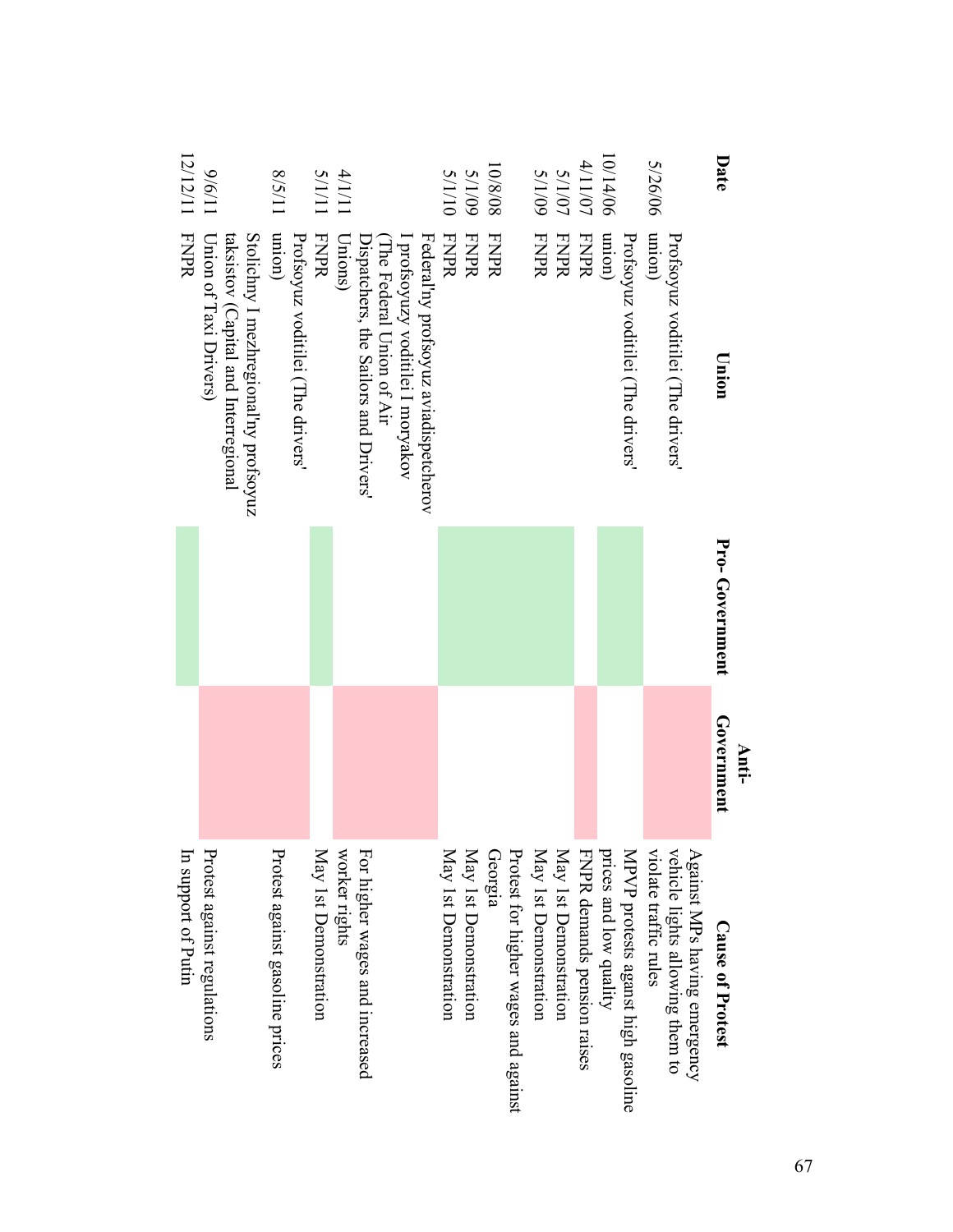| Date             | Union                                                                                                                                                                                                                | Pro-Government | Government<br>Anti- | <b>Cause of Protest</b>                                     |
|------------------|----------------------------------------------------------------------------------------------------------------------------------------------------------------------------------------------------------------------|----------------|---------------------|-------------------------------------------------------------|
| 5/1/12<br>2/4/12 | profsoyuz taksistov, nezavisimye<br><b>FNPR</b><br>obrazovania, Mezhregional'ny<br>protsoyuzy (The Interregional<br>Mezhregional'ny profsoyuz rabotnikov<br>Teachers and Taxi Drivers Unions,<br>Independent Unions) |                |                     | May 1st Demonstration<br>In support of Putin                |
| 8/9/12           | Stolichny I mezhregional'ny profsoyuz<br>Union of Taxi Drivers)<br>taksistov (Capital and Interregional                                                                                                              |                |                     | For exceptions to certain traffic laws<br>from taxı drivers |
| 10/7/12          | aviadispetcherov, I sotrudnikov<br>zavodov (KTR, the Teachers, Air<br>Dispathcers, and Secretaries' Unions)<br>KTR, Profsoyuzi uchitelei,                                                                            |                |                     | Social benefit policy reform                                |
| <b>S/1/13</b>    | FNPR                                                                                                                                                                                                                 |                |                     | May 1st Demonstration                                       |
| 8/24/13          | Academy of Sciences)<br>Profsoyuz RAN (Union of the Russian                                                                                                                                                          |                |                     | Sciences reforms<br>Against Russian Academy of              |
| 8/10/13          | Profesovid NAN (Union of the Russian<br>Academy of Sciences)                                                                                                                                                         |                |                     | Against Russian Academy of<br>Sciences reforms              |
| 5/1/14           | FNPR                                                                                                                                                                                                                 |                |                     | May 1st Demonstration                                       |
| 11/2/14          | Healthcare Workers' Union)<br>Mezhregional'ny Profsoyuz<br>Meditsinskih rabotnikov (Interregional                                                                                                                    |                |                     | Against medical reforms                                     |
| 11/30/14         | (The Healthcare Workers' Union)<br>Profsoyuz Meditsinskih rabotnikov                                                                                                                                                 |                |                     | Against medical reforms                                     |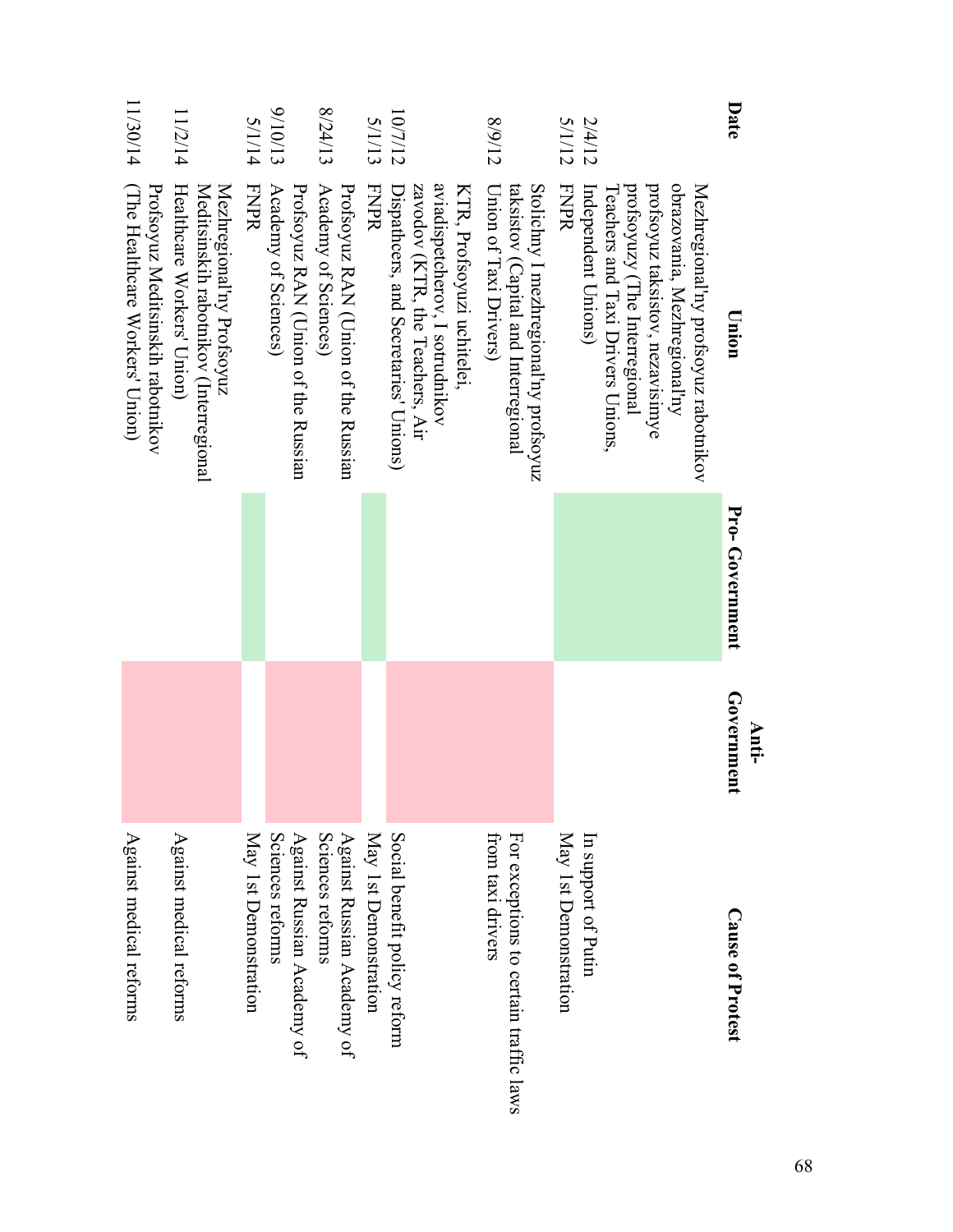| <b>5/25/05</b>                                              | 10/20/04<br>4/27/05                                                                                                                    | 7/30/04<br>10/1/04                                                                                                                                            | 10/15/03                                                                          | 2/27/03                                                                           | 0/25/02                                                     | 4/11/02<br>0/82/6                                          | 2/28/01                                                                                               |                                                                         | Date                    |
|-------------------------------------------------------------|----------------------------------------------------------------------------------------------------------------------------------------|---------------------------------------------------------------------------------------------------------------------------------------------------------------|-----------------------------------------------------------------------------------|-----------------------------------------------------------------------------------|-------------------------------------------------------------|------------------------------------------------------------|-------------------------------------------------------------------------------------------------------|-------------------------------------------------------------------------|-------------------------|
| Sciences)<br>Profsoyuz RAN (Union of the Russian Academy of | Studenticheskie profsoyuzy (Students' Union)<br>Budget Workers and Teachers' Unions)<br>Profsoyuzy biudzhetnikov I prepodavatelei (The | Studenticheskie profsoyuzy (Students' Union)<br>(The Scientists, Students, and Air Dispatchers' Unions)<br>Profsoyuzy uchenykh, studentov, I aviadispetcherov | industrial workers' union)<br>Profsoyuz rabotnikov neproizvodstvennoi sfery (Non- | industrial workers' union)<br>Profsoyuz rabotnikov neproizvodstvennoi sfery (Non- | Sciences)<br>Profsoyuz RAN (Union of the Russian Academy of | Studenticheskie profsoyuzy (Students' Union)<br>Sciences)  | Profsoyuz rabotnikov obrazovanie (Teachers's Union)<br>Profsoyuz RAN (Union of the Russian Academy of | 2/26/01 Profsoyuz predprinimatelei (Entrepreneurs' Union)               | Union                   |
|                                                             |                                                                                                                                        |                                                                                                                                                               |                                                                                   |                                                                                   |                                                             |                                                            |                                                                                                       |                                                                         | Pro-Government          |
|                                                             |                                                                                                                                        |                                                                                                                                                               |                                                                                   |                                                                                   |                                                             |                                                            |                                                                                                       |                                                                         | Anti- Govern<br>ment    |
| Fursenko<br>Called for the resignation of Andrei            | Against education reforms<br>For more funding                                                                                          | Protest against exchanging benefits for<br>Against paying for higher education<br>cash                                                                        | For higher wages                                                                  | Against the unified social tax                                                    | For more funding                                            | For more attention to student concerns<br>For more funding | and pay raises                                                                                        | To prevent audio store closing<br>Called for administration resignation | <b>Cause of Protest</b> |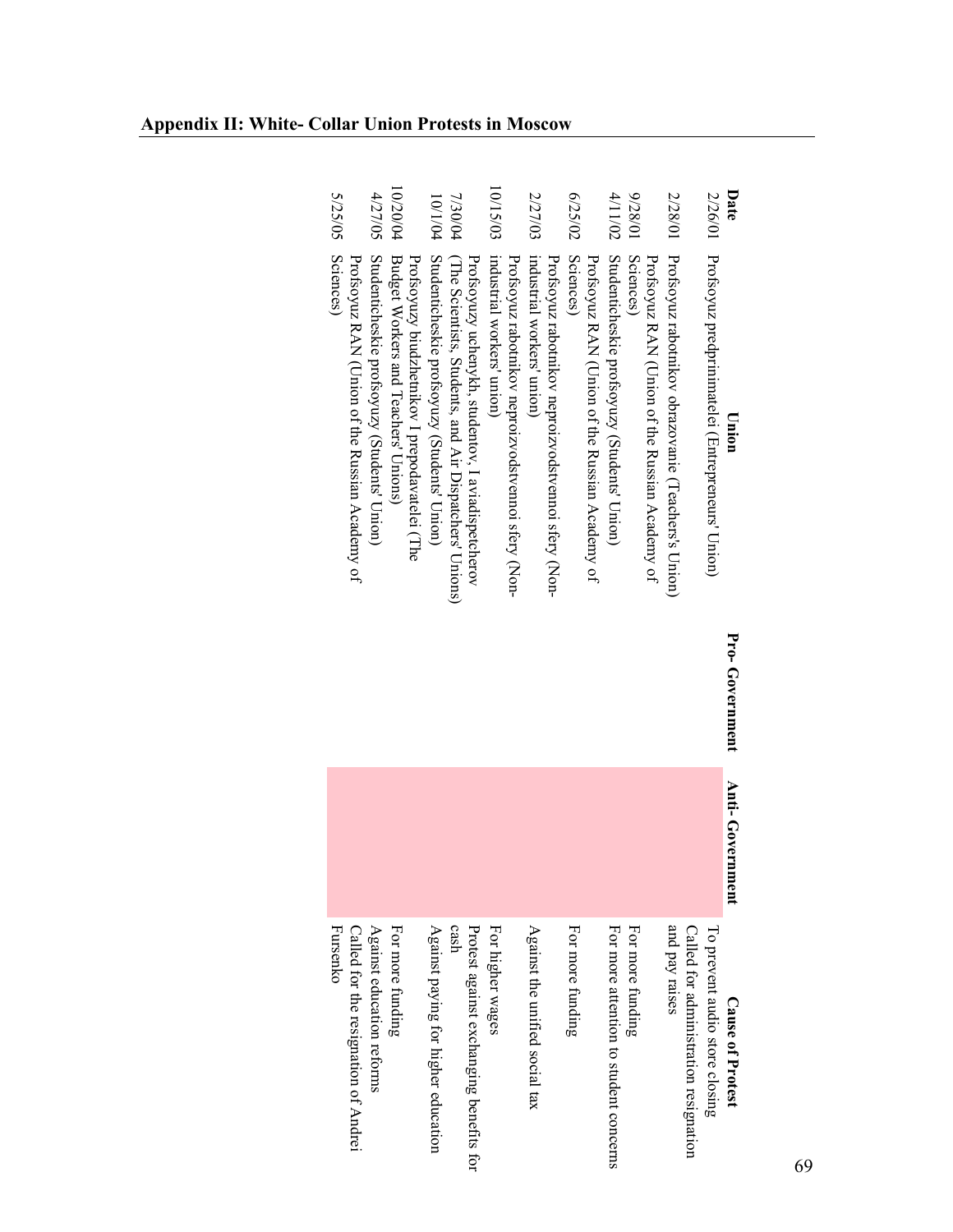| Date     | Union                                                                                                                                                 | Pro-Government | <b>Anti-Government</b> | <b>Cause of Protest</b>                                                                   |
|----------|-------------------------------------------------------------------------------------------------------------------------------------------------------|----------------|------------------------|-------------------------------------------------------------------------------------------|
| 9/23/05  | kompleksa (Defense Industry Workers' Unions)<br>Profsoyuzy Predpriyatii oboronno-promyshlennogo                                                       |                |                        | the $90s$<br>military hardware manufacturers from<br>To strite off the dept and times for |
| 10/12/05 | industrial workers' union)<br>Profsoyuz rabotnikov neproizvodstvemoi sfery (Non-                                                                      |                |                        | To call for higher salaries                                                               |
| 10/13/05 | Healthcare Workers, and Students' Unions)<br>Profsoyuzy rabotnikov obrazovaniya<br>zdravokhraneniya, I studentov (The Teachers,                       |                |                        | government to resign<br>To increase wages and for the                                     |
| 5/24/05  | Sciences)<br>Profsoyuz RAN (Union of the Russian Academy of                                                                                           |                |                        | Against reforms                                                                           |
| 5/13/10  | Sciences)<br>Profsoyuz RAN (Union of the Russian Academy of                                                                                           |                |                        | For more funding                                                                          |
| 10/21/10 | Sciences)<br>Profsoyuz RAN (Union of the Russian Academy of                                                                                           |                |                        | For more funding                                                                          |
| 4/1/11   | Dispatchers, the Sailors and Drivers' Unions)<br>voditilei I moryakov (The Federal Union of Air<br>Federal'ny profsoyuz aviadispetcherov I profsoyuzy |                |                        | nghts<br>For higher wages and increased worker                                            |
| 10/13/11 | Sciences)<br>Profsoyuz RAN (Union of the Russian Academy of                                                                                           |                |                        | For more funding                                                                          |
| 2/4/12   | voditilei I moryakov (The Federal Union of Air<br>Federal'ny profsoyuz aviadispetcherov I profsoyuzy<br>Dispatchers, the Sailors and Drivers' Unions) |                |                        | In support of Putin                                                                       |
| 10/7/12  | sotrudnikov zavodov (KTR, the Teachers, Air<br>Dispatchers, and Secretaries' Unions)<br>KTR, Profsoyuzi uchitelei, aviadispetcherov, I                |                |                        | Social benefit policy reform                                                              |
| 4/20/13  | Healthcare Workers' Union)<br>Profsoyuz rabotnikov zdravokhraneniya (The                                                                              |                |                        | For changes in healthcare policy                                                          |